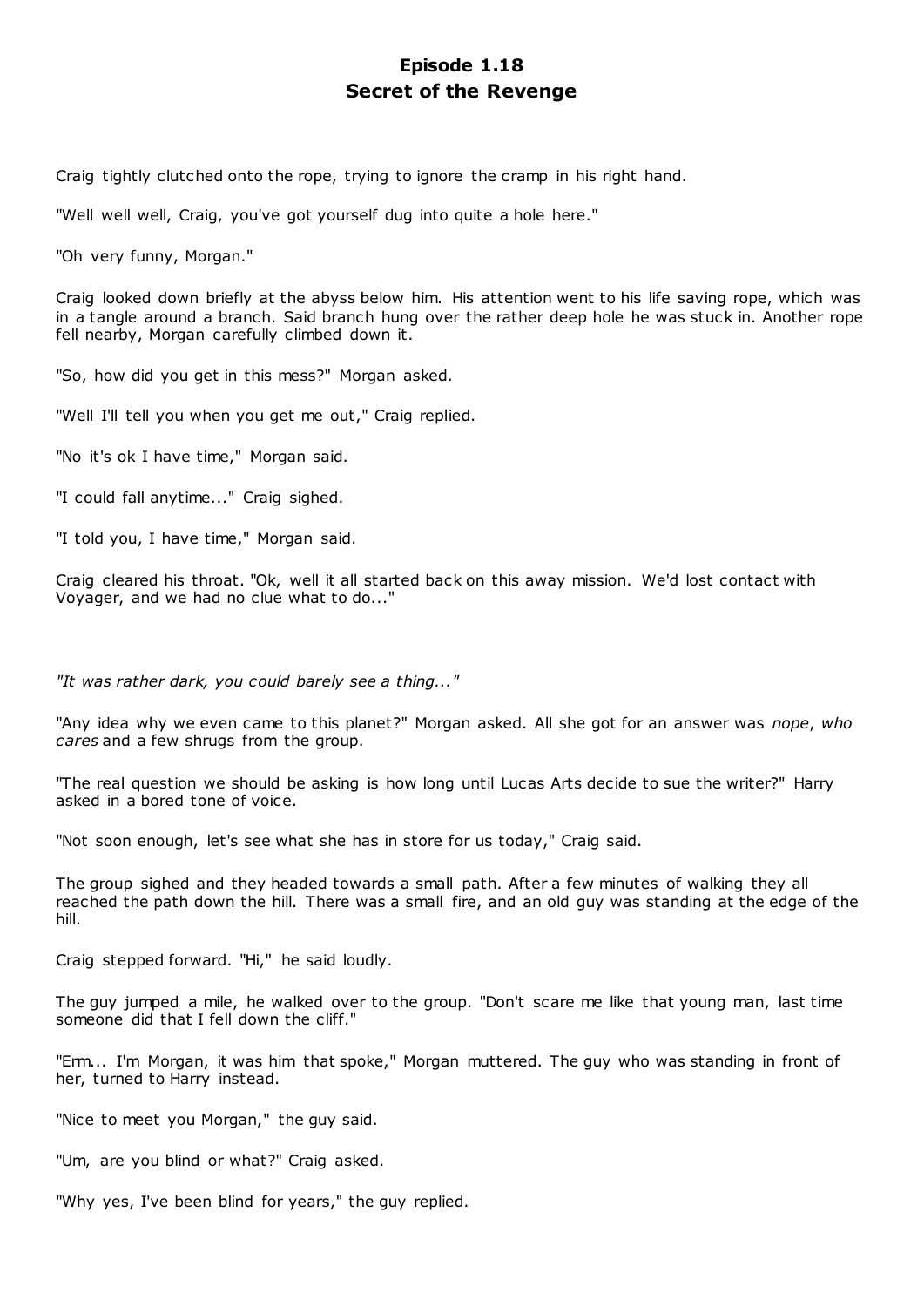"Ok, that's better than my original theory," Tani commented.

"Well erm, I'm Craig Anderson..." Craig said.

"Who?" the guy asked loudly.

"Anderson, Craig Anderson!" Craig replied loudly.

"Yeah, he wants to be a pirate," Harry said.

"Hey, no I don't," Craig said.

"A pirate ey? You look more like a reject from some pop band," the guy said.

"Hey, that's not true... wait a minute, I thought you were blind," Craig said.

The guy looked nervous. "Well you see... erm, oh dear. Well the thing about that is. Look behind you a three headed monkey!" the guy yelled. Everyone looked behind them, then the old guy jumped off the side of the hill.

"Note to self, don't fall for that again," Craig said.

"Let's go... idiot," Harry muttered. He started to head down the hill, the others followed.

# **PART 1: The Three Waste of Times**

The gang reached the bottom of the hill, the path lead to a bridge across deep waters. Just across the bridge was what looked like a pub. Craig headed towards it but Harry grabbed his arm to stop him.

"Where are you going?" Harry asked.

"Well a clue to what we're supposed to do might be in there, plus I wouldn't mind a pint," Craig replied.

"Neither would I," Tani said, she rushed towards the pub. The others quickly followed.

The pub was filled with a load of drunks, all of them were dressed up in pirate outfits. Some Monkey Island music was playing in the background.

"Great, just great," Harry muttered.

Craig started to head forward, but some guy fell from above and landed on top of him. The guy drunkenly pulled himself up, he went over to another guy. "I'll do that again."

"Don't you think you've had enough sir," the guy said.

"No, spin me!" the first guy yelled.

The second guy pressed a button, the fan on the ceiling lowered. The first guy jumped onto it, while it was still spinning. Then it went back up to the ceiling.

"This place is strange," Tani muttered.

"I think we'd better do some investigating," Harry said.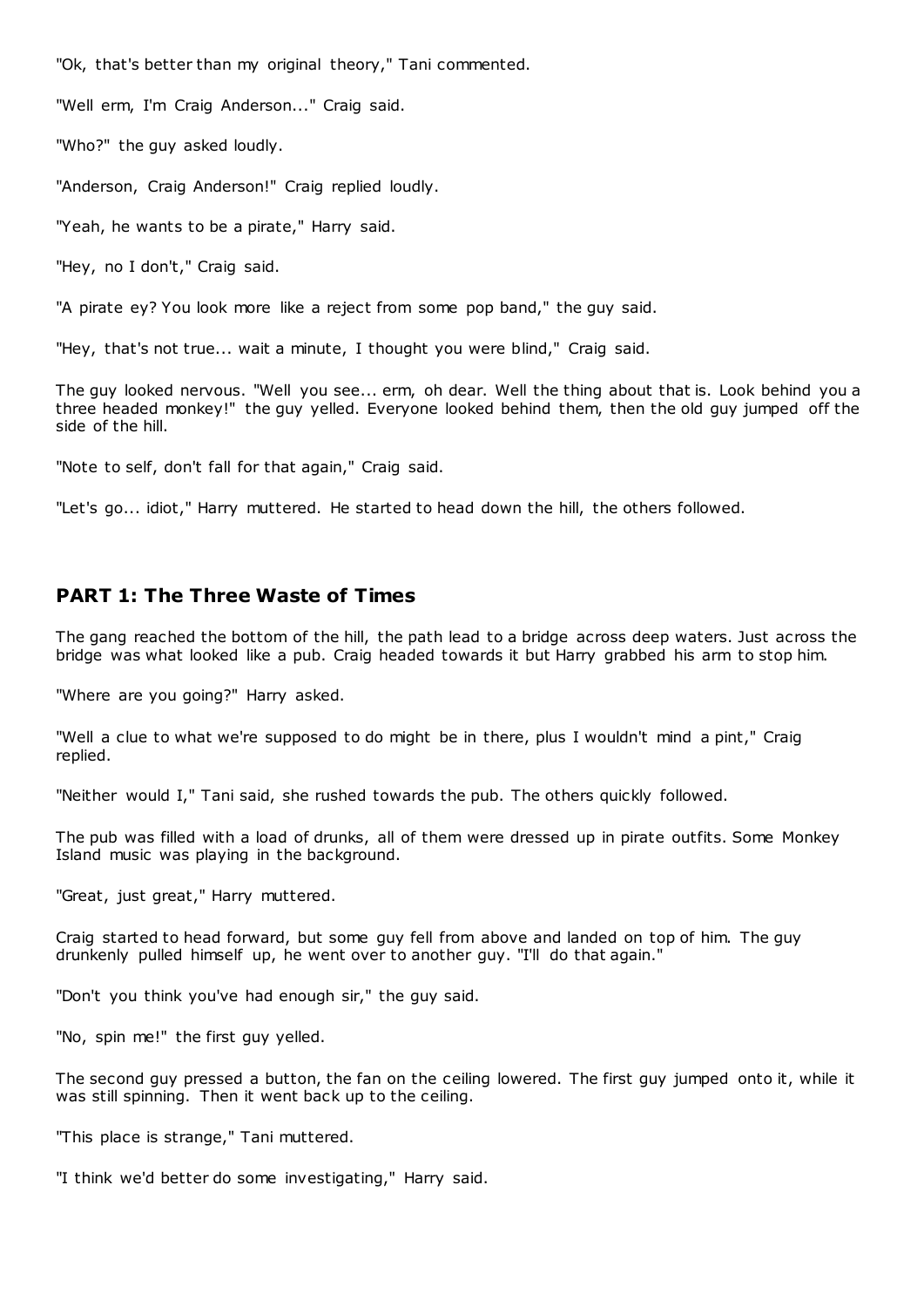The group split up. Harry went over to a fat looking pirate guy. Morgan went over to some guy with a glass eye. Craig went to the more quiet side of the pub. Tani just wandered around, she caught sight of something so she went over to it.

"What a cute dog," she cooed as she knelt down in front of the dog.

"I'm not a dog stupid female. I am an Awoofe," the dog said.

"Erm, cute," Tani muttered.

"This thing you call an episode is full of dangers. Beware of Captain Buck," the Awoofe said.

"Captain Buck, nice name, did you make that up?" Tani asked.

"No you bimbo, god! Leave me alone and get a haircut," the Awoofe replied.

Meanwhile over at Harry's table. "It's one of those stupid stories that are too insane to believe," the fat pirate said.

"Don't worry about that, this is Season One," Harry said.

"Well go and ask Izaca over there, he takes the story very seriously," the fat pirate said.

Meanwhile Morgan was talking to this Izaca guy. "Why does your left eye not move?" she asked him.

"Well one day you could be innocently putting a contact lens in, the next you get the thing stuck in your eyeball. All you need is a blundering idiot that thinks pulling the lens out is the best treatment. This is a glass eye you see," Izaca said.

"It's very nice, can you take it out so I can see it?" Morgan asked. Harry came over.

"Maybe later. What can you tell us about this Captain Buck?" he asked.

The guy screamed like a sissy girl and hid under the table. "Who sent you?"

"Captain Janeway, she sent us down here for god only knows why," Harry replied.

The guy stuck his head out into view. "That's the one from Voyager right?"

"Er yes," Harry replied.

The guy slowly went back to his chair. "An evil woman she is, she stole our precious coffee grog."

Morgan pulled a face, "oh, is that what that green goop was?"

"Uh, about the Buck stuff..." Harry sighed.

"A Borg ship passed this planet some time ago. A strange crew that one. They buried some dead in the graveyard nearby. The Tolg assimilated all the recent graves, including Captain Buck," Izaca replied.

Morgan and Tani both looked worried. "What was his full name?" Tani asked.

"Legend has it his real name is Buck Rogers," Izaca replied.

Tani picked up a glass just so she could drop it to the ground in shock. "Buck Rogers! Oh god, I used to fancy him."

"Why am I not surprised," Harry muttered. "So Buck was assimilated by the Tolg, why is he considered a curse?"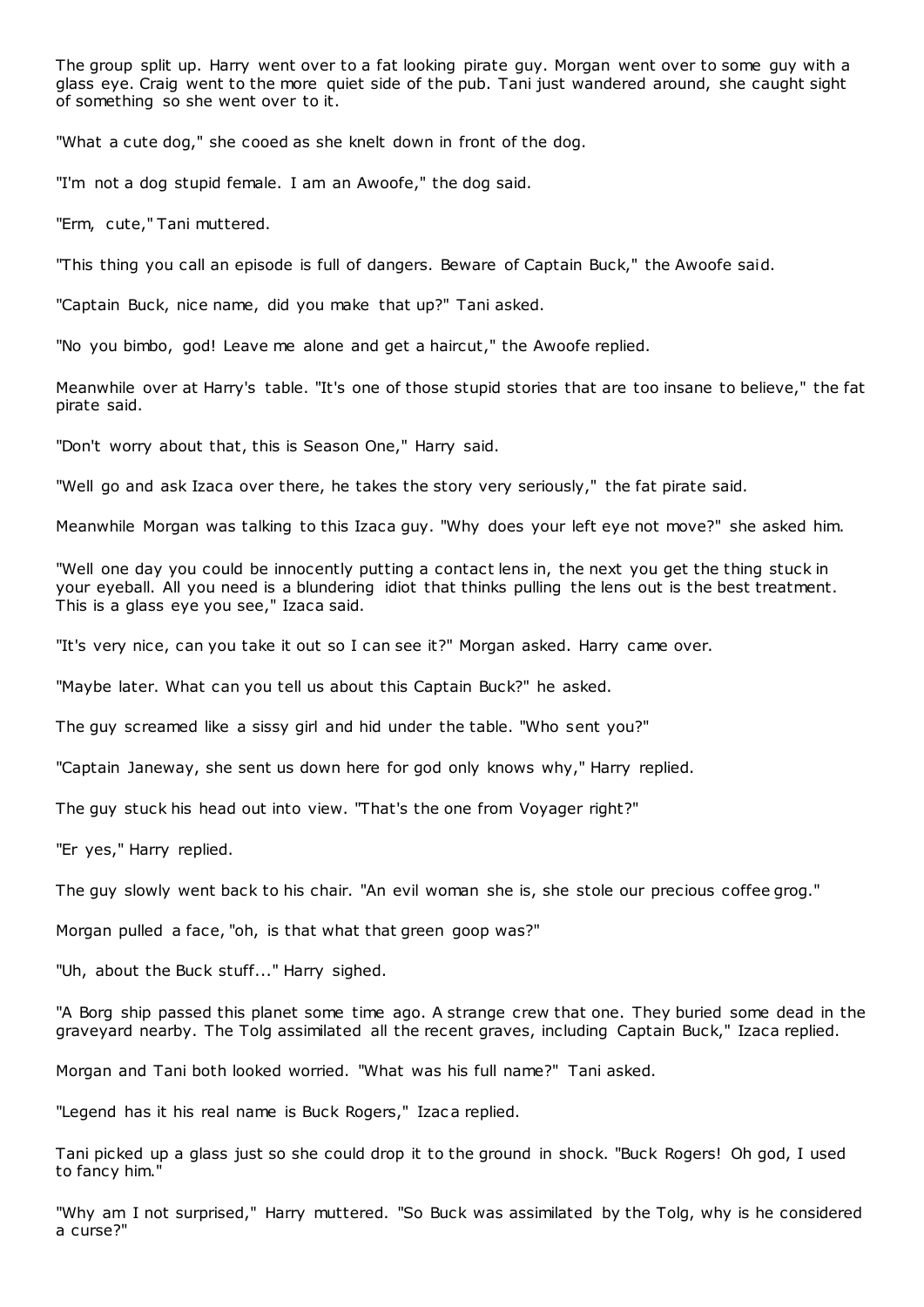"You see, when the several Tolg were disconnected from the Collective, they were all corrupted with evil. They started to terrorise this planet. This island in particular," Izaca replied.

Meanwhile Craig was talking to three fancier looking pirates. "How do I make a girl like me?"

"Become a pirate, she'll fall for you in a second," the one in red said.

"You answered all my questions with *become a pirate*, but this is the best one yet," Craig said.

"Aye, chicks like the tough guys," the one in blue said.

"But she's a tough kind of girl," Craig said.

"Even better, tough girls don't want wusses. Some do just to make them look even more tough, but they're rare," the one in red said.

"If all else fails, just get drunk with us," the one in green said. The three guys started laughing.

"So er, how do I become one?" Craig asked.

"You have to go through, the three trials," the one in red said.

"Ohno, it isn't one of those things where you have to solve millions of puzzles to perform the three trials," the one in blue said.

"Aye it is, but it's not so bad once you work it out," the one in yellow said.

Harry and Tani walked over to Craig. "Well I think we've found out what the episode's all about," Harry said.

"Yeah, I have to become a pirate to win Morgan over," Craig said.

Harry and Tani struggled to maintain a straight face.

"I'm warning you, if you say that again I may choke on my own laughter," Tani snickered.

"I'm serious, three easy trials and then I'll finally get her attention," Craig said.

"This I gotta see," Harry sniggered.

Craig tried to ignore them both, he turned back to the three pirates. "What are the three trials?"

"Number one is Treasure Hunting. Just find us a treasure, that's all there is to it. Number two, Stealing. After finding a treasure, you have to steal it for us. Number three is Sword Fighting. Just beat the Swords Master," the one in red said.

"Ookay, we've heard enough of that. Let's get out of here," Harry said. He headed towards the door, Tani followed. Craig sighed, then he followed. Morgan quickly dashed aft er them.

#### **Meanwhile, on a faraway planet called Malain:**

Some bad guy music was playing as the camera zoomed in on a ship that was hovering around underground lava pits. The music continued as the camera zoomed into the inside. A tall guy was talking to two smaller guys.

"And this is the Borg Queen," the taller guy said. He threw his wig onto the floor, and he strode across the room while trying to sway his hips. "I am the Queen, do this, do that. No, don't mutiny... aaaarrrgghh!" the guy screeched in a girly voice. The other two guys burst out laughing.

"Oh sir, you are so funny," one guy said.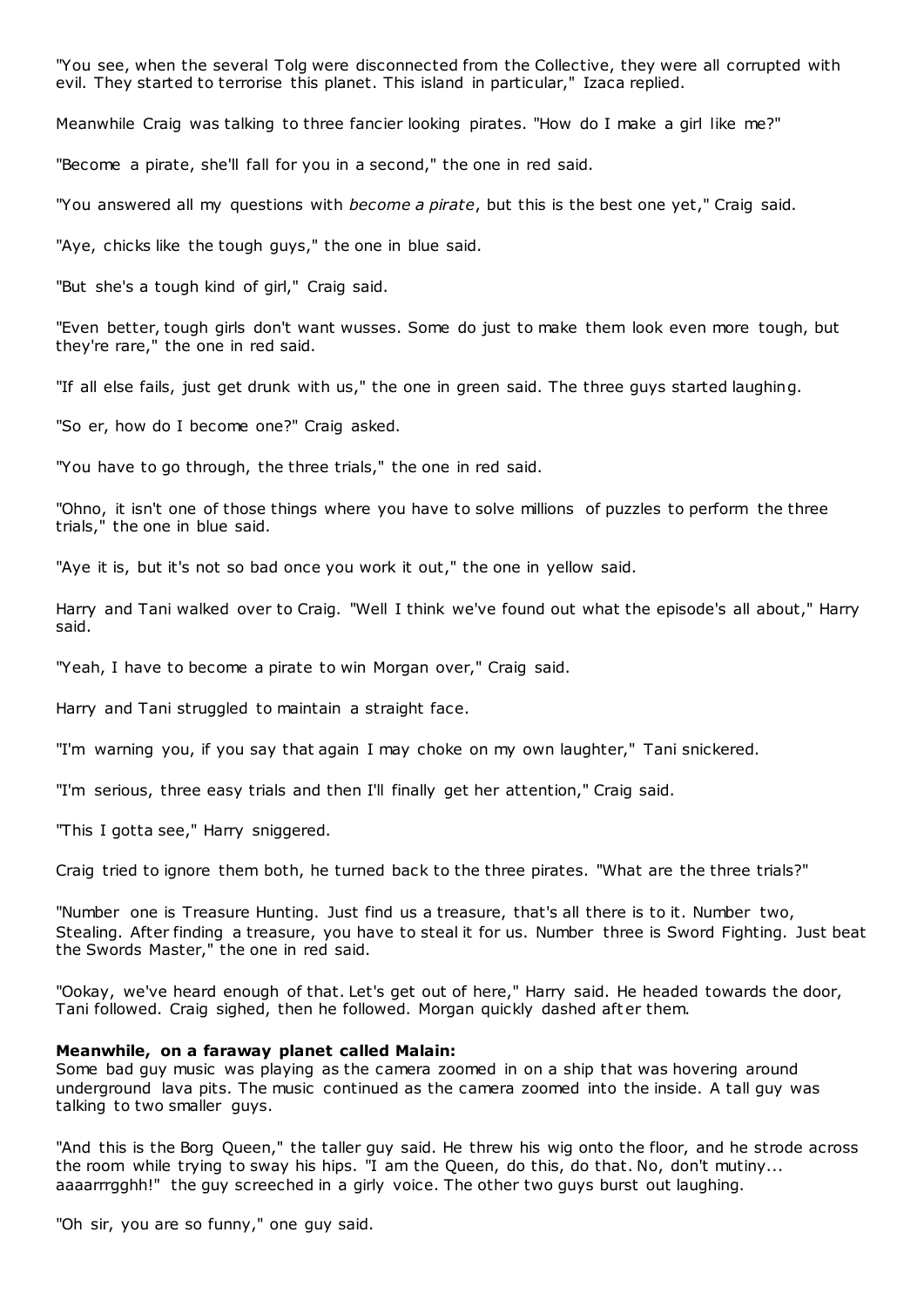"Yes I know I am, but seriously, did that walk look natural?" the taller guy asked.

The two smaller guys laughed nervously, they glanced at each other. Both of them shrugged. They were saved by some tall guy coming in the room.

"Buck, I have news," the guy said.

"What is it, Mr Stefani?" Buck asked.

"Well sir, a Starfleet ship called Voyager was in orbit of Melly. They dropped off several crewmembers," Stefani replied.

"Ohno, does this mean?" Buck said questioningly.

"Yes sir, Fifth Voyager readers saw your strode," Stefani said.

"Nooooooooooooooooo!" Buck screamed.

"Now that you mention it, it did seem natural," one of the smaller guys whispered to the other.

"Voyager will pay, and I mean pay," Buck growled.

"Why don't we just take it out on the crewmembers on the planet. Rumour has it Morgan, Tani and two others are the main characters of the episode," Stefani said.

"Morgan? This is perfect, I have the perfect idea of how I can get revenge," Buck said. He started laughing evilly.

"Er, yes sir," Stefani muttered.

Meanwhile the group were walking through the small town, Craig was walking at the front.

"Do you think I should do the treasure hunting first?" Craig asked.

"No, I think you should get a brain. Don't you see, they're trying to con you. You have to bring back two treasures for them, then this Sword Master kills you off," Harry said.

"What makes you think the Sword Master will kill me?" Craig asked.

"One simple test. What's a sword?" Harry asked.

"I dunno," Craig replied.

"Nice knowing you," Harry muttered.

Craig wiped a tear from his eye, "no one's ever said that to me before." Everyone groaned.

A large woman hurried out of one of the buildings. "Young people, I am the Voodoo Lady. Want to hear your fortune?"

"Isn't she the character who's completely useless in the first game?" Harry asked.

"Yep, all you do is steal from her and leave," Morgan replied.

"Ok then," Harry said. He stole something from the Voodoo Lady's pocket, then the whole gang ran away.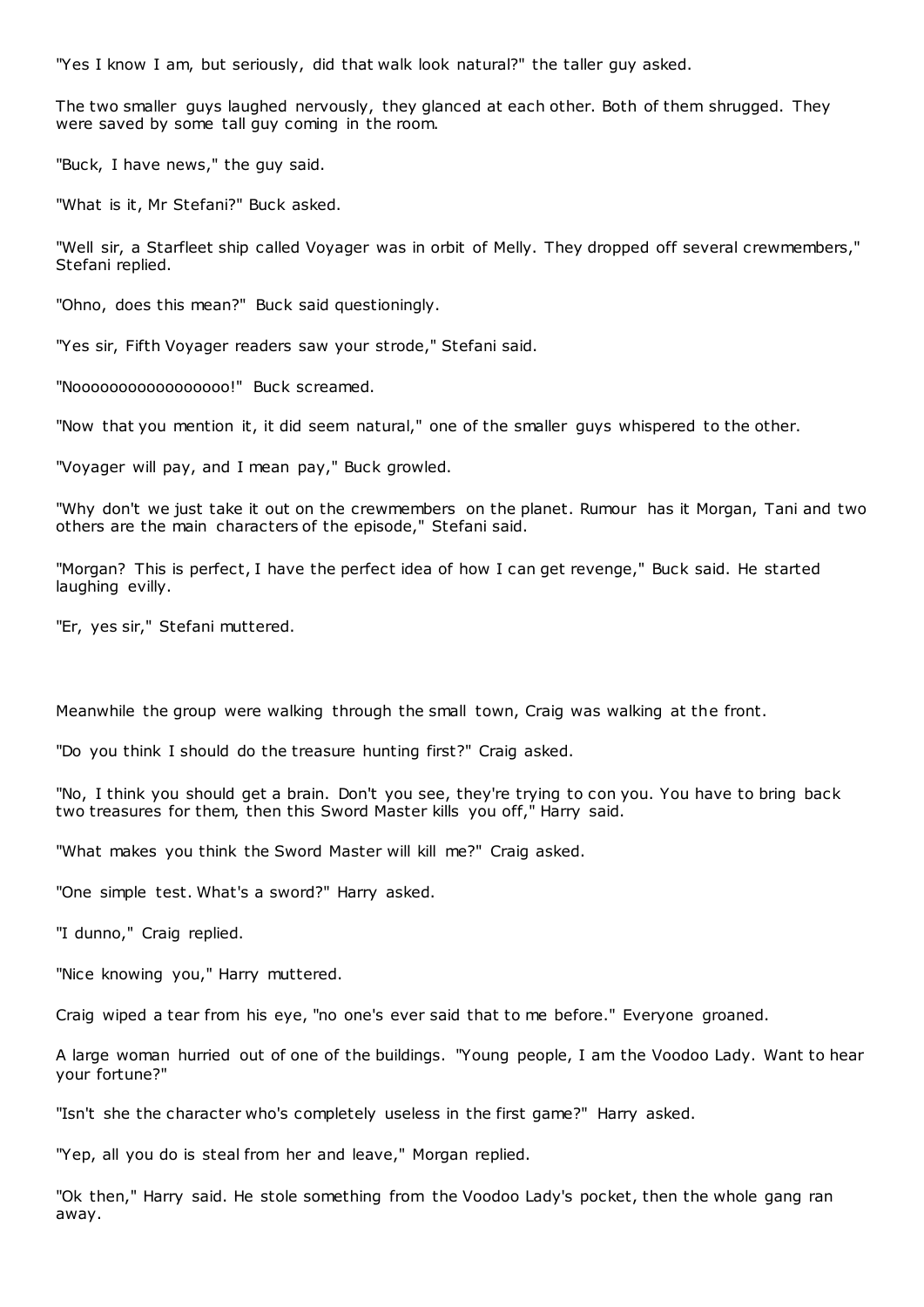"No come back! I am useful, I can give you some tips. Oh, I came on too strong again," the Voodoo Lady said. She sat down on the ground with tears streaming down her face. "I'm so desperately lonely," she whimpered.

One of the guys from across the street ran over. "Hey fatso, you just killed my pet rat!"

The Voodoo Lady stood up, sure enough she had totally squashed a rat. "I'm so sorry, I'll make it up to you. Want your fortune told?"

"So er, what did we get from the crazy lady?" Morgan asked.

Harry pulled a weird rubber chicken with a pulley in it from behind his back. "I have no idea."

The gang found themselves outside what looked like a church. Morgan looked around looking confused. "Where's Craig?"

"Good question," Tani said.

Meanwhile Craig was in a small alley, looking confused himself. "I'm sure I heard someone talking in here."

A tall guy creeped up behind Craig. "You know nasty things happen to people in dark alleys."

Craig jumped and he turned around. "Why, do you always hang around in them?"

The guy looked nervous. "No of course not. I'm the sheriff of this island, so don't cause any bother around here."

"Er, why not?" Craig asked.

"Because I said so, punk," the Sheriff said.

"Because why?" Craig asked.

"I said because!" the Sheriff moaned, he stamped his foot like a child.

"Ok I'll cause some bother," Craig said. He started to head out of the alley. The Sheriff stopped him.

"Listen Pansy Anderson, I don't like your attitude. I'll be watching you," the Sheriff said.

"Hey, how did you know my name?" Craig asked.

The Sheriff looked nervous. "Don't ask stupid questions, now get out of here before I get nasty."

Craig headed out of the alley and met back up with the others.

The Sheriff smiled. "Pansy Anderson, man I'm good."

The away team were all wandering around a strange creepy forest. They found two signs nearby a painted X on the ground.

"Wasn't that a little too easy?" Tani said questioningly.

"Nah, we'd better get digging," Craig said.

Everyone glanced at him, they all raised their eyebrows. "We?" they all said in unison.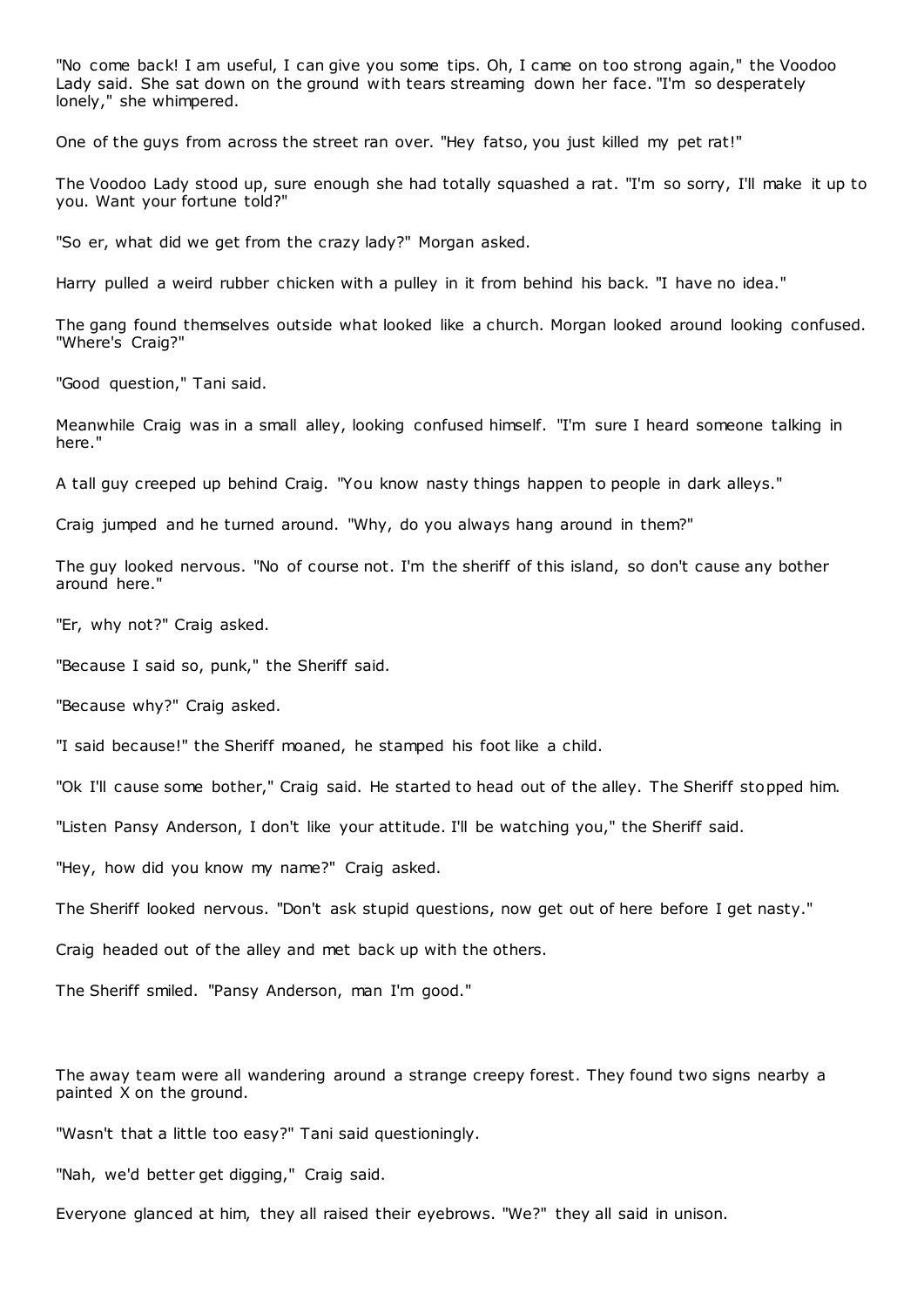"I'll share the treasure with you," Craig pleaded.

"Money's no object in this century," Harry said.

"Ok, I'll do some of your shifts," Craig pleaded.

"Oh please, I don't even do any shifts," Morgan said.

"Ok blackmail it is," Craig said.

Everyone looked nervous, they all picked up shovels that were conveniently lying around and started digging. Craig joined in with a smug look on his face.

The camera moved to show footage of the forest, interesting huh?

# **A FEW HOURS PASS:**

The camera focused on the digging site. Craig was still digging, this time with a peed off look on his face. Tani was sitting nearby filing her nails, Harry and Morgan were talking about nothing in particular. The camera moved again.

# **A FEW MORE HOURS PASS:**

The camera focused on the digging site. Craig was still digging, still with a peed off look on his face. Tani and Morgan were teaching Harry how to skip. Don't ask where they got the skipping rope from.

Craig's shovel hit something hard. "Hey, I've found something!" He pulled out a wooden box.

Everyone stopped what they were doing. "What's there, is it gold?" Tani asked. Everyone rushed over to the box, pushing Craig out of the way. Morgan opened the box. Tani grinned as she took something out of it. She revealed a really small t-shirt.

"Finally, something my size!" she grinned.

"Is that all?" Craig moaned as he looked inside the box.

"Yep, you'd better put the dirt back," Harry said.

Craig groaned, he picked his shovel back up. The camera moved again.

# **A FEW MORE HOURS PASS:**

The camera focused on the digging site again. Craig was slowly turning insane as he was pushing dirt into the hole. This time Harry and Tani were skipping on their own, she had her brand new t -shirt on of course. Morgan was investigating a tree stump with a hole in it. She looked through a hole. Instead of the expected darkness, she saw what looked like a catacomb network. One of her earrings fell out, not long afterwards Harry pulled her head out of the hole.

"There's a catacomb network down there, I lost my earring," she moaned.

Harry glanced around, he nodded his head. "Ok, why don't you go and check that bush over there. You just might find an Egyptian Pyramid in there."

The camera moved out again.

# **A FEW MORE HOURS PASS:**

The camera came back to the digging site once again. Everyone was standing nearby Craig as he finished putting the dirt back. Tani sniggered, then she burst out laughing. The others turned to her.

"What are you laughing at?" Craig asked looking rather irritated.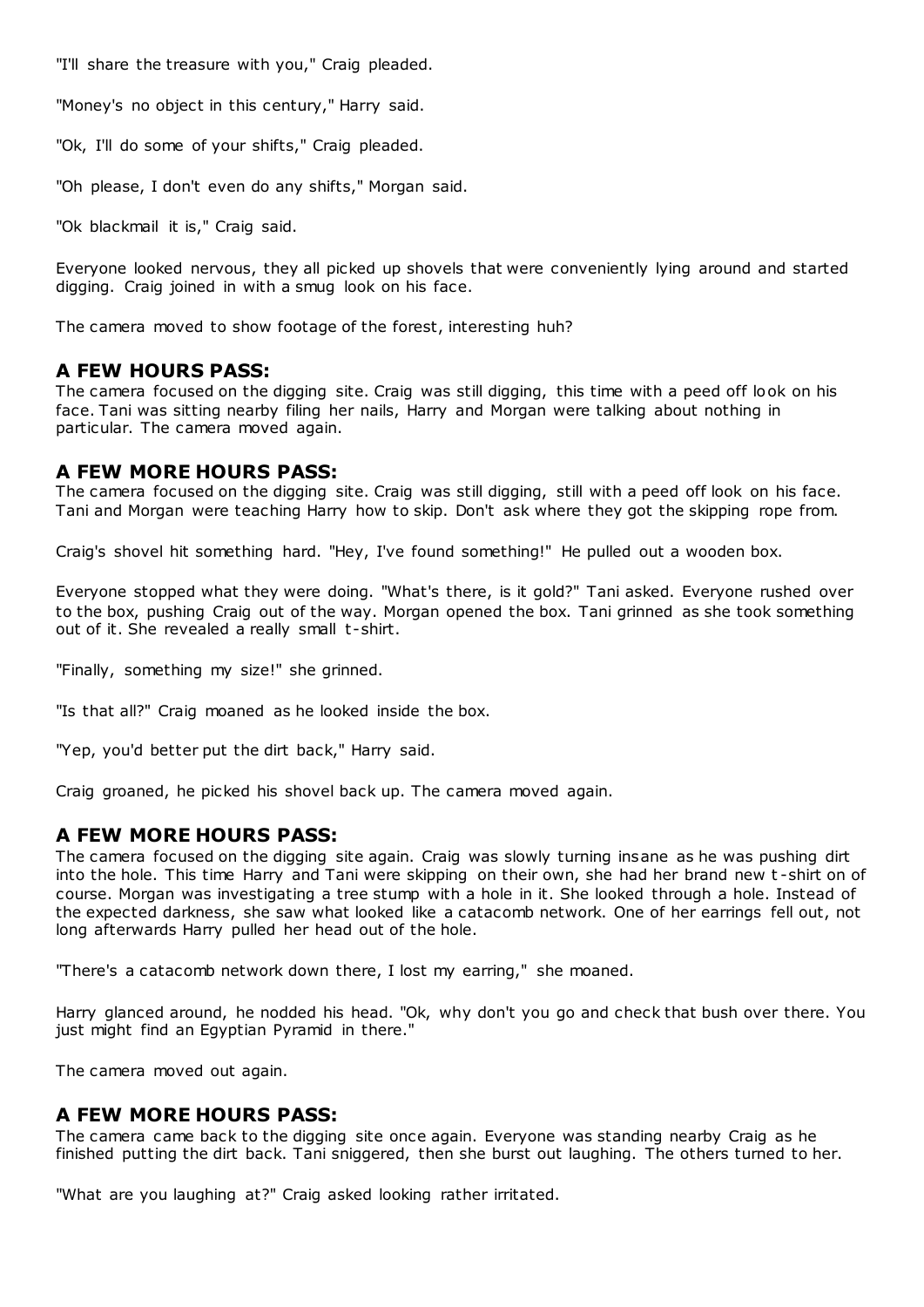"I knew that you were peed off, but this is ridiculous," Tani sniggered. She pointed at the paint that used to resemble an X, it was now a P.

"Bad joke," Harry muttered.

Craig looked confused, "I don't get it."

Everyone groaned. "Oh forget it," Harry added on.

"Come on, I've got to do this sword fighting thing," Craig said.

"How the hell are you going to do it? You don't even know what a sword is?" Morgan asked.

"It's some kind of insult isn't it," Craig replied. Everyone rolled their eyes again.

# **A shop inside of town:**

Everyone stepped through the main doors and they were all faced by a horrific sight.

"What do ya want?" a really ugly toothless old man asked from the counter.

"Er... do you have any swords?" Harry asked.

"You can't buy swords, idiot," Craig muttered, looking too smug for his own good.

The really ugly toothless old man went over to the side of the shop, and he picked up a sword. He went over to the counter again. The group went over to him.

"That's a sword? I always thought they were called big knives," Craig said.

"Bloody 'ell, your breath stinks, here take a whole roll of fresh mints. Please!" the really ugly toothless old man said. He took a packet of mints from his pocket and he handed them over to Craig.

"Oh he can't have them, his mummy told him not to take sweets from strangers," Tani said.

Craig put the breath mints in his pocket. "Hey wait a minute, if you have no teeth, why do you have mints?"

"Oh," the really ugly toothless old man said. He picked up a remote control, he pressed a button. The guy instantly got a full load of teeth in his mouth. "I keep swallowing my teeth, thanks for telling me I'd run out."

"Well we'd better be off to pick a few fights, put the sword in your pocket or something Craig," Harry said.

"My pocket's not that big," Craig moaned.

"Just put it in your pants, the main Monkey Island character puts loads of stuff in his pants," Morgan said with an evil glint in her eye.

Craig looked nervous, "ok then." He tried to manuvere the tip of the sword in his pocket, but it ripped the lining and kept going. The sharp pain in his thigh put a stop to that. Craig looked like he was going to cry as he pulled the tip back out.

# **In the middle of nowhere:**

Craig put a mint in his mouth as the gang walked along a repetitive path. "Ooh, that's refreshing!" Craig suddenly blurted out. Everyone stopped and stared at him oddly. "I don't know why I said that," he muttered.

A really ugly but tough looking guy in a pirate's outfit walked up to the gang.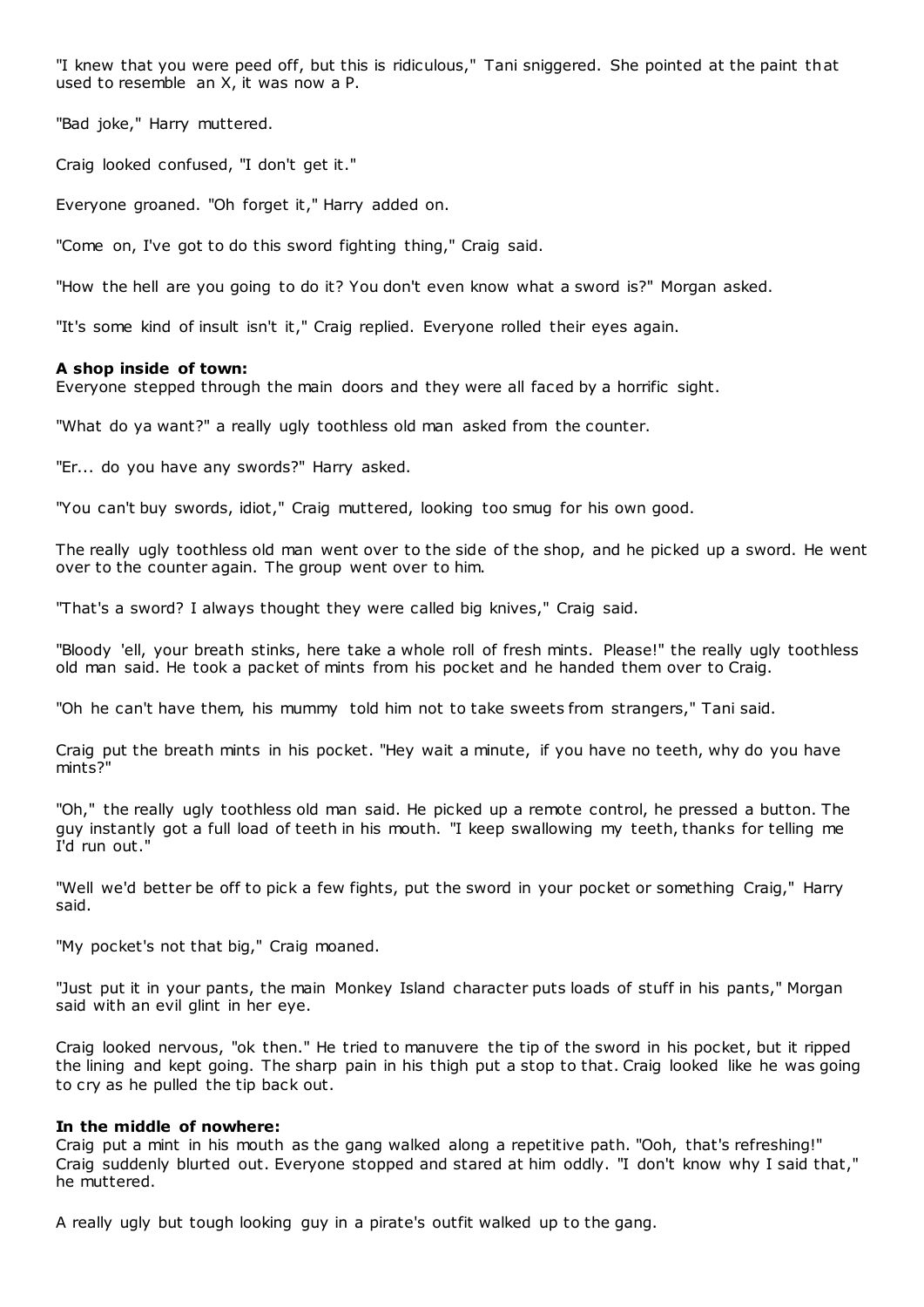"Stopping a pirate is dangerous to yer health," the pirate said.

The gang glanced around at each other. "Er, we didn't stop you," Harry said.

"Shut up, don't make me say anymore lines. It's not part of my programming," the pirate said.

"Go on Craig, just challenge him," Harry whispered.

"But, what do I do?" Craig asked.

"Just insult him while you fight, that might work," Harry whispered in response.

"Er... I'm Craig, prepare to die," Craig said nervously.

The pirate screamed like a sissy, and he ran back the way he came.

"Will you stop saying that line, it scares everyone away!" Morgan snapped.

"It's not my fault they're wusses, I thought this one looked tougher than the others," Craig muttered.

"I thought he looked just like all the other pirates, only with different hair styles and clothes," Tani said.

"Oh screw this, let's just find that swords master," Harry said angrily, he stormed down the path. The others quickly followed.

"But don't we have to convince the really ugly toothless old man to ask her if we can see her, then follow him to find her?" Morgan asked.

"Oh come on, all you do is wander the forest and you can find her on your own, that's what the writer does," Harry said.

# **A FEW MORE HOURS PASS:**

The group were once again in the forest, nearby a large chasm, looking rather lost.

"Well we're screwed. We really should have done what all the usual walkthroughs tell you to do instead of what a crazy lunatic does," Tani grumbled.

Right on cue the really ugly toothless old man walked past them. He turned around and flashed a torch in their eyes. Then he quickly pushed a nearby sign, a small tree trunk fell over the chasm. He walked across it.

"You were saying?" Harry muttered.

Meanwhile the really ugly toothless old man was talking to a young dark haired woman with green clothes on.

"How you doin'?" the really ugly toothless old man asked.

The dark haired woman snorted in disgust. "Don't you ever leave me alone? Now get lost or I'll sue you for harassment."

"Where are you going to do that, this island has no law offices," the really ugly toothless old man asked.

"Oh get lost old man, you are way over my age restriction. I only date 18 to 30's," the dark haired woman said.

The really ugly toothless old man grunted, he walked out of sight.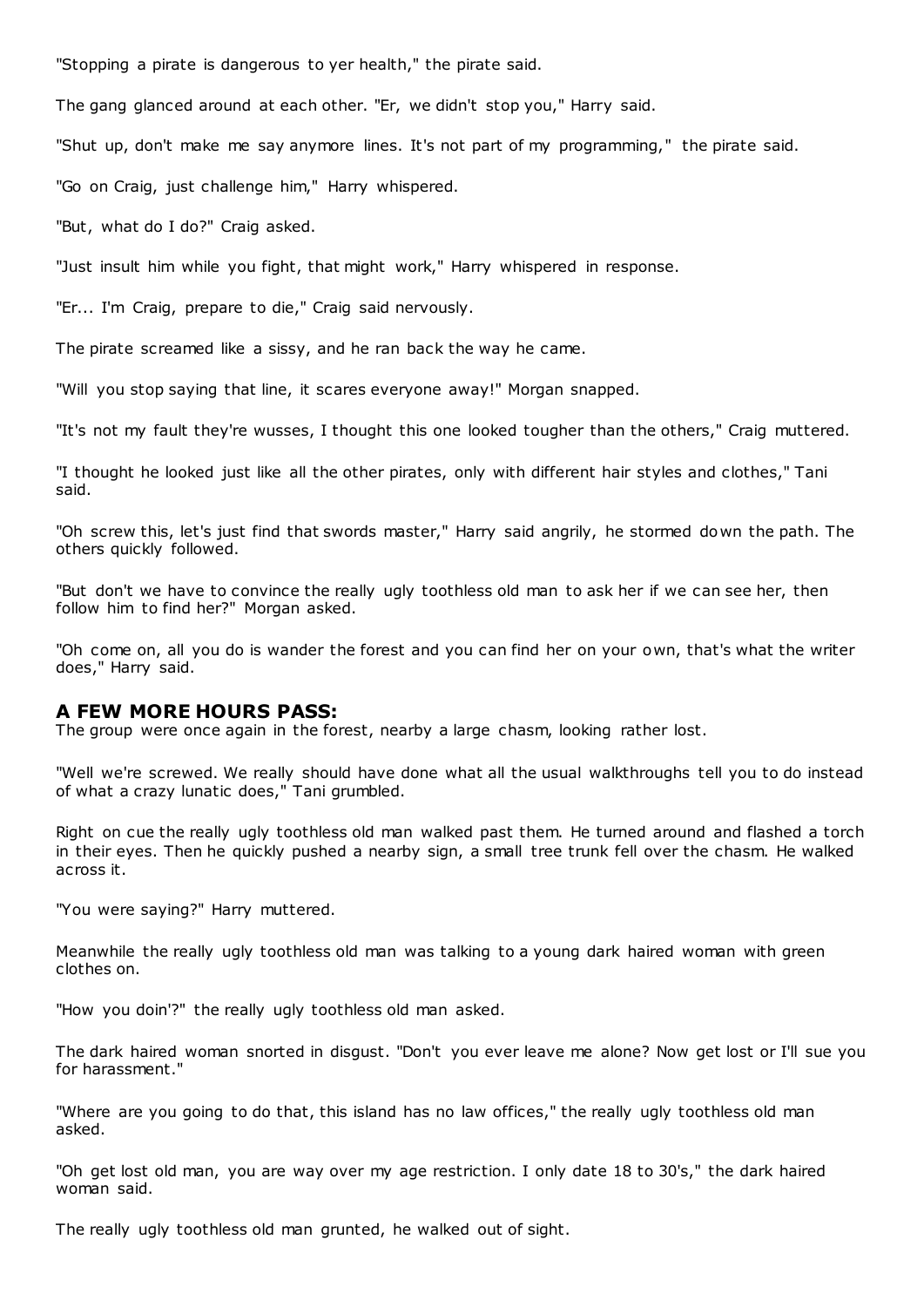"So, what do we do now?" Craig asked.

"Go up and challenge her to a sword fighting match," Harry replied.

"But..." Craig muttered.

"Go on, you mighty pirate," Morgan said, and she sniggered. The others joined in.

Craig swallowed hard, he went towards the dark haired woman. The others followed only half way.

"How dare you approach the Swords Master without permission, which I certainly didn't do," the dark haired woman said.

"Er.... I'm selling these fine leather jackets," Craig stuttered.

Morgan slapped her forehead. "Oh Craig! Stop being a wuss."

"Really? Do you have any in size four?" the Swords Master asked.

"Er... yeah," Craig replied nervously.

"You're not really a jacket salesman, are you? You're here to show off for those stupid pirates in the pub," the Swords Master said.

"Um, no I'm not," Craig muttered.

"I must admit, you're the most cowardly one I've had sent to me. This should be quick," the Swords Master said. She pulled out a sword.

Craig glanced back at Harry who was carrying the sword. He threw it towards him, it landed point down near his foot. Craig picked it up.

"Have you done this before?" the Swords Master asked.

"Er, of course I have," Craig lied.

"I'm not fighting with you until you train and practise with pirates, I don't have time for amateurs," the Swords Master said.

"How come, all you do is dance around outside your house," Morgan asked.

The Swords Master looked nervous. "I don't know what you're talking about."

"Oh screw this," Harry groaned, he pulled his phaser out and he shot the Swords Master. Everyone glanced at Harry with Pokémon Sweatdrops(TM) at the side of their heads. "Just take something from her, it'll prove you killed her."

"I'm not supposed to kill her, I'm only supposed to beat her with lots of insults," Craig said nervously.

"Oh come on, Craig, someone with a sign saying 'I'm an Extra, kill me off' on her back is supposed to be killed," Harry said.

"She doesn't have a sign on her back," Tani said.

"I meant metaphorically," Harry muttered.

Tani knelt down beside the Swords Master, she had a rolled up t -shirt in her jacket. She took it, and looked at it. It said *I beat the Swords Master*.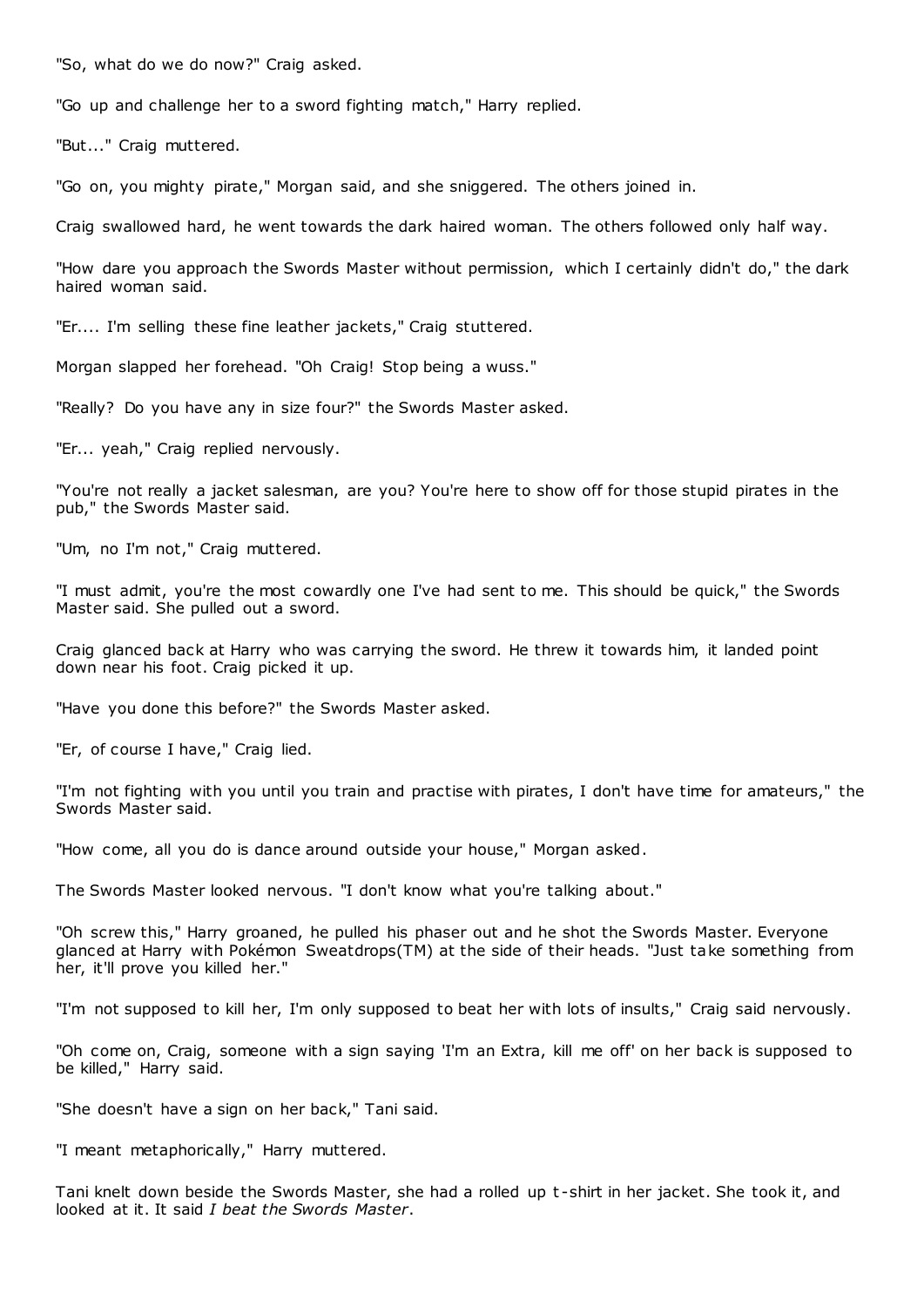"Hey cool, another t-shirt in my size!"

"I didn't think pirates around here were so small," Morgan said.

"Come on, let's go before we get caught," Harry said. The group headed back the way they came. Not long afterwards a pack of wolf looking creatures ran up to the Swords Master and started fighting over her body.

#### **The town centre:**

"So all I need to do now is steal a treasure. But from where," Craig said to himself.

"Why don't you try a really posh looking place, they'll have some decent stuff to steal there," Tani said.

"Let's get this over with, we really need to get to the decent storyline," Harry groaned.

"Wait a minute, where in this town is there a really posh looking place?" Craig asked.

#### **Outside the mayor's manor:**

The group were standing not far from the gates of the manor.

"You must be crazy, a place like this'll be guarded heavily," Harry said as the group went through the gates. Just outside the manor were some poodles tied to a post. Everyone did the sweatdrop thing again.

"Is that it? God what a jip," Craig muttered.

The poodles spotted the group, they literally changed into very scary German Shepherds.

"Ok I know how we can get past these, all we do is spike some meat and then..." Craig said. Harry pulled his phaser out and shot all the dogs. "Or we could do that."

# **IMPORTANT NOTICE: These dogs are not dead, they are only SLEEPING! No animals were harmed during the writing of this episode.**

"Errr... the phaser was on kill," Harry muttered.

# **Shut up, I only say what I'm told to say, murderer!**

"Errr, oookay?" Harry muttered.

#### **Don't oookay me, mister.**

"Ok kids, stop fighting," Morgan said.

# **He started it.**

"Did not, you narrator guy or girl," Harry said.

#### **Did too.**

"Oh for god's sake, let's just leave him," Craig said. He and the girls headed into the manor.

# **IMPORTANT NOTICE: Harry Kim is now officially a red-shirted ensign.**

"Hey! That's going too far!" Harry yelled.

Suddenly the pack of wolves that were with the Swords Master earlier appeared, they started chasing Harry. He shot them too.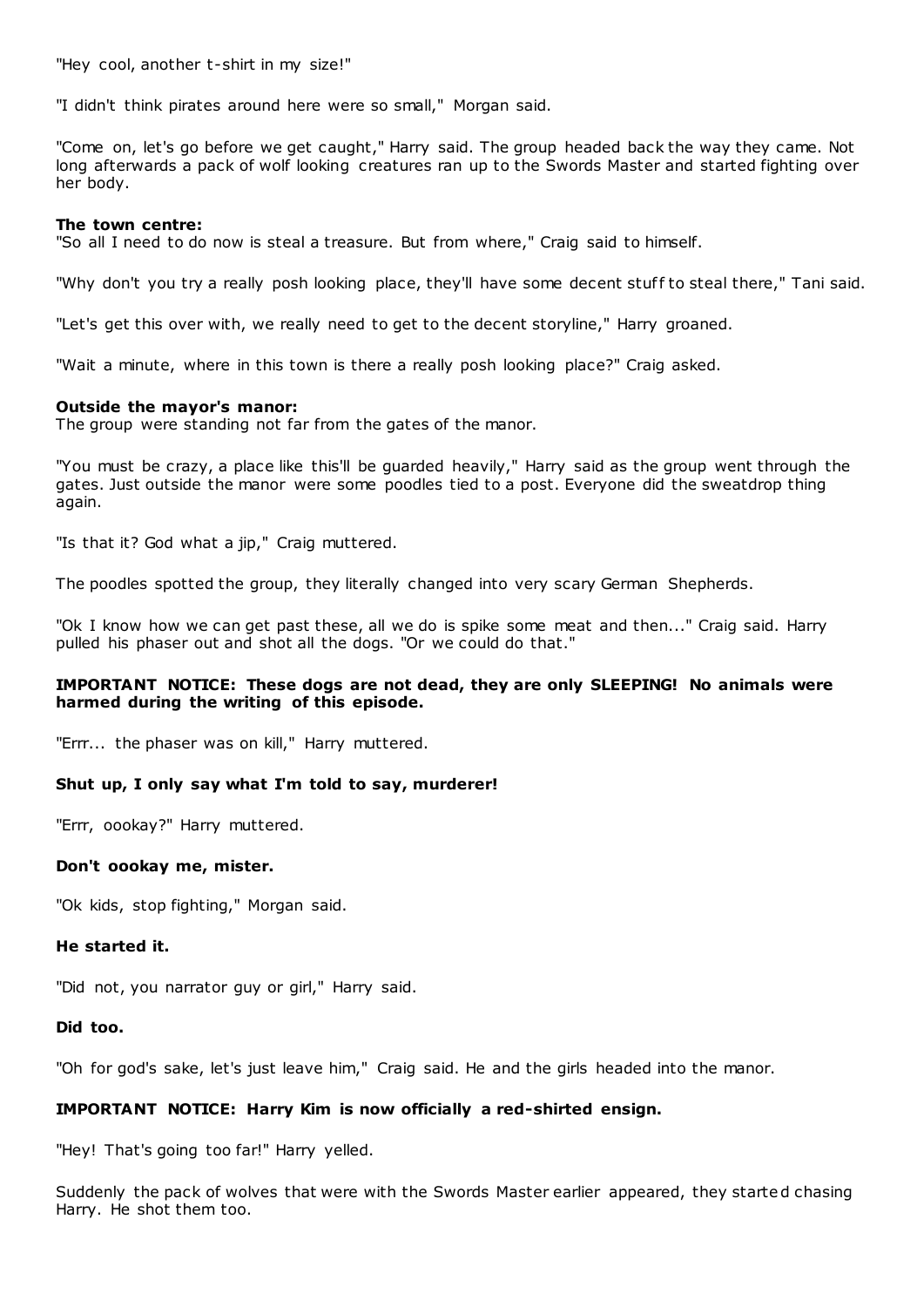"That's it, I quit. I'm going to the pub," Harry muttered. He headed back into town.

#### **Meanwhile inside the manor:**

The rest of the group hid behind a door as someone else strolled inside; it was the sheriff. He went into a large cupboard filled with lots of junk.

"Hey, maybe there's some valuables in there," Craig said.

"Somehow I doubt it," Morgan said.

Craig ignored her, he followed the sheriff into the cupboard.

"Does he have a death wish?" Tani asked.

"Probably," Morgan replied.

# **Er... BAM, BIFF, BAFF!**

"Baff?" everyone said in unison.

# **Shut up, or you'll be red-shirts too.**

"No! Not the red button!" the sheriff yelled.

#### **KABOOM!**

"Aaaarrrgghh! Gophers!" Craig screamed, like a girl that is.

Tani shook her head. "Wuss."

Morgan looked around, she spotted a really fancy looking statue. He went over to pick it up. "Do you think this'll be good enough for those dumb pirates?"

"Hell yeah," Tani answered. They both headed for the exit.

"Wait, what about Craig?" Morgan asked.

They stopped. "Oh yeah, of course," Tani laughed nervously.

Right on cue Craig smashed through a wall, he landed on his head. He got up straight away.

"Er, Craig... we have..." Morgan said.

"No time to talk," Craig said. He picked up a book from a bookcase, and he jumped back through the hole in the wall.

"He's nuts," Tani said.

"You just noticed?" Morgan said in disbelief.

"Oooh, a book... what are you going to do with that sonny boy?" the sheriff's voice asked.

"Wait and see," Craig's voice said.

The girls heard what sounded like a paper shredder.

"Wheeeeeeeeeeee! Pretty colours!" the sheriff's voice squealed.

"Heh heh, sucker," Craig's voice sniggered.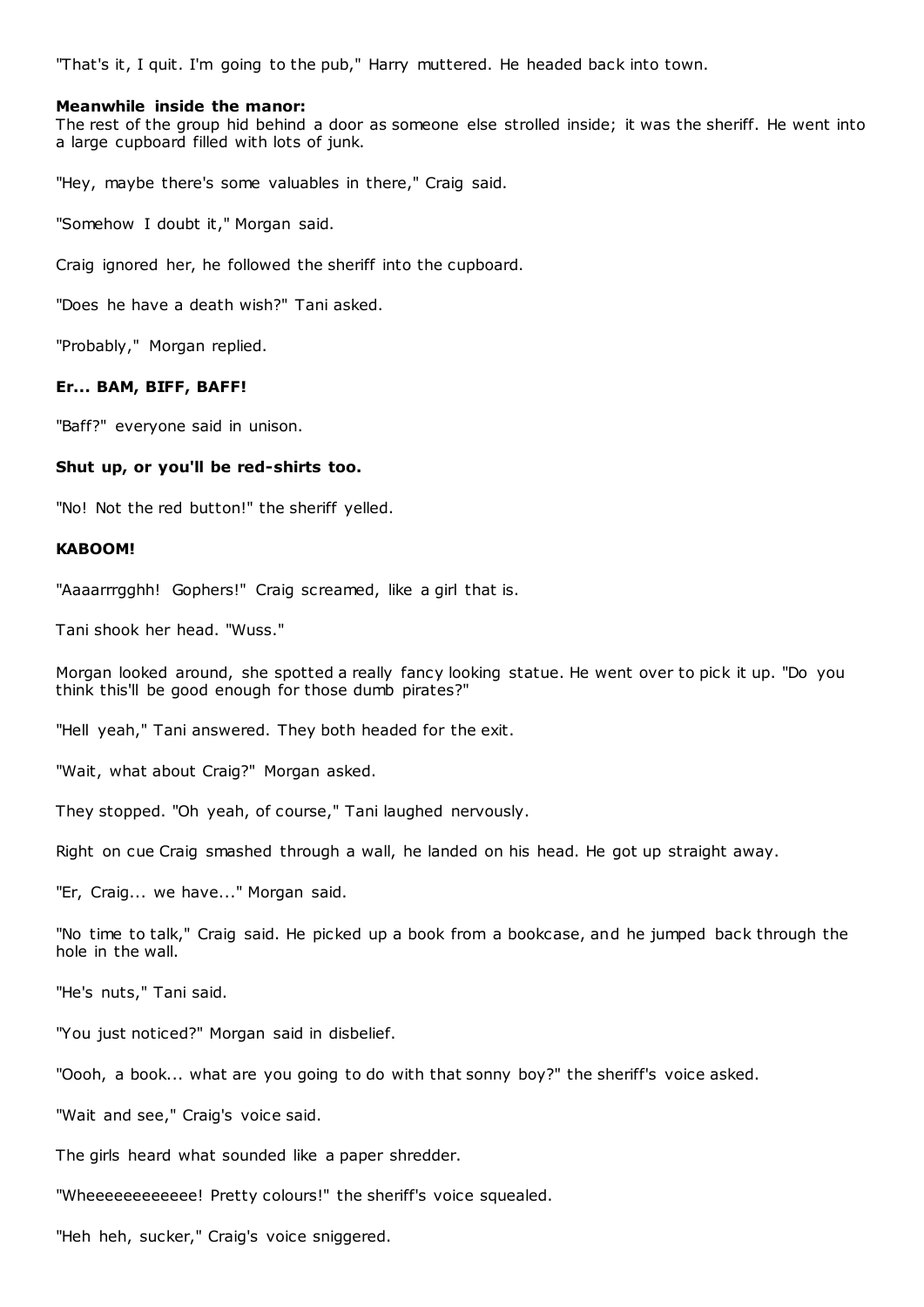"I take it this is a parody of a proper fight scene in the game, and it's only lame cos it's Craig who's *fighting*," Tani whispered to Morgan.

Morgan looked at her with a raised eyebrow, "seriously? Craig's probably tougher than the actual game hero."

A few minutes later Craig came out of the cupboard through the door. "I'll need a file to get into a glass container. It has this really pretty necklace inside."

"Why don't you just use this statue?" Morgan asked as she held up the statue he picked up.

"But that would mean that you stole it," Craig moaned.

"How would the pirates know?" Tani groaned. She stomped outside, shaking her head.

"It kinda beats the point of it all," Craig complained.

"I don't give a toss! We've wasted most of this episode on your little quest, we really outta get on with a more decent storyline!" Morgan yelled.

"Like what? No other interesting storyline has popped up, has it?" Craig asked.

The sheriff came out of the cupboard with bits of coloured paper all over him. He started staring at Morgan.

"What are you looking at?" she grumbled.

"A hot chick," the sheriff said.

"Ugh, you're not my type," Morgan groaned "We'd better be off, since we didn't steal anything you've got to let us go."

"You attempted to steal something," the sheriff said.

"Yeah he did, I'm outta here," Morgan muttered. She went outside too.

Craig smiled nervously. "Those pirates in the pub made me do all that, no hard feelings huh?"

#### **Ten minutes later, the bridge:**

Craig woke up with a rather nasty headache, and a stone tied to his ankle. The sheriff was standing in front of him, with his arms crossed. Craig pulled himself to his feet.

"This is the end of the line, pretty boy. My plans for Morgan are too important and much near completion to have it all messed up by the likes of you," the sheriff said.

"Erm, firstly how do you know her name? Secondly what do you have planned for her?" Craig asked.

"Shut up! If I told you it would spoil the rest of the episode," the sheriff replied.

"It's nearly half way through already," Craig said.

"Oh forget it. So long Pansy Anderson," the sheriff said. He tried to push the stone, but it wouldn't budge. "Come on, damn gravity!"

"Do you need a hand?" Craig asked.

"Yeah, that would be handy, hahaha," the sheriff laughed.

Craig groaned, he pushed the rock into the water. He fell in afterwards.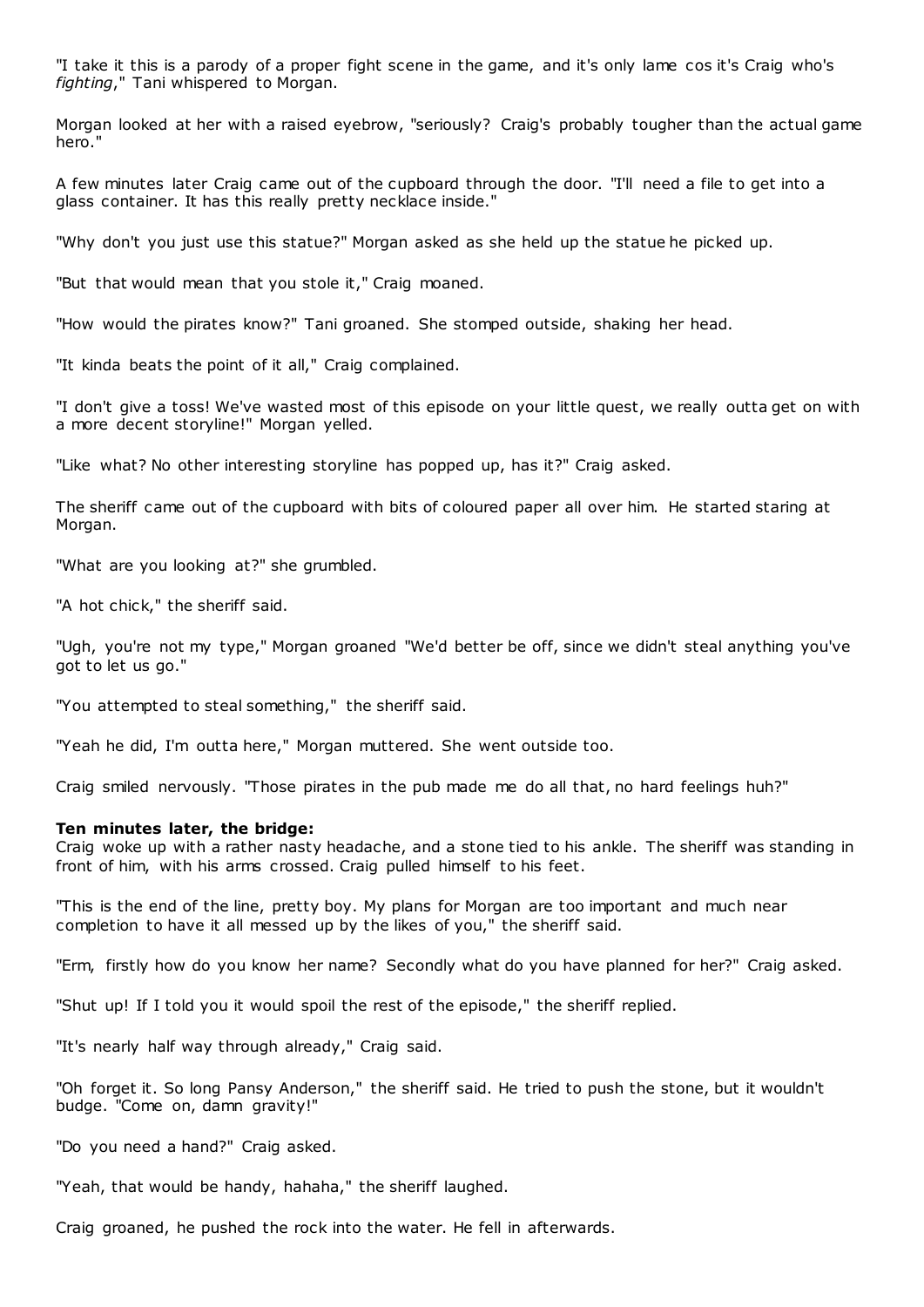"Bwahahahaha, I'm so evil," the sheriff laughed. He headed into town, but he tripped over his own feet and landed on his face.

#### **Thirty seconds later:**

Craig climbed out of the water holding the rock. He threw it onto the bridge and he climbed up. Tani arrived on the scene.

"What are you doing here? Come to finish the job?" Craig asked.

"Nah, I came down here to save you," Tani replied.

"You did? I thought you didn't like me," Craig said.

"Well we haven't really said anything to each other before, just like all the other guys on the ship," Tani said.

"But I'm not like all the guys on the ship. All of them have or had a girlfriend. But me, I'm just a drifter, a loser, who would have cared if I'd let myself drown," Craig said.

"I would have, Craig," Tani said.

Craig started to head in the opposite direction to her, then some cheesy romantic music started when he stopped.

# **Puke bags on Stand-By! Puke bags on Stand-By! Puke bags on Stand-By!**

Craig turned around and stepped forward. "Oh Tani."

Tani stepped forward again, "oh Craig."

Craig stepped forward again too, "Honey Muffin."

Tani stepped closer to him, "Snugglepuss."

Craig stepped closer to her, "Smoochums."

Tani stepped closer so they were only a few centimetres apart, "Sugar Bunny."

"Kiss me," Craig said.

"Ok then," Tani said a little too cheerfully. She puckered up.

Craig's eyes widened, the cheesy music cut off. "What the hell just happened!?"

"I dunno," Tani replied, still in the same position as before.

"Forget all that, please," Craig moaned.

"But why, I thought that you liked me," Tani said.

"You don't like me, do you?" Craig asked.

"Why not, that pirate heroey stuff is hot," Tani replied.

"Oh crap. I'm sorry, I only like Morgan," Craig said.

"Fine, break my heart like all the others," Tani huffed. She pushed Craig back into the water again, then headed into town.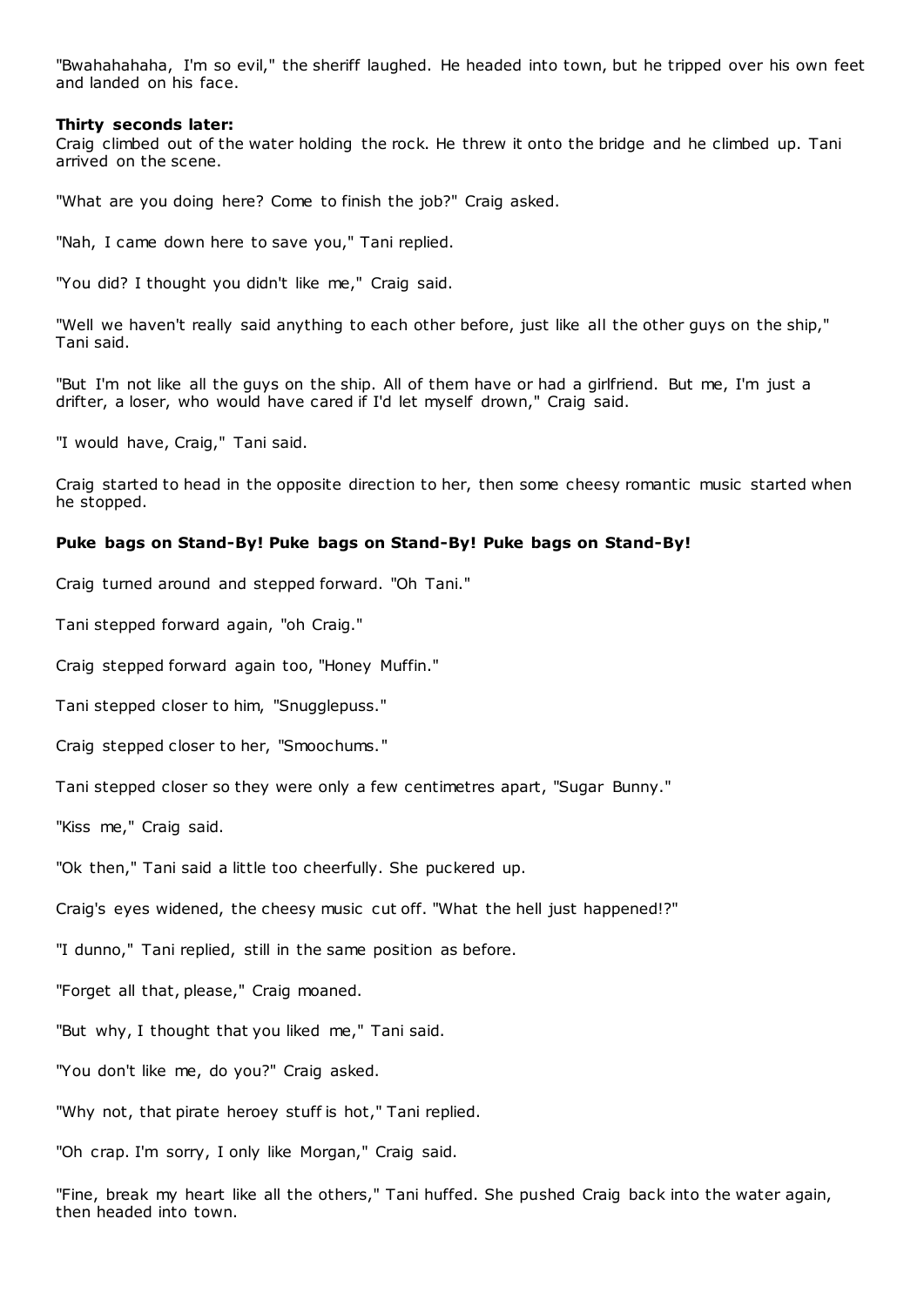A few seconds later Craig resurfaced, and he climbed back out of the water. He heard what sounded like a ship flying low nearby. He looked behind him and saw a creepy looking ship flying in his direction. It raised, flew above him, and then it flew into the sky.

Harry walked casually over to Craig.

"Where the hell have you been?" Craig asked.

"The pub," Harry replied.

The so called blind guy from earlier in the episode wandered over to the guys. "What are you fools hanging around here for, those two girls you were with have been kidnapped!"

"What? By who?" Craig asked.

"Captain Buck, I saw a horde of dead guys carrying the long haired one in his ship earlier. The short one just got dragged in before the ship took off. One second he was the sheriff, the next he was the Captain. He'll be heading for his hideout on the planet Malain," the so called blind guy replied.

"Wait a minute, you saw all that? Plus you knew what Craig looked like earlier. How can you if you're blind?" Harry asked.

"Oh papapishu!" the so called blind guy exclaimed before jumping into the water.

"I guess we'll never find out," Craig muttered. "So what do we do now?"

"Well surely Voyager will stop that ship if we warn them about it," Harry said. He tapped his commbadge. "Kim to Voyager?" All he got was an *are you kidding* look from Craig. "Oh yeah."

"Looks like we need a ship of our own," Craig commented.

# **Ten minutes later:**

"Howdy, welcome to Stan's Previously Owned Shuttlecrashes, er I mean Shuttlecrafts. I'm Stan, and my job is to make you happy and..." A tall guy, with stripey clothes on and a stupid big hat on, blabbered as he waved his arms around.

"If you want us to be happy then shut up," Harry said.

Stan didn't hear him, he was still talking. "We've got small shuttles, large shuttles, fast shuttles, slow shuttles, extra crashing shuttles, blowing up shuttles, plot developing shuttles, malfunctioning shuttles, timeloop shuttles, you name it. I got them all, if I ain't got them all, I'll get them all. So what kind of craft are you looking for today?"

"Preferably a shuttle that doesn't crash," Harry replied.

"Error: Cannot understand previous sentence. Self Destructing in five, four, three, two, one..." Stan said in a computer voice. Then he exploded.

An arm landed on Craig's shoulder so he jumped a mile. Harry just laughed.

"Well done Harry, that's another thing you've killed in this episode," Craig stuttered.

"Oh well, we'll just steal one of the shuttles," Harry said, ignoring the last comment.

# **PART 2: The Journey to Nowhere**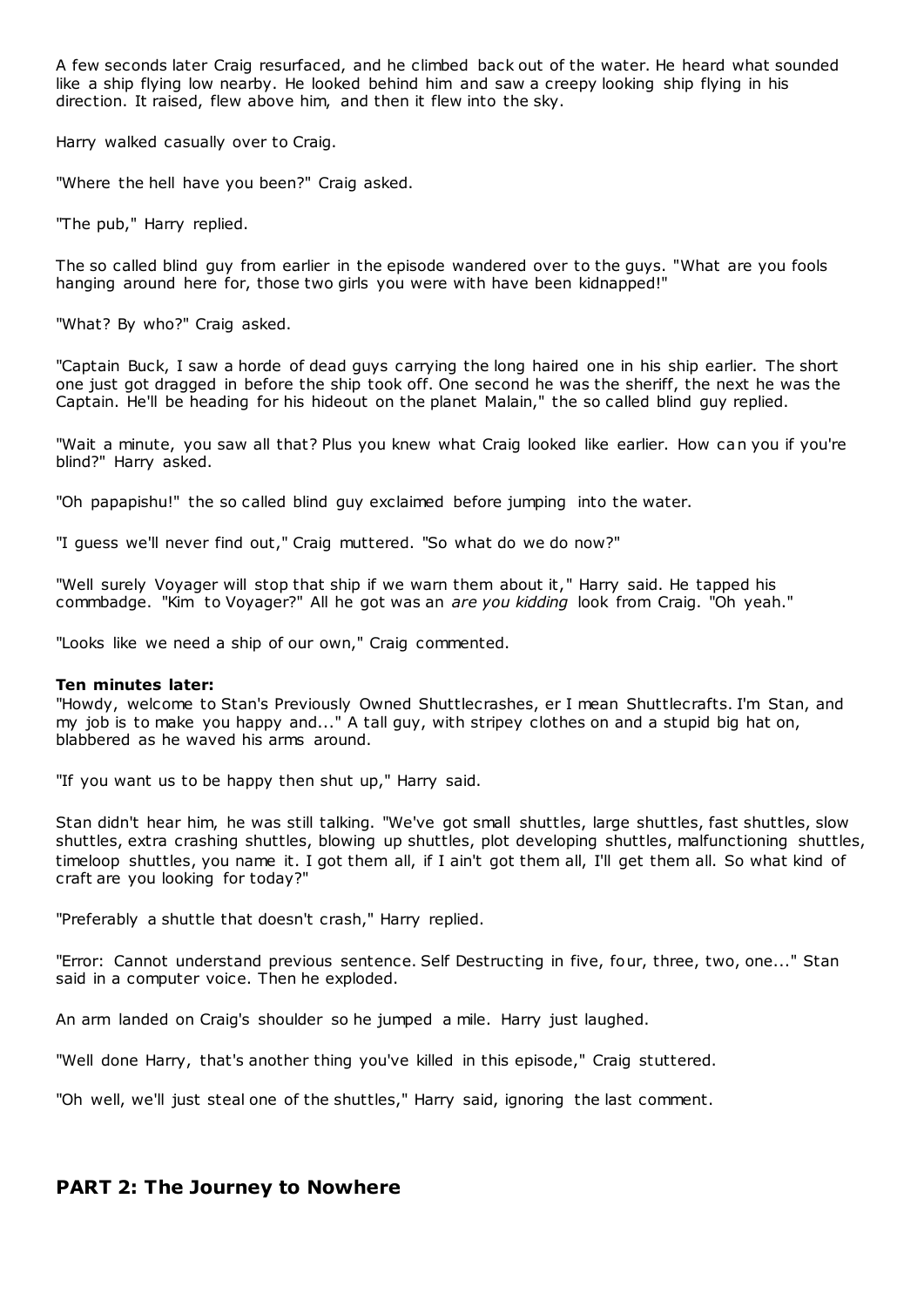# **After three toilet breaks, and one stop at a space stations McDonalds, the guys' shuttlecraft finally arrive in orbit of Malain.**

"Would you shut the hell up!" Harry yelled.

# **Don't tell me what to do, jerk.**

"Would you stop picking fights with the narrator," Craig said.

"Make me," Harry said.

"That Tolg ship is in orbit, it hasn't detected us," Craig said.

"Good, we can board the ship, get the girls back, and maybe have time for a pint back at Melly," Harry said.

"Yeah good idea," Craig said.

"Someone should stay behind to guard the shuttle," Harry said.

Craig frowned, "you're just saying that so you don't have to do anything."

"Don't be daft, Craig. I don't need to lie to you to get out of this mess of an episode," Harry groaned. "I didn't even say I'd be the one doing that anyway."

"Ok sorry. So, who's going to stay behind?" Craig asked.

# **The Tolg ship:**

A group of ex drones sat around what looked like their bridge, each of them had a few cards in their hands. A figure rematerialised nearby, luckily they were too busy to notice. The figure looked around.

"Ah crap," he muttered. This comment got the group's attention. "Uhoh."

Silently one of the men, who was one of the guys from earlier in the episode, chased after him.

After a few rooms the man lost who he was chasing, he quickly went back to his cards.

"Phew."

Inside a container, Craig stood up to peep out from the lid. He quickly hid again as a drone walked in and collapsed on a nearby bunkbed.

# **The Shuttle:**

Harry by now had his feet up on the station, reading what looked like a strategy guide.

The console beeped at him, then a voice whispered from it. *"Anderson to Kim."*

"I knew it," Harry groaned. "What?"

*"You could have at least given me your phaser."*

Harry glanced over at the station nearby. His phaser was plugged into it. "No, I couldn't. What's the matter?"

*"Well, you know how you beamed me to a ship full of ex Tolg drones."*

"Yeah," Harry said with a frown.

*"Surprisingly there are Tolg drones everywhere. Funny that."*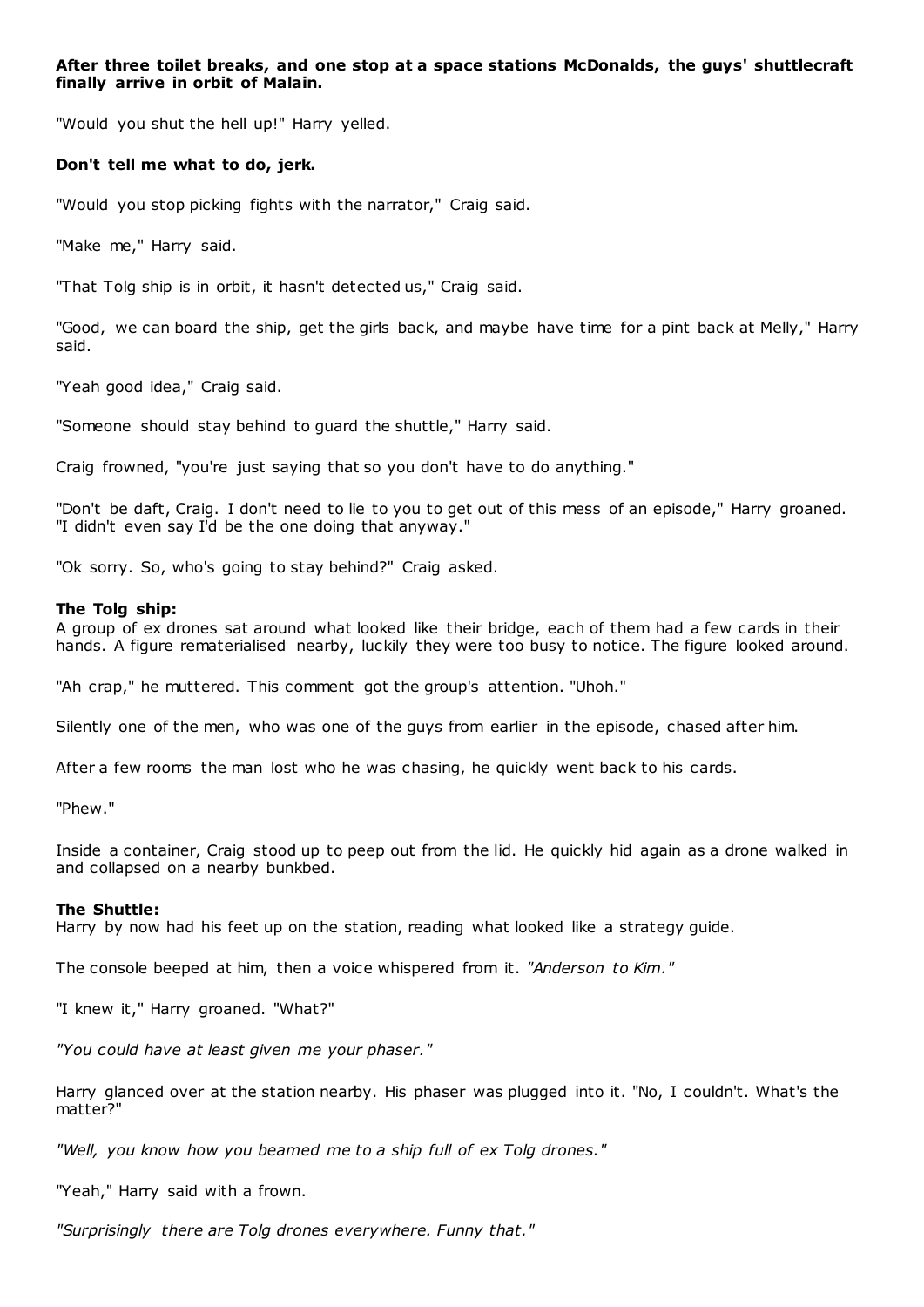Harry shrugged, "it's a puzzle game parody, I didn't think logic came into it. I mean they kidnapped two ex Borg's."

*"Maybe you should beam over here. I can't go anywhere without being seen."*

Harry flicked through the book he was reading, "hang on, I'm only at the bit with the sword master. After all the insults and comebacks you learn, she just gives you made up ones. Glad I shot that cheating cow."

*"I think this dead guy can hear you."*

Harry didn't seem to be listening, he turned the page. "Ah I got it. There's an item to make you invisible on the planet. With this strategy guide, the puzzles to get it will be a breeze."

# **The planet:**

A group of aliens, barely dressed in primitive cloths, stood huddled in a group with their hands in the air.

"Give me the (censored) invisible head, you (censored) fools!" Harry screamed at them, pointing a phaser.

# **Meanwhile on the Tolg ship:**

Craig had managed to escape the barrel he was in, and was now standing in a storage room. With a sneaky glance to both sides of him, he raised a small pickaxe and shovel.

Harry rematerialised behind him, with something roundish in his hands. "Ah ha, got it. Those puzzles were tough, but I did it!"

Craig used the shovel and axe to open a crate in front of him. He glanced back at his partner, "you shot something didn't you?"

"No actually, they were very co-operative," Harry commented. Craig smirked to himself. "Damn it!"

Craig reached into the crate, he pulled out a weird root looking thing. "Bingo!"

Harry frowned, "wait, what are you doing? I thought you were stuck."

"I was," Craig shrugged. "I overheard some drones talking about this root they got. Apparently it's very dangerous to Tolg people so they locked it away."

The colour in Harry's face disappeared, he clenched his fist. "You not only solved the puzzles, you also figured out how to solve the whole game?"

Craig smiled smugly at him, "yup."

# **Later, on the shuttle:**

"The ship is heading out of orbit," Harry said.

Craig groaned from the floor, he sat up rubbing his chest. "Wait... what?" He quickly stood up. "You shot me?"

"You have no idea how hard it was to get that invisible head navigator thingy for you," Harry grumbled.

"Yeah I'm sure it was very hard to point a phaser," Craig groaned. "Did you at least bother to rescue Morgan and Tani?"

Harry's smile dropped, he cringed a little. "I knew I was forgetting something."

Craig groaned, "no wonder you need the phaser. Now where's the root?"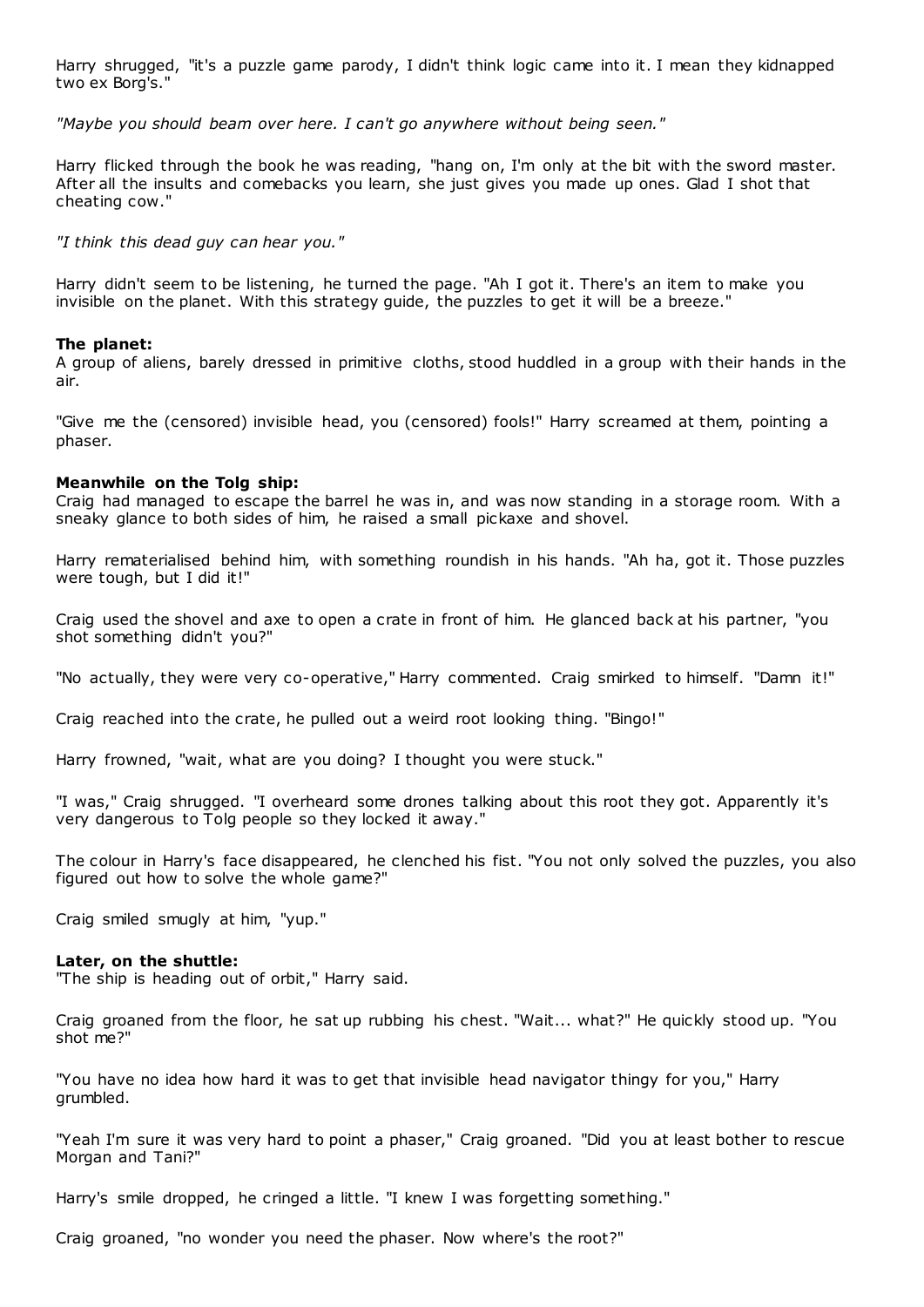Harry clenched his teeth and inhaled through them, his eyes glancing to the side.

"Oh," Craig could only groan. "So now the ship is leaving. Where's it going?"

"Oh yeah. We'll soon see, I'll follow it," Harry replied.

# **PART 3: Nobody Kicks Butt**

# **After all that the Tolg ship and the shuttle ended up back at the previous planet, and I just have to say one thing. Why wasn't I invited to the wedding for crying out loud!**

"Oh shut up you arse hole!" Harry yelled.

# **The shuttle crash lands in the sea. SPLASH!**

"Harry... did you have to?" Craig moaned.

"Oh come on, that comment it made wasn't funny," Harry said.

# **It wasn't meant to be funny.**

"God it's serious? It wants to go to the wedding," Harry sniggered.

# **The shuttle started to leak, the crew only have a few seconds to escape or they'll drown.**

"Ha, I win... beam us out," Harry said. Craig shook his head, he pressed a few buttons. They beamed out.

Everyone rematerialised on the bridge near the pub.

"We'd better get to the church, and fast," Harry said. Craig nodded, they ran off.

# **The church:**

The boys arrived in the church. Loads of ex-Tolg people were in the seats watching the service. Captain Buck, the bride and the bridesmaid were standing in front of an ex-Tolg vicar.

"If by any reason someone objects to these people being wed, speak now or tough," the vicar said.

"Dear god, it stinks of Neelix's kitchen in here," Craig commented to Harry. He nodded in agreement, staring at the dead audience.

"Is that an objection, I can't tell?" the vicar asked.

Harry and Craig went down the aisle, both looking very determined, or just eager that the first game was almost over.

"What do you want?" Captain Buck asked.

"We've come to stop the wedding, and maybe steal some of the wedding snacks," Craig replied.

"You have some nerve doing this, I shall kill all of you," Captain Buck said.

"You can't do that," Harry said.

"And why not?" Captain Buck asked.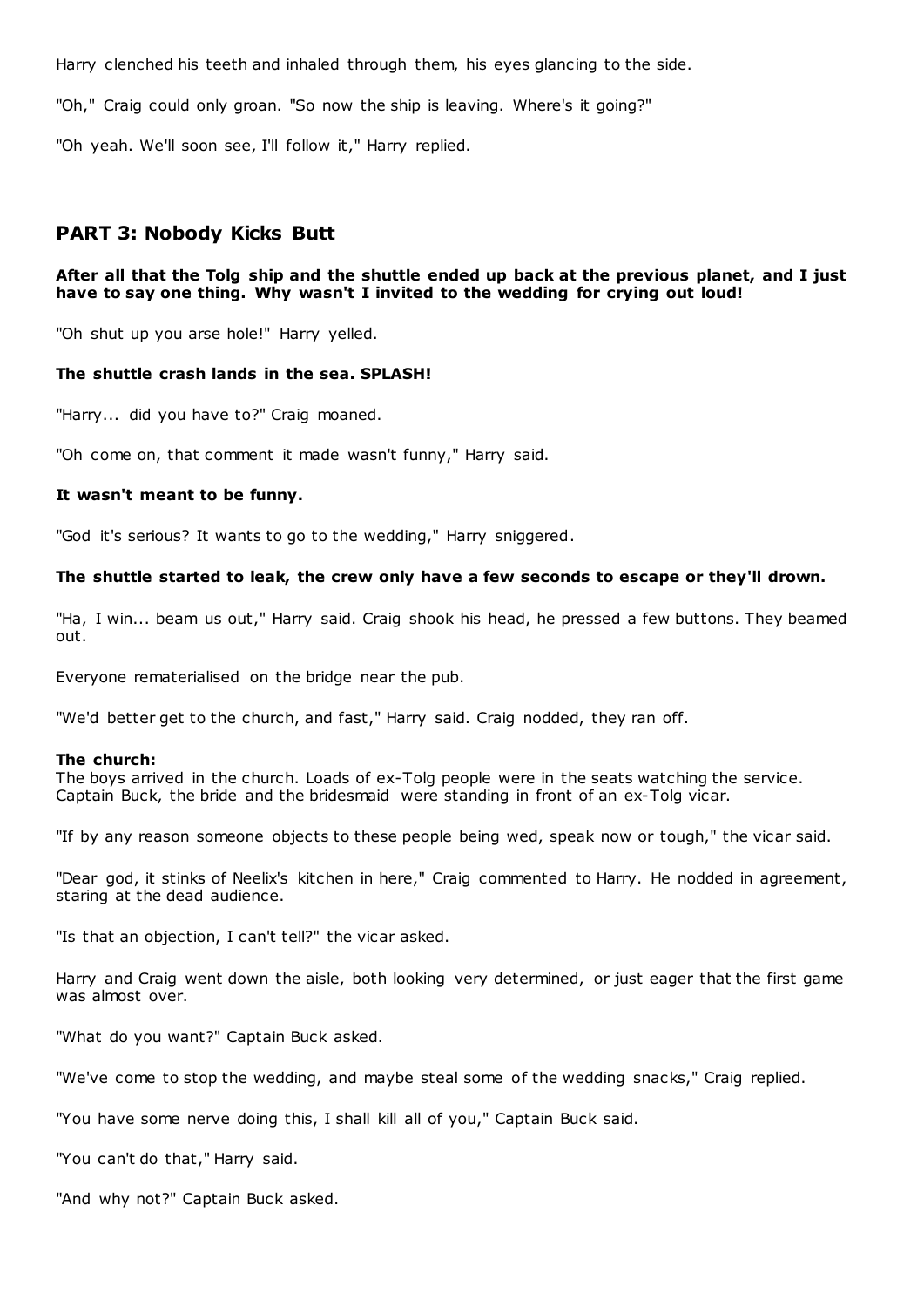"Because we just saved you from marrying the wrong thing. If this is like the game Morgan has swapped herself with two monkeys," Craig said.

The bride turned around, she looked rather peeved. "Do I look like a monkey to you!" Tani growled.

The bridesmaid turned around. "Thanks guys, you really screwed it all up," Morgan moaned.

"But... what about her? Why does she have to go through the agony of marrying that ugly freak instead of you?" Harry asked.

"Oh gods, I'm ugly!" Captain Buck shrieked, he pulled a mirror out and shrieked again.

"It was my idea, Craig. You broke my heart, so it doesn't matter who I marry," Tani cried.

Morgan and Harry started sniggering. Craig's face went bright red. "I thought that scene was just a joke," he stuttered.

"Right, and I thought saying *I don't* and kicking him in the chin was crazy," Morgan giggled.

Tani shrugged, "well it was!"

Harry noticed the buffet and drinks table nearby. He grabbed a few bottles of beer. "Here, I'll get him drunk. That always works." He hovered an open bottle in front of Craig.

"Now for making me realise that I'm ugly, I will kill all of you... bwahahahahaha!" Captain Buck laughed. His right arm started spinning like in one of those silly cartoons.

Craig whacked the bottle out of Harry's hands, it flew in Captain Buck's direction. The beer managed to spill into his mouth. He stopped spinning his fist, and then started choking and shaking. He screamed as he collapsed. One Tolg knelt down beside him.

"Oh my, he's dead... again!" the Tolg guy gasped. Everyone but Harry gasped as well, he just looked confused.

"But how?" Harry asked.

"He must have been allergic to the barley in the beer," the Tolg guy said.

"I think this deserves a celebration, who agrees?" Craig asked. Everyone, including the Tolg people, cheered. The awayteam rushed over to the alcohol to get a much needed drink. Just then Harry's commbadge chirped so they all had to stop.

*"Chakotay to Kim, get ready to return to the ship."*

"No fair!" Morgan whined.

"Oh well, we can get a drink on the ship," Craig said.

"True, true," Harry said.

All of the group but Harry dematerialised. Harry looked around confused.

#### **Haha, revenge at last... get em boys!**

All the Tolg's put down their drinks and ganged up on Harry.

"I'll get you back someday," Harry said just before he disappeared from view.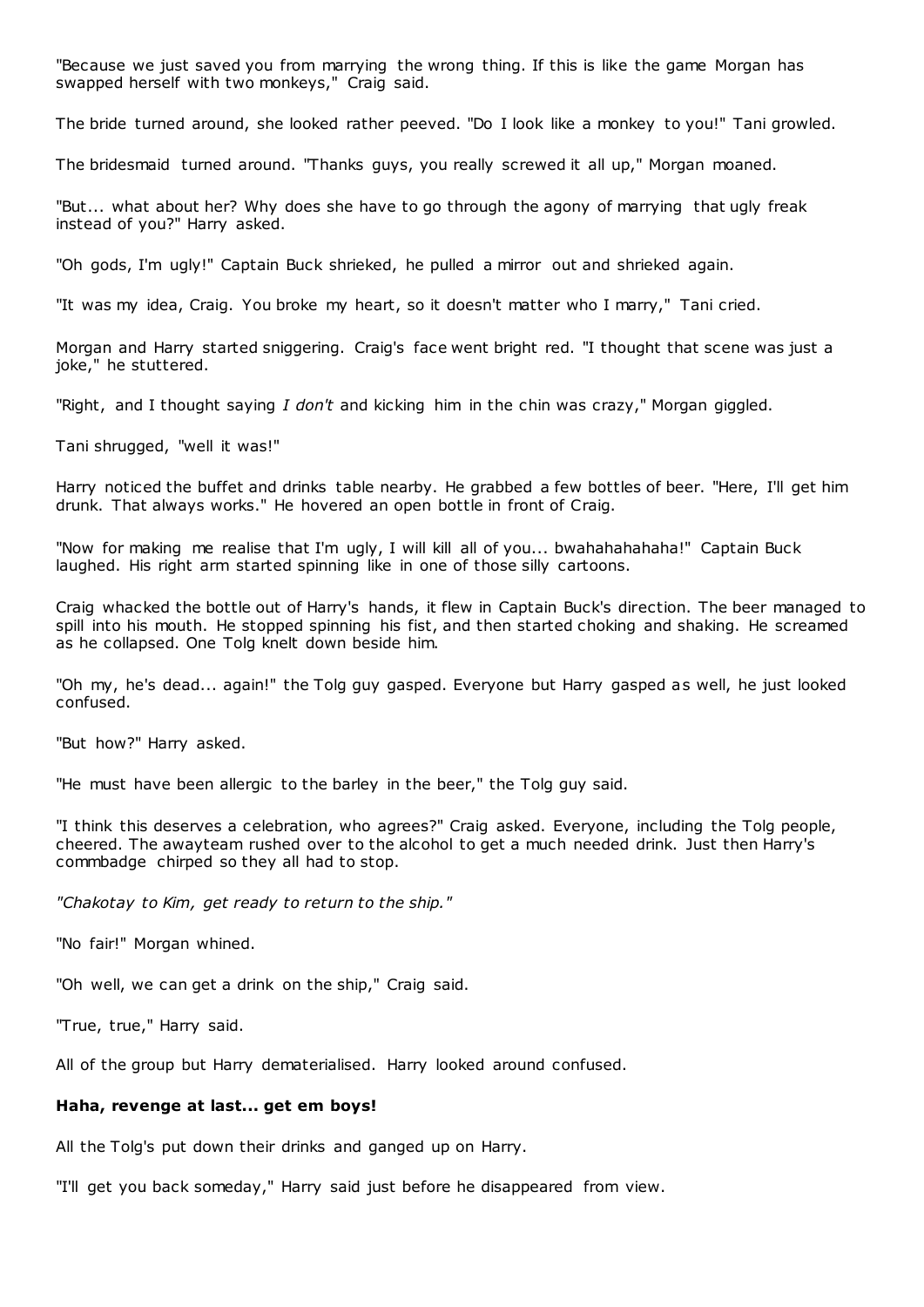"Yeah Craig, I was there. Mostly," Morgan muttered. "I thought you were in a hurry."

Craig's face went beetroot red, yet again. "Pretty much." He looked up to see if the rope he was hanging on was still ok. It was. "Ok, we had only just returned to Voyager a few hours ago, when Harry and I were haunted by the same dream."

Morgan sighed, "somebody really needs to teach you how to sum up."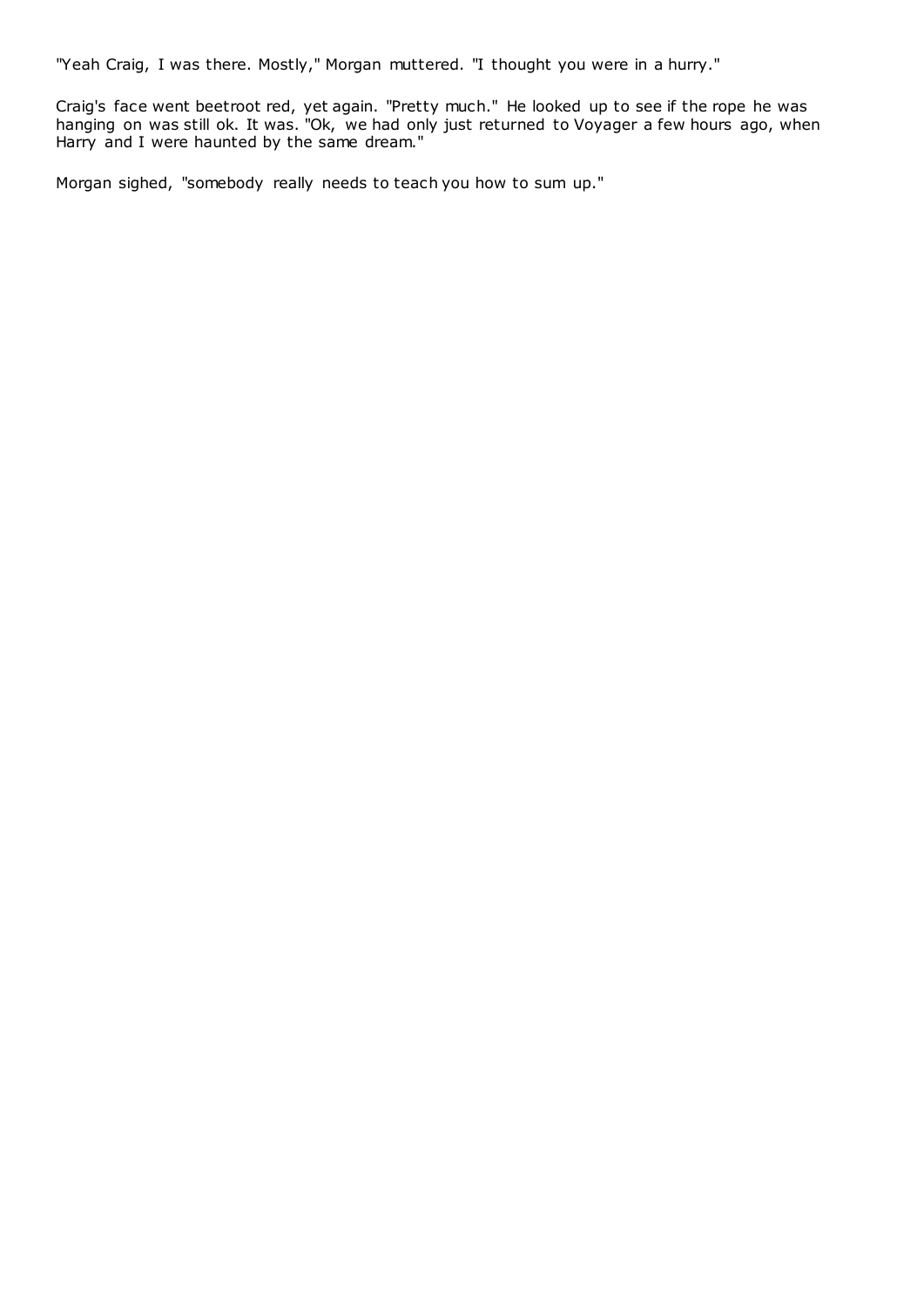Harry and Craig both were going down a corridor on Voyager. They walked into the Mess Hall to find no one there, and the whole room to be murky and dark. "What the... what's going on?" Harry asked.

"I dunno," Craig muttered in response.

Four older people walked into the room via the other doors. Harry and Craig gasped in shock. "Mum, dad?" Harry stuttered.

"Yes son, it is us," Harry's dad said.

"This is impossible, you're both dead," Craig said in shock.

"It's ok son, we're here," Craig's mum said.

"Yes, we're hear to give you a message," Craig's dad said.

"A message, erm ok," Harry said.

"Yes, we're going to give it to you in the form of a song," Harry's mum said.

"Oh dear, can't you just tell us it?" Craig said questioningly.

"No, where's the fun in that?" Craig's dad said.

In a flash the parents all turned into dancing skeletons. Craig and Harry's eyes widened in horror as they watched them attempting to dance.

"If you're stupid and you know it... ignore this song," Harry's dad sang.

"And if you care about Tani and you know it... go to Malain," Craig's dad sang. The music stopped abruptly.

"Can't you sing the song to the tune right?" Craig's mum asked angrily.

"Obviously this song is stupid," Craig's dad replied.

A dog ran into the room, it bit into Harry's dad and ran away with his arm bones. "Hey gimme that back you stupid dog!" He ran after it.

"Um, this isn't real right?" Harry asked.

"If it is, I need help," Craig muttered.

"Hey, it worked on Monkey Island," Harry's mum moaned. She and Craig's parents screamed, they ran off. Harry's dad continued to chase the dog. The dog looked pretty scared and it ran out of the room too, with the angry skeleton.

"What? What did we say?" Harry asked.

Craig shrugged, he turned around and he jumped a mile. Harry looked confused and he turned around too.

"Booo!" Captain Buck, who was right behind the two, yelled.

"Ohno, you can't be here, you're dead," Harry said.

"No you halfwit, I was already dead when you met me. Now I'll get my revenge," Captain Buck said.

"But it was Harry that did it," Craig moaned. Harry elbowed him hard.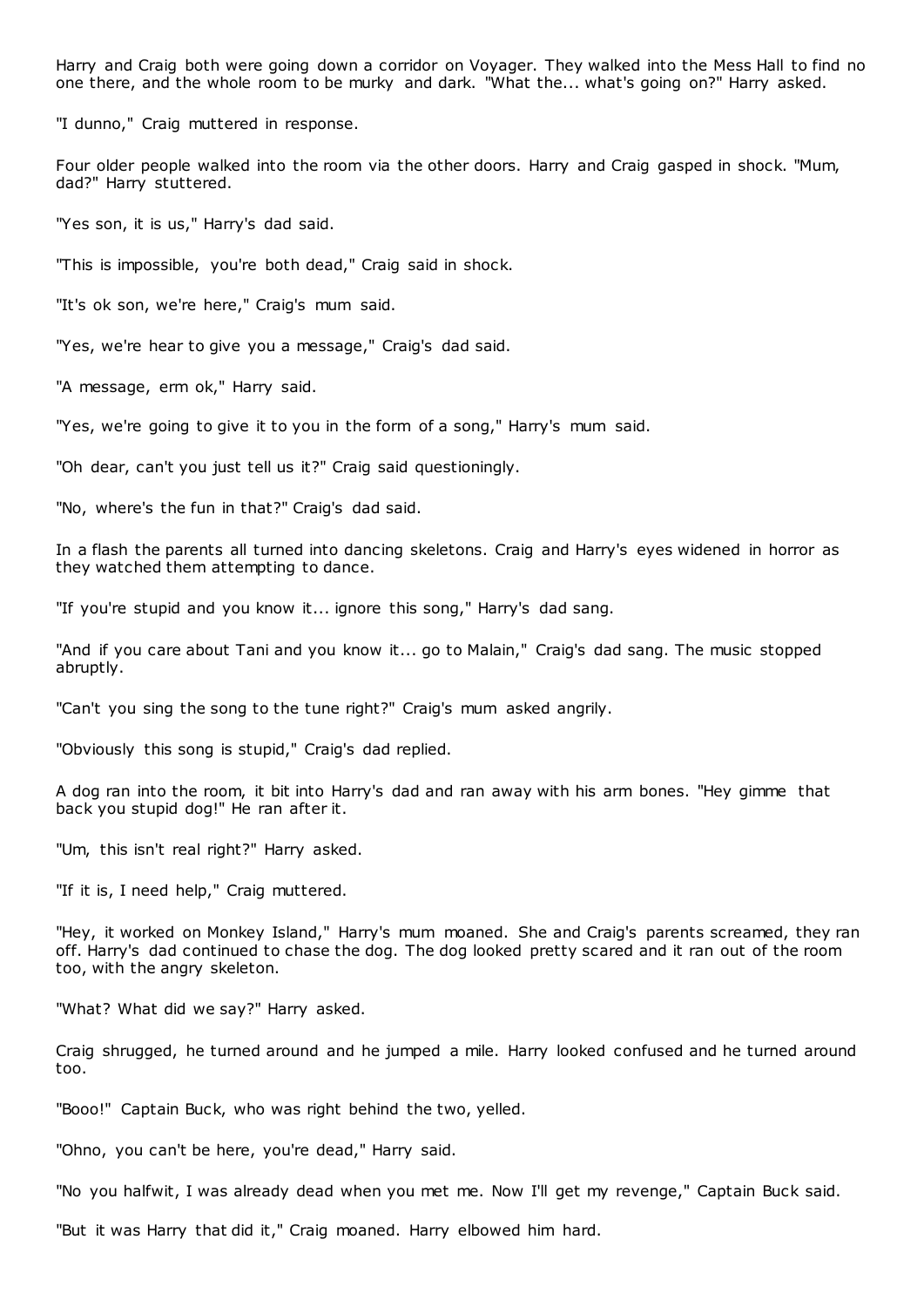"You both had a little hand in it. Wakey wakey," Captain Buck said. He pulled out a phaser and he shot them both.

# **Craig's Quarters:**

Craig woke up suddenly and he sat upright in his bed. "Thank god, only a dream," he muttered. He then lay back down on his bed.

# **Meanwhile in Harry's Quarters:**

Harry woke up, but he didn't sit up; he just fell off the bed. "Ow! Stupid gravity," he said as he rubbed his head.

# **The next morning:**

It was a typical morning on the Bridge. Kathryn cradled and sang to her coffee cup like a baby. Kiara sat on the floor in front of her, probably wondering why her mother loved the coffee more than her. Chakotay was pretending that neither was happening. Tom thought it was appropriate to be telling a story about his antics the previous night towards the Opps station. Jessie sat at her station keeping to herself with an unknown game. Tuvok of course was the only one working.

Kathryn closed her eyes before taking a sip of her coffee. Her eyes quickly widened again. "Oh my god, this is decaf! Who keeps giving me this crap!"

"How does Neelix do it?" Chakotay muttered to himself.

Kathryn threw the cup to the ground, spilling the decaf everywhere. "Where the hell is Harry?"

Tom looked confused, he then realised he was actually talking to an annoyed woman. "Oh."

Chakotay sighed, "while we're on the subject Tom. I'd prefer it if you didn't tell the story about how you and B'Elanna almost, when my daughter is here."

"Who's Tom?" Tom squeaked, he kept his head down.

Harry stepped out of the turbolift looking a bit worse for wear. Morgan was right behind him, talking about something. He headed for his station, but she quickly stepped in front of him, looking mad.

"Are you even listening to me!?" she snapped.

"You look fine," Harry mumbled.

Morgan groaned, "ugh if you're not going to listen, you could at least lie. Yeesh!" She flicked the hair in her face back. "I'm just wondering if you've seen Tani since we returned. I know you didn't come back right away, with me and Craig. Was she there when you got your ass kicked?"

Harry then realised what she was talking about. "Wait, Tani? Oh god." He rushed around her to Opps. "Computer locate Tani Henderson."

"Tani Henderson is not aboard the ship," the computer's voice replied.

"Ohno. Captain, it's Buck again. My parents told me in my dream that we should go to Malain if we care about her," Harry said.

"Ok, he's cracked," Jessie muttered.

"Harry, what are you talking about?" Chakotay asked.

"I think Captain Buck has kidnapped her," Harry replied.

"Who and what are you on about?" Kathryn asked.

Harry groaned, "it was only the previous part! It's not like it was a few episodes ago."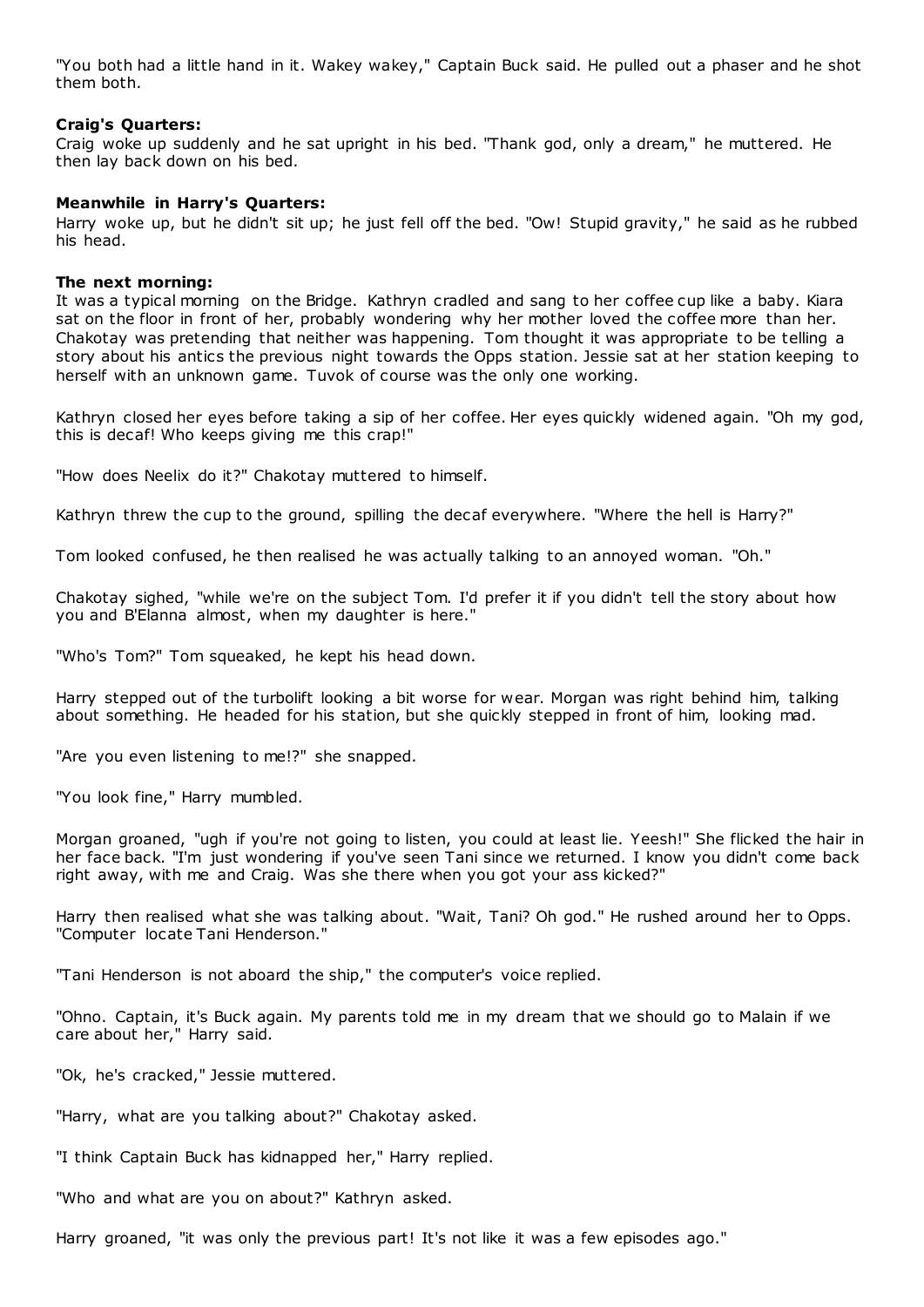Everyone thought for a few seconds, "oh yeah."

"So you're saying that she's been kidnapped by him just because your parents told you in a dream," Tom snickered.

"Yes... finally!" Harry sighed in relief.

"Oh come on, you didn't know she was missing until a few moments ago. Why would you dream of something like that?" Kathryn asked.

"I dunno, the only thing I can think of is someone was actually trying to tell me what was going to happen," Harry replied.

"Sounds realistic ," Morgan said. Everyone turned to her all with raised eyebrows. "Oh come on, it's Fifth Voyager remember."

"She's getting used to it," Tom said.

"Right, let's be more realistic. A ship wouldn't have gotten that far if they had just taken them yesterday. All we have to do is..." Kathryn said.

"Mum, they'll be using a Tolg ship. They can go into transwarp," Morgan said.

"Ok screw that. Harry, take someone down to the second planet with you and get me some real coffee," Kathryn ordered. She dumped a load of replicated money on Harry's console.

"Don't you think Tani is more important than your coffee?" Harry asked. Kathryn glared at him with a very scary look in her eyes. "Of course she isn't, I'll go now." Harry then rushed out of the Bridge.

# **The planet Scabbia:**

Harry, Craig and Morgan all rematerialised near a small bridge. The area was dark and creepy, the three moons were the only things lighting up the place.

"Why were we volunteered to get Janeway's coffee supplies?" Craig asked.

"Don't worry, we're not going to do that. I asked you lot to come with me because we were all in the Buck situation together, well sorta," Harry said as he glanced towards Morgan.

"I don't get it, Buck's dead," she muttered.

"He was dead when we first met him anyway," Craig muttered. Harry glanced at him looking worried.

"All right, deader," Morgan groaned.

"That's what he said in my dream," Harry said.

"Really, me too," Craig said.

"Did your parents and my parents turn into skeletons and start singing, and then Buck came along?" Harry asked. Morgan giggled into her hand.

"Yes that's what happened," Craig replied.

"Well Tani's missing and we have to find a way to Malain without Janeway finding out. If both of us had the dream then it must be some sort of message. Did you have a similar dream?" Harry asked.

"No, I have normal people dreams," Morgan replied.

"In that case, we should split up, we have to find some transport," Harry said.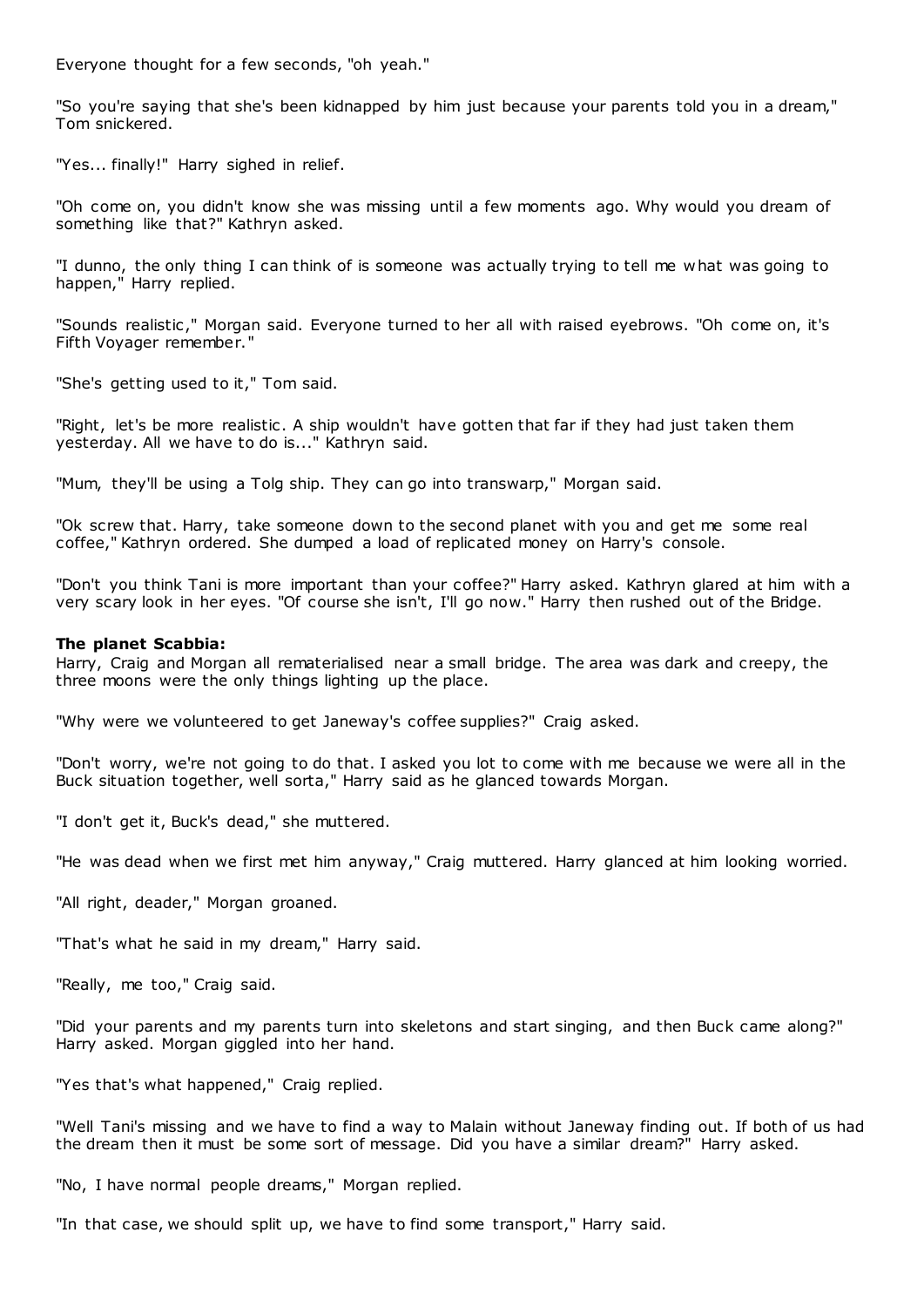"What makes you think transport from here is going to get us there faster than Voyager will?" Morgan asked. "Mum's not that observant, we can just nick the Flyer. It's not like it's made of coffee."

"Um well, you see... um, there might be... ah to heck with it," Harry stuttered before dragging Craig with him towards the Bridge.

Morgan shook her head before taking off in the opposite direction.

As soon as Harry and Craig got to the Bridge a small guy waltsed over to them. "Gimme all your money!"

"No way," Harry said.

"Yeah, go and mug someone else you shortie," Craig said boldly.

"Ooh tough guys huh. I know what to do with tough guys. I want you to meet my good friend, the Narrator," the guy said.

"Ohno," Harry muttered.

#### **Ah hah, so we meet again!**

"Oh crap, not again," Craig muttered.

"I still need to get revenge on you so I'll..." Harry said.

# **The short guy gathered up all his Borg strength and knocked both guys to the ground. He stole all the money and he ran off laughing.**

"Huh? Damn it!" Craig yelled from the ground.

"I'll get back at you, no one steals my money!" Harry yelled.

"It wasn't your money, it was Janeway's coffee money," Craig muttered as he stood up.

"Oh well, he did some good," Harry said as he stood up too.

"But won't we need that money to get transport?" Craig asked.

"Huh... ah son of a..." Harry grumbled.

# **PART 4: The Narrator Vs Harry Kim... who will kick butt?**

"Ok, that's a really stupid chapter name," Morgan said.

# **PART 4: Morgan falls into the dirty swamp and er that's about it**

"Eeew!" Morgan complained as she dragged herself back onto the land. "Just wait till I get my hands on you."

After getting the worst of the swamp sludge off her, she noticed an open coffin floating nearby. Next to it was a sign with an arrow and some text on it.

"No way, not in a million years," Morgan grumbled at it. She then decided to read the sign.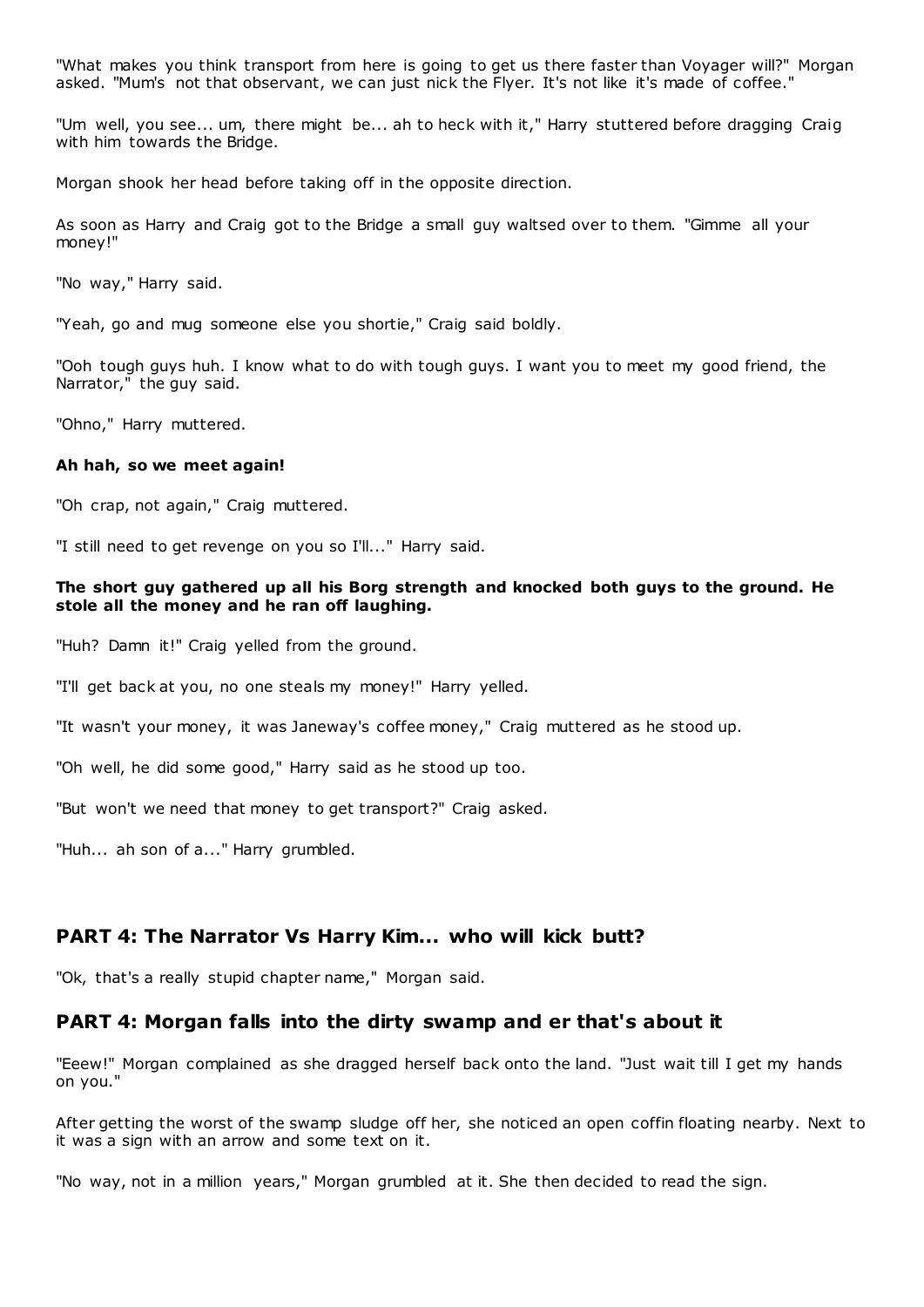"Aaahahahahahaha, so now who's useless! Mwahahahahahaha!" the voodoo lady laughed. She wiped a tear from her eye, "oh please buy something."

Morgan looked around the small room, "hey, there's no Cherry Coke here!" Her face grimaced at all the weird potions sitting on the shelves, then pulled a face at the voodoo lady. "Did you say something?"

The voodoo lady sighed, "how else would I get customers, hmm? Now I'm sure I can be of help anyway, right?"

"Do you own a ship or a shuttle?" Morgan asked. "Or even just a replicator."

"No, I have something better," the voodoo lady said, she held up a scraggly looking doll.

Morgan raised an eyebrow, "how old do you think I am?" She turned on her heel.

"No wait! I sense you need this!" the voodoo lady screeched, throwing not one but two dolls in front of the teen. "Your companions have just been mugged by the man who is in league with the narrator. You will need one of these to get revenge on him. I can't remember which one it is though. They all look alike."

"No thanks, we already have a scary looking doll," Morgan muttered.

"No no, you'll see what its use is," the voodoo lady said and she smiled slyly.

#### **Meanwhile:**

Harry and Craig went inside a small building which turned out to be a mini hotel. "Well I'm sure we'll find transport here," Craig muttered sarcastically.

"Oh shut up it's all part of the episode's puzzles," Harry said. He headed towards one of the doors. A guy walked up to him.

"No you can't go in there, that's somebody's room," the guy said.

"Oh sorry, we have to solve the puzzle don't we?" Harry said. He pulled out a phaser and he shot the guy.

"Is that the answer to all the puzzles?" Craig asked.

"Oh yeah," Harry replied. He and Craig went into the room but they ended up face to face with the small guy.

Meanwhile back at the swamp Morgan was busy poking one of the dolls with her finger.

Back at the hotel Harry and Craig looked like they were in deep trouble.

"What the hell are you doing here?" the small guy asked.

"Um, we want the money back," Craig muttered.

The small guy started to go over to them but he jumped a mile. He started rubbing his butt like it hurt. "How did you do that?"

"Do what?" Harry asked.

The small guy screamed and he jumped a metre into the air again. "Stop that right now!"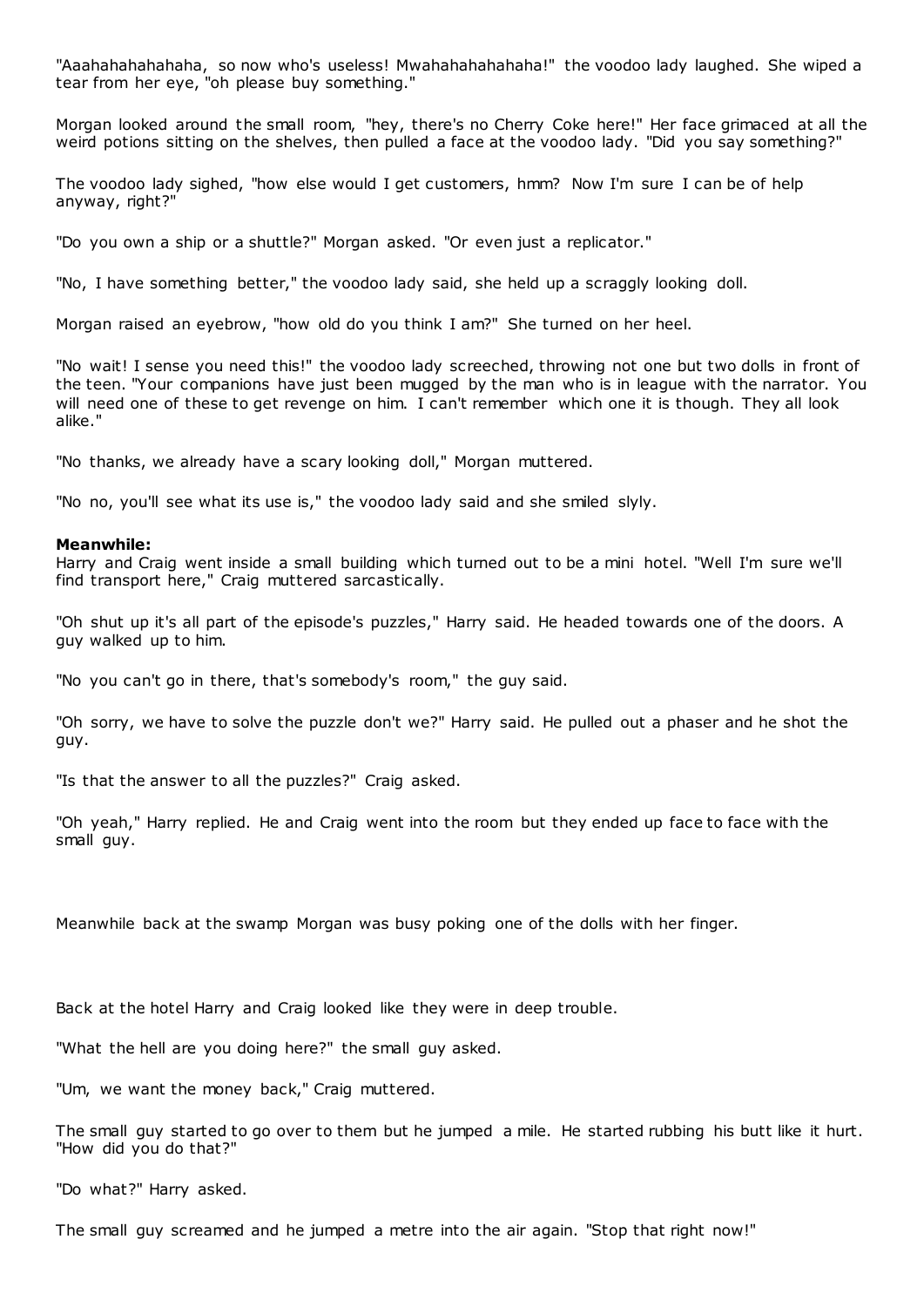"Um, no! We demand that you leave this planet and give us all our money back!" Harry demanded. Craig glanced at him looking confused.

"Ha, I spent all the money already!" the small guy laughed. He jumped in pain again.

"Ok, just leave the planet," Harry said.

"You can't make me," the small guy snarled.

"Oh yeah?" Harry said questioningly.

The small guy jumped a couple of times, he ran out of the room screaming.

"Right, now we'd better get some transport to Malain, ok Harry," Craig groaned.

"Ok, whatever," Harry said. The small guy ran back in.

"Did you say Malain, haha you're out of your league there," the small guy laughed.

"Keep walking," Harry said.

The small guy groaned, then he screamed and ran out.

#### **Meanwhile:**

Growing tired of the dolls, Morgan started walking down a nearby street. The small guy ran in her direction. He smirked to himself, obviously thinking she was an easy target. Just as he was about to grab her, she casually shoved him sideways. He somehow managed to fall right through a nearby basement window, and straight into a giant cooking pot. Lucky for him, the gas wasn't on.

# **Hey, did I miss anything? The queue for the toilets was huge! Um, where did he go?**

The small guy could only splutter as he'd swallowed some of the soup he'd landed in. The chef nearby seemed oblivious to everything.

"Yes we do have some food here, I'll just go and ask the chef if he's done yet," a guy's voice said.

The chef then rushed over to the sloppy soup, not noticing the man for some reason. A large man walked into the room. "The soup is doing very well, sir. Do you want to try some?" the chef proudly said.

"Yes I'd love to," the guy replied. With a ladle he scooped up some of the soup, and took a sip. "Oh my goodness, what is this!?"

"It's coffee soup sir," the chef replied.

"Coffee soup? You're fired!" the guy yelled.

In the next room Harry and Craig stood near a small bar, looking very nervous.

"Maybe we should bring some back for Janeway," Craig suggested.

"We... have... no... money," Harry slowly said, his patience starting to run out.

The chef ran past the pair sobbing. The larger man emerged from the kitchen holding a bowl. "Here you go lads, best in town." He put down the bowl, allowing the two men to see the brown slop with a hair on top.

"But be my guest," Harry said.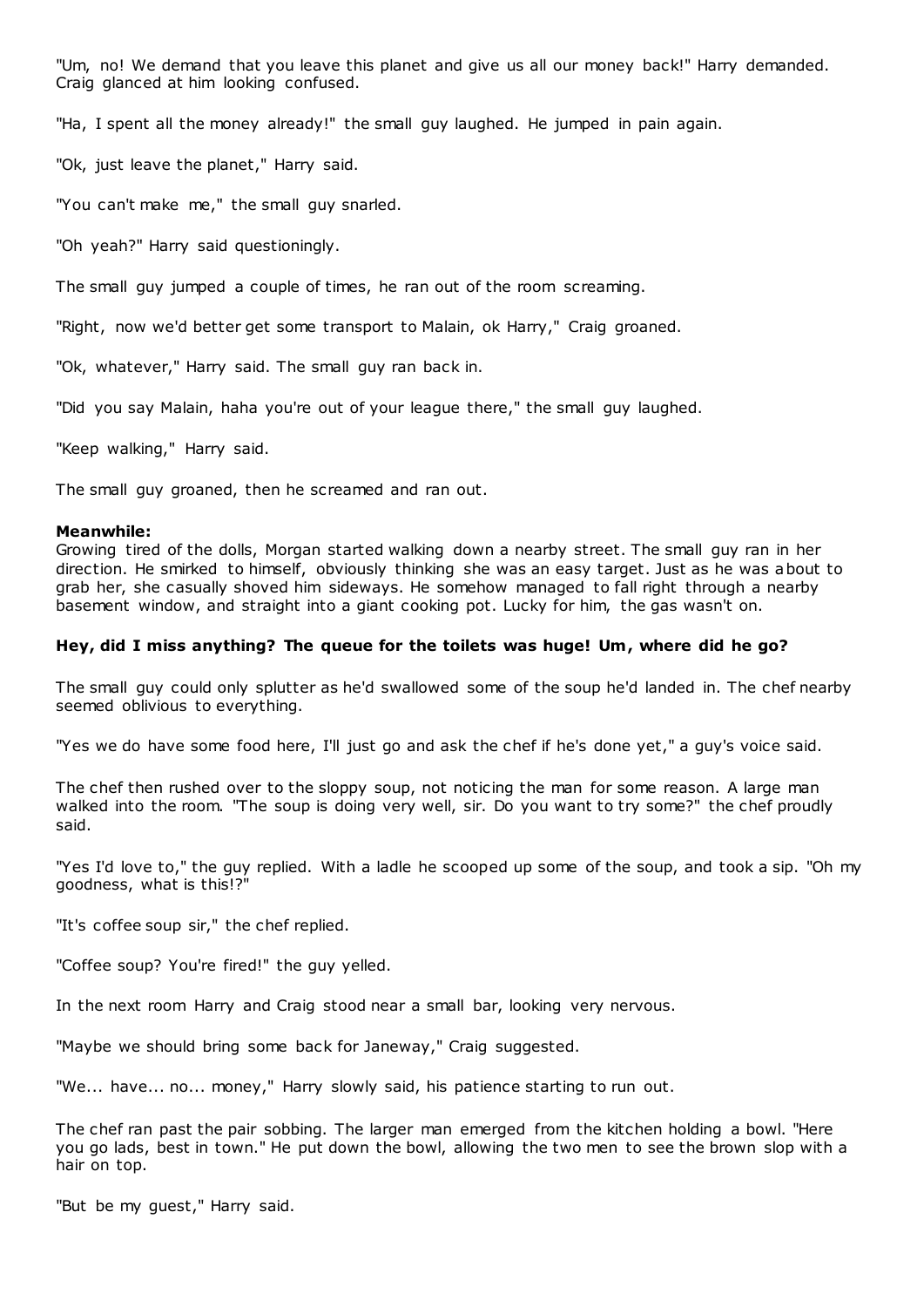Craig shuddered, "who's that suicidal?"

A light switched on in Harry's head, "oh, this must mean you need a new chef, right?"

"No lad, you're too slow," the man gruffly said.

"Got a new chef already?" Harry stuttered. "But how?"

"Yeah, she should be a lot better than the other one," the guy said.

The pair heard the door opening again and they glanced over to see who it was. They gasped in shock or horror, take your pick.

"You told me there would be knives, there are none," Morgan said with a guilty look on her face. Of course that wasn't the only thing giving her away, something metallic fell from her trouser leg. She quickly knelt down to pick it up.

"Oh my god, how?" Harry stuttered. He glared at Craig, "how do you two solve these stupid puzzles before me, without a phaser?"

Craig shook his head while Morgan quickly put a kitchen knife into the waist of her jeans. "Is her pay enough to get some decent transport off this planet?" Craig asked the man.

"Decent no, transport yes. That reminds me, I have to pay her first week's salary in advance," the guy replied. He handed some money to Morgan.

"We won't be able to get the money if she's still working here, we can't leave without her," Craig whispered to Harry.

"You're right," Harry said, he was about to draw his phaser but Craig stopped him. The man stupidly didn't notice this, he ushered Morgan and himself into the kitchen.

"No, we just have to get her fired," Craig said quietly.

"Yes, fired," Harry said, putting a lot of emphasis on fired.

A loud crash startled them both. "What the hell! Why is there a little man in the soup?"

"What? He started it!" Morgan's voice snapped.

"That should do the trick," Craig cringed.

"Little man?" Harry said with a raised eyebrow. Another two thuds made them jump.

Morgan stepped out of the kitchen, organising her new knife collection. The two guys looked at her expectantly. "So, how did you two solve the last game without me, hmm?" she smiled. "Now, who do I hit next?" They looked at each other instead.

Craig sighed, "you're a bad example for her."

Harry smiled like he was proud, "it works, don't knock it."

#### **Meanwhile on Malain:**

Some guy in a tribal outfit and gigantic fruit shaped mask on was standing around on his own in a large room.

# **So where is the ugly ponce?**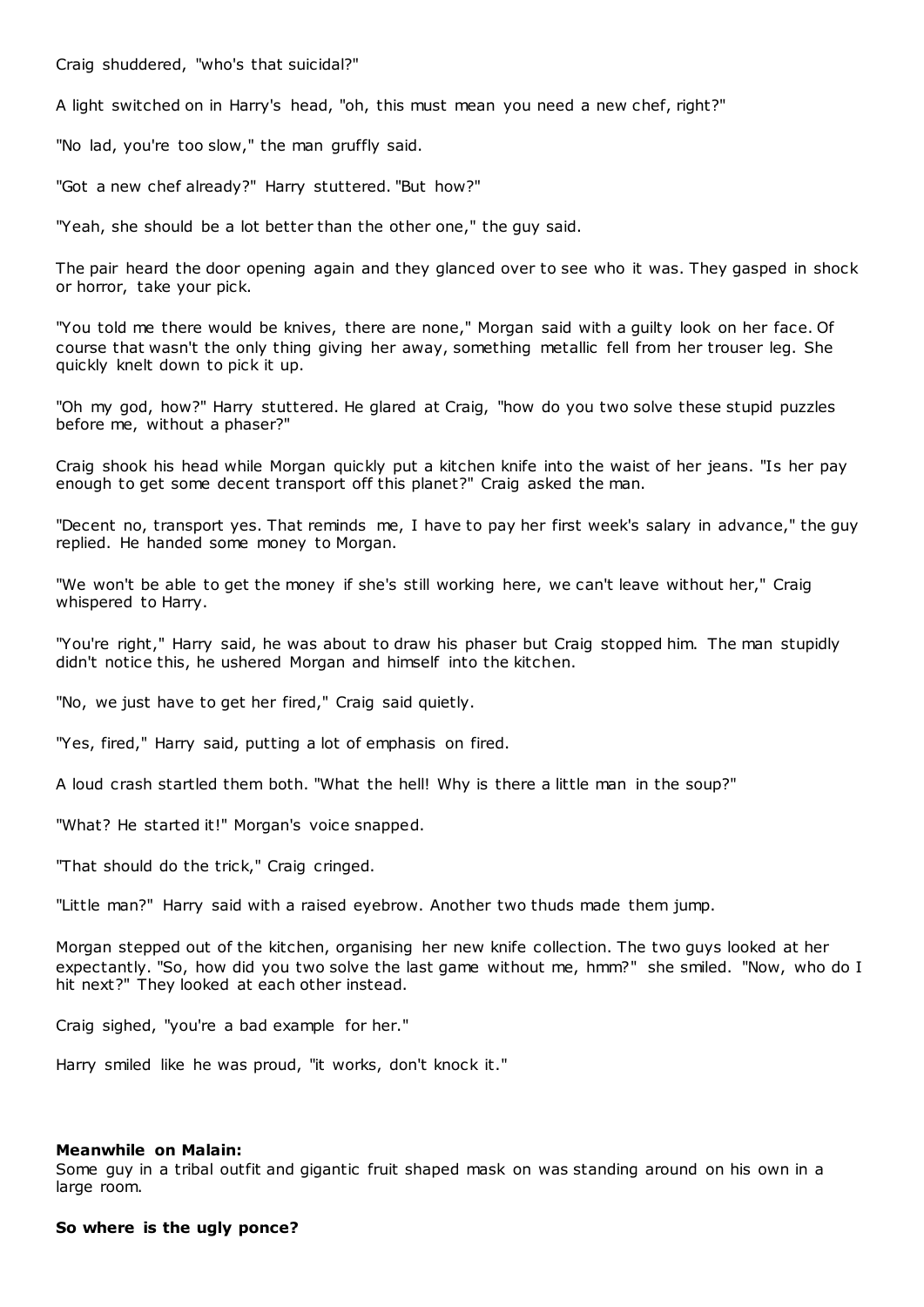A couple of muffles came from the huge mask the guy was wearing. He pointed at something, it was Buck standing at the doorway.

"You know I did hear that," Buck said as he limped into the room.

The guy took off his mask, it was the small guy from Scabbia. "It's a good thing I was wearing this. He spits way too much."

Buck narrowed his eyes and he spat in the guys face. "Well that's the result of my allergic reaction, so shut the hell up."

# **So what's going to happen then? What's the plan?**

"You tell us you moron, you're the narrator," the small guy grunted.

# **You know that I have the power to do anything to you**

"Yeah yeah, if that was true you would have got rid of that guy easily," the small guy said.

# **Ok almost anything**

"Enough, if those Voyager crewmembers find that starchart to the gate we may as well quit now," Buck said.

"That doesn't sound very villainous," the small guy muttered.

"Well I'd like to see you do better," Buck grumbled.

"So why are the Voyager crewmembers not allowed to find the starchart?" the small guy asked.

Buck groaned. "Oh come on, don't you remember me mentioning that I kidnapped my bride. That'll really annoy that fake blond bimbo Andy-Pansy-son," Buck replied, sniggering to himself.

"Nope but that comment was an insult to blondes," the small guy said as he stroked his hair.

"Your hair is ginger," Buck muttered.

"What, not again!" the small guy screamed and he ran out.

# **Somewhere different on Scabbia:**

The awayteam were wandering around what looked like an old fashioned harbour. Instead of sailing ships, broken shuttles littered the docks.

"Ok I confess, all the ships I have, have a habit of crashing. I don't know why. Please don't shoot me," the owner of the harbour stuttered.

"Well he said it politely, so I'll wait till later," Harry said.

"So we're screwed. We'll never get back to Malain and find Tani. What should we do?" Craig said questioningly.

"You want to go to Malain? Why didn't you say so?" the seller said.

"I thought we did," Morgan said quietly.

"Um, I just want to say that there's a gate thingy, connecting all of the planets in our sector. This was before we invented warp travel, you see. One of the planets it goes to is Malain," The seller said.

"Wow convenient," Harry said.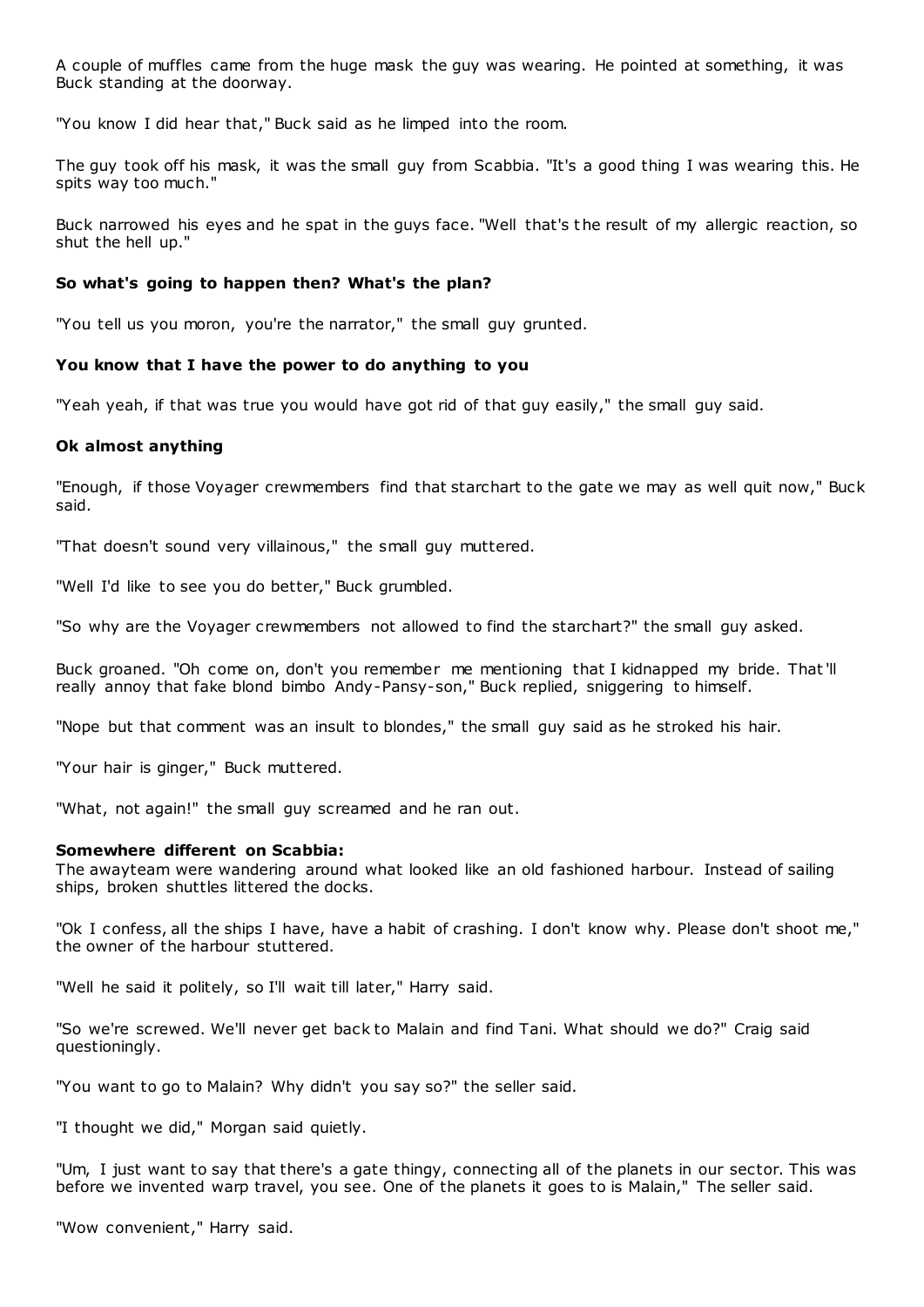"Come on, if we didn't have any convenience do you realise how dull the episodes would be," Craig said. Everyone stayed dead quiet as tumbleweed blew past the set, um landscape.

"So, the gate sounds good," Harry said.

"Yeah," everyone agreed.

"I really shouldn't say this but nearly all gates are hidden, to avoid abuse. There's only one starchart which shows the way," the seller explained.

"A starchart? I thought it was on the planet," Craig muttered.

"Yeah, and?" the seller said. Everyone glared at him with raised eyebrows. "Oh, of course! Starcharts, it must be on a star. Hey good luck."

"Do you know who has the starchart?" Harry asked while his eyebrow started twitching.

"Aaah, more than one person. Four people used to have different parts to the chart," the seller replied.

"Oh dear god, a starchart that needs to be pieced together using tape," Craig groaned.

"No no, the four people had four different memory chips from the device thing that was the starchart. They did that so no one would ever find it," the seller said.

"I'll ask again, who has it?" Harry asked.

"Um, it's only a rumour but people say that a retired ship pilot, a guy with a really posh house, a shopkeeper and a dead guy has them," the seller said.

"Sounds fun, really. Are you finished giving us all the info we need?" Harry asked.

"I dunno, maybe," the seller replied.

"Ok," Harry shrugged. He pointed the phaser at the man, he quickly ran away.

"Right, we're going to have to split up to do this. Morgan, you go to the retired pilot. Craig, you go to the posh guy. I'll go to the shopkeeper. Whoever finishes first, go find out who that dead guy is related to, a relative must have the chip," Harry said.

# **PART 5: Between a Dog and a Fancy Dress**

On route to the mansion Craig ran into a dead end; a waterfall. "Ohno, not another puzzle."

After about ten minutes of trying to work out the puzzle he couldn't take it anymore. "Fine, I'll go look for some items or something." He turned to leave but he slipped on a few wet leaves. This conveniently made him land on a pump's lever, it was pushed down as a result. The waterfall stopped flowing all of a sudden.

"Huh? I still got it," he smiled as he climbed back up.

He spotted a small cave where the waterfall was, so he didn't waste any time going towards it.

Inside there was a large corridor that was very poorly lit. He slowly went down it, his creepy metre going up everytime he went through a hallway to find the next one looking exactly the same.

Somebody tapped him on the shoulder. He groaned and turned around to see Buck.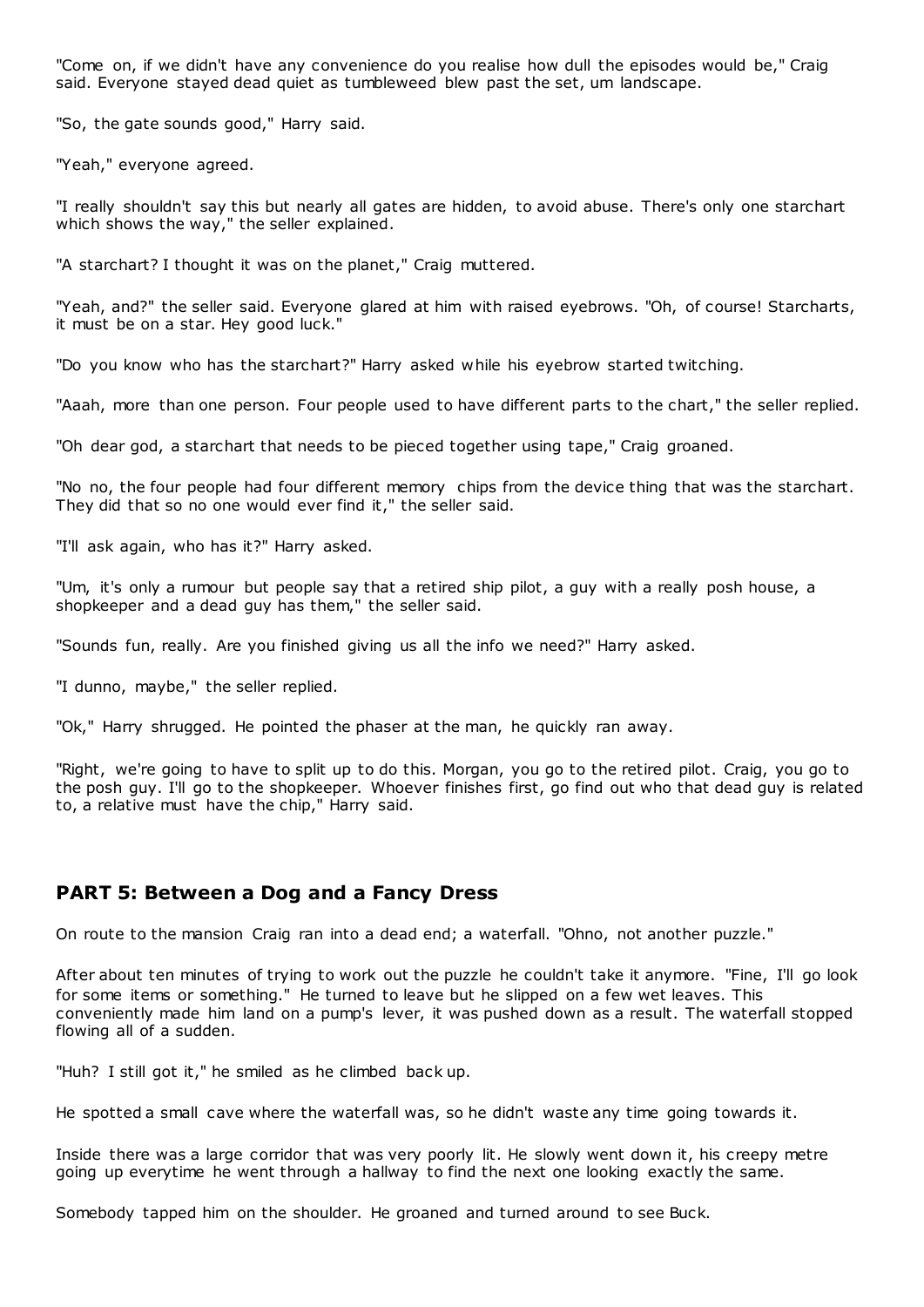"Oh erm, hi. How's things?" Craig said nonchalantly.

"Fine. Now what did I tell you about hanging around dark alleys," Buck laughed to himself.

Craig carefully stepped backwards, "well, um... is this your creepy corridor by any chance?"

"Of course it is, well it looks like one of mine anyway. Hey, aren't you scared?" Buck asked angrily.

"Nope, me, never," Craig lied. Luckily Buck wasn't the smartest ex-drone in the quadrant. "Why would I be?"

"Don't you remember me, I'm the guy you killed, well nearly," Buck said.

"Um, I haven't a clue what you mean," Craig continued to lie.

"Buck you fool, I'm trying to get revenge on you," Buck groaned.

"My name's not Buck," Craig stuttered.

Buck groaned again, he raised his hands into the air and he looked towards the ceiling. "What do I have to do to be scary around here!"

"Put on a tutu, that would be scary," Craig replied.

"Really? Thanks... er I mean, you will witness my terror one day. And on that day I will get my revenge!" Buck cackled. He laughed evilly.

"Thanks for the warning. See ya," Craig said, backing further away.

"Ugh, you're impossible to scare. I'm outta here!" Buck yelled.

Craig felt dizzy, then he collapsed. Moments later he woke up next to the pump. "Ohno, don't tell me I still have to solve the puzzle!" He stood up and turned to the waterfall. It was still flowing but then spotted another path up the hill. "Ah son of a..."

Meanwhile Morgan had reached the top of a hill. Sitting on the top was a tiny scruffy house, with a statue standing in the garden outside it. With a shrug she just went straight inside, bumping straight into a fat guy.

"Hey, you can't just barge into people's houses," the guy said angrily.

"Um... that's nice. Got any starchart thingy's?" Morgan asked.

The guy rolled his eyes, "not another traveller. I'm sorry but I can't just give it to any old person who comes to the door."

"Ok I'll play. Who will you give it to?" Morgan groaned.

"Anyone who can beat me in a drinking contest of course. Anyone who can't match me isn't worthy by a mile," the guy replied.

Morgan looked worried, "really, booze drinking contest. Uh, sure... you're on."

"Oh come on, you won't last through one mouthful, you're just a girl," the guy laughed. Morgan showed him her Janeway deathglare. "Oh fine, but don't say I didn't warn you. No one has beaten me yet, in fact no one has gotten through the first glass."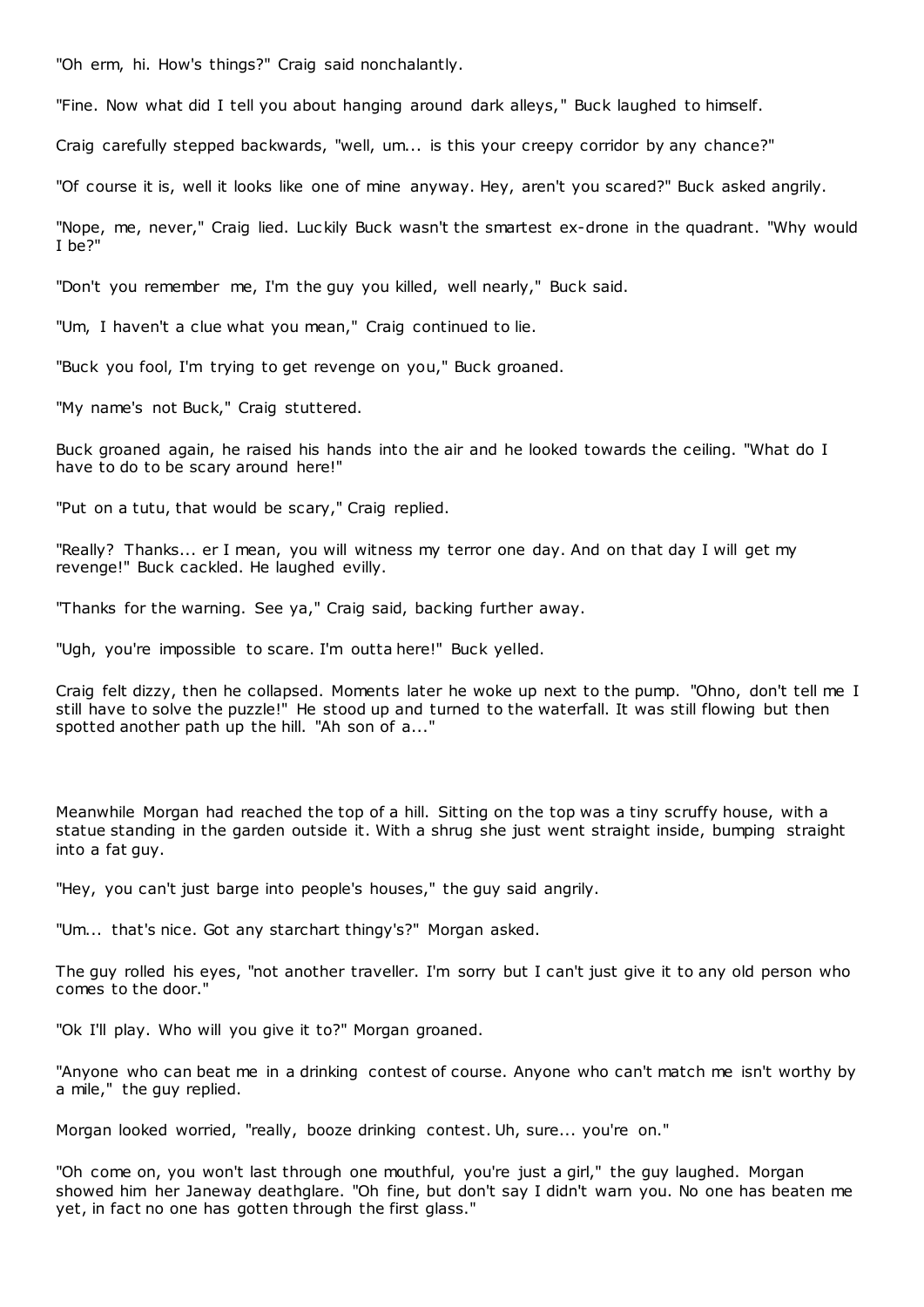"Have you?" Morgan asked hopefully.

"No actually," the guy replied, looking nervous.

"Piece of cake then," Morgan sighed in relief.

"Sit down then and get ready to be beaten. Remember the first to pass out loses," the guy said.

"What? Do you think this is my first drinking contest or something?" Morgan muttered. She sat down at a nearby table.

"Hey I like you," the guy said. He put down two glasses, then to Morgan's surprise he poured from a Cherry Coke bottle. "Ready, go!"

# **Much later...**

The guy put down his cup looking really out of it. "Woah, you're my kinda girl. Wanna go out sometime?"

"Eeew, no. I have better things to do," Morgan replied, looking rather disgusted.

"So, why am I here again?" the guy asked.

The girl smiled slyly, "we were having a drinking contest. Since I won I get the starchart piece, any good knives you have and the rest of your Cherry Coke."

"Ookay then, but I don't know what Cherry Coke is," the guy said, still holding an empty two litre bottle.

"Hurry up and get me the stuff," Morgan ordered.

"OK!" the guy shouted drunkenly. He fell out of the chair and started crawling away.

"You know I think I should get the knives," Morgan muttered to herself. The guy suddenly disappeared as a hole appeared in the floor. "And all this stuff too," she said quietly as she took some stuff from the table.

# **Meanwhile:**

Craig looked up at the tall posh mansion he was standing in front of. When he looked back down he came face to face with Buck again. "Holy crap, will you stop doing that!"

Buck raised his hands to his head, he then took it off to reveal someone else's head. "Gee, chill out. It's only a costume."

"Um right, I knew that," Craig said nervously.

"Sorry, only people in fancy dress can come in," the woman said.

"What about the invitation bit?" Craig asked.

"Who am I, the programmer? Just put a costume on," the woman replied.

# **A rundown shop in the middle of town:**

Harry strolled through the main door. Inside was a load of junk, a scrawny looking guy and a parrot. Harry went over to the storekeeper. "Hi, do you have the starchart to the gate?"

"Yep, but it'll cost you one million pieces. I could trade with you instead, there's this sunken shuttle treasure. You'll have to hire an old ship to get it, which'll cost you quite a bit. I do other trade in's if that's any help, of course you have nothing I want. Maybe you should start with that contest down the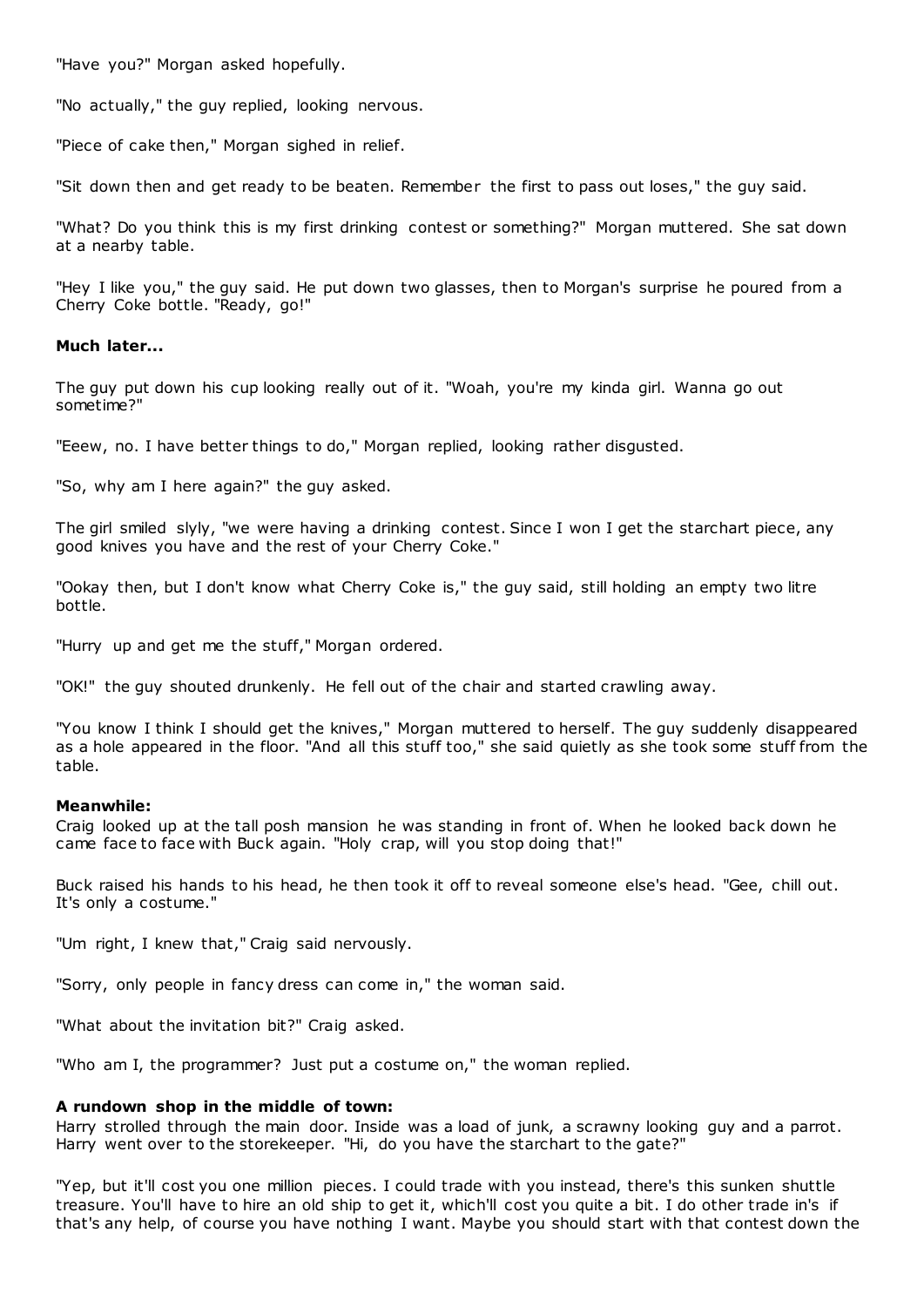street, the prize is worth a lot. I'm sure you'll win that after some item collecting and..." the guy rambled but Harry just shot him anyway. He picked up the memory chip thing and headed out.

"I'll get right on it," Harry muttered as he left the store.

Morgan walked into the town centre, spotting Harry sitting on a park bench looking bored. "You're done already?" Harry stared at her. "Of course, who am I talking to?"

"Right," Harry said. "Any sign of Craig?"

"No sign, but he did call and say he was having some trouble," Morgan replied.

"Fine. One of us should check out the dead one, and the other can help..." Harry said.

"Good luck threatening a dead guy with a phaser," Morgan quickly said, she rushed off.

Harry's eyes widened, "oh no you don't!" He looked at his poor overused phaser, it was running low on power. "Great, good thing I've already done the most tedious puzzle of the game."

Morgan followed her tricorder scans to a cliff edge, she looked confused as all she could see was a woman in a pink dress nearby. "That's weird. Craig, where are you?"

The figure started shaking, and to Morgan's surprise a guy's voice muttered something from her direction.

"Craig?"

The figure cleared her or rather his throat, and spoke in a fake woman's voice, "no."

Morgan couldn't help but laugh quite loudly, "oh my god, Craig. What kind of puzzle solving is this?"

"It's not funny! I had to get into what I thought was a Halloween fancy dress party. I asked for something scary," Craig stuttered, his face turning a similar colour to the dress.

"You could at least picked women shoes instead of your normal boots," Morgan giggled.

Craig covered his face with his hands, "I'm going to change. Never tell anyone about this, please." He rushed into the nearby bushes.

"Oookay, why are we here as well?" Morgan smirked.

"Well..." Craig's voice muttered.

#### **Only ten minutes ago, at the fancy dress party:**

Craig walked up to a man and two girls. "Excuse me, are you the man with the data map thingy?"

The man turned around while the girls stared at Craig in horror. Craig's eyes widened when he turned to face him.

#### **Back to the present:**

"Actually, it's too long a story. I don't want to bore you," Craig's voice stuttered.

Morgan's face had gone red, she couldn't control her giggles. "I think I got the idea."

Craig stepped back out in his regular clothes. "It's not funny!"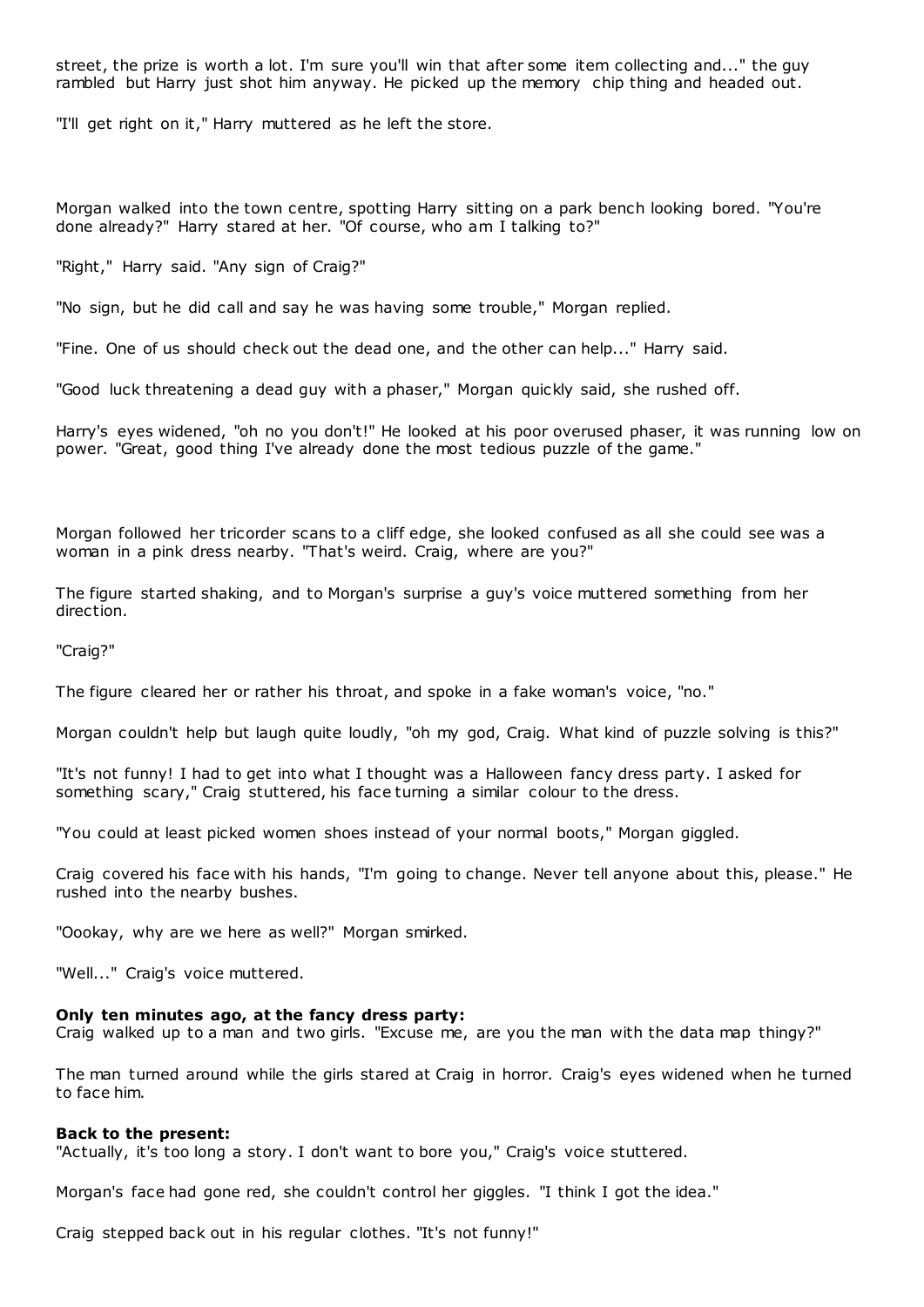"You're very wrong," Morgan laughed.

"Yeah well, he... she threw the map thing out the window and now it's..." Craig mumbled. He pointed towards the cliff. Morgan tried to calm herself as she took a look. The chip sat in a bird's nest about three metres below them.

"Ok, there's two of us. This should be easy," Morgan said with a confident smile on her face.

# **Meanwhile in some creepy graveyard:**

Harry pushed the creaky gates open, he briefly glanced down at an old piece of paper he had. He then headed towards a crypt.

Inside it was very dark, and there were open coffins everywhere. After a quick glance around he eventually spotted the one he wanted. Using a crowbar that had been left behind by a previous grave robber, he opened up the coffin. Inside was a pile of dust.

"Son of a..." he grumbled.

The voodoo lady smiled deviously. "Why hello Mr Kim, I've been expecting you."

Harry squinted at her, glanced at his dying phaser, and back at her again. "We've met before?"

"Why yes, in the last game you stole my chicken from me," the voodoo lady explained.

"Oh, oh of course. I needed that, for something... yes," Harry stuttered.

The voodoo lady groaned, "you don't even remember taking it do you? No matter. I know why you're here."

"Great, that saves me having to wait till this recharges up," Harry grumbled to himself. The voodoo lady handed him what looked like a salt shaker. "I hate this game."

# **Meanwhile:**

Morgan and Craig stood staring up at something, looking just as sick as Harry was.

"How, how did this happen?" she stuttered.

"How? Why is what I want to know," Craig muttered.

Morgan sighed, "can't have us missing another piece of worthless junk, can they?" She chucked a fishing rod onto a pile of stuff next to her. Craig looked down at it, then up at the giant tree in front of them. He watched a bird carry the chip into a treehouse. The only way up seemed to be a plank of wood sticking out of one of many holes in the tree.

"Looks like we have to get another plank of wood, and use them to make steps," he said.

"No, no we don't. You've already had the stupid dream sequence!" Morgan snapped at him. She charged for the tree. Craig cringed and squinted his eyes. He jumped back just in time to avoid being hit by some wood from the treehouse.

# **Back at the graveyard:**

Harry hovered over the open coffin, shaking the salt shaker over the dust. Magically the dust turned into a half decomposed guy.

"Woah, this isn't my house," the guy said.

"Yeah, yeah. Map piece," Harry muttered.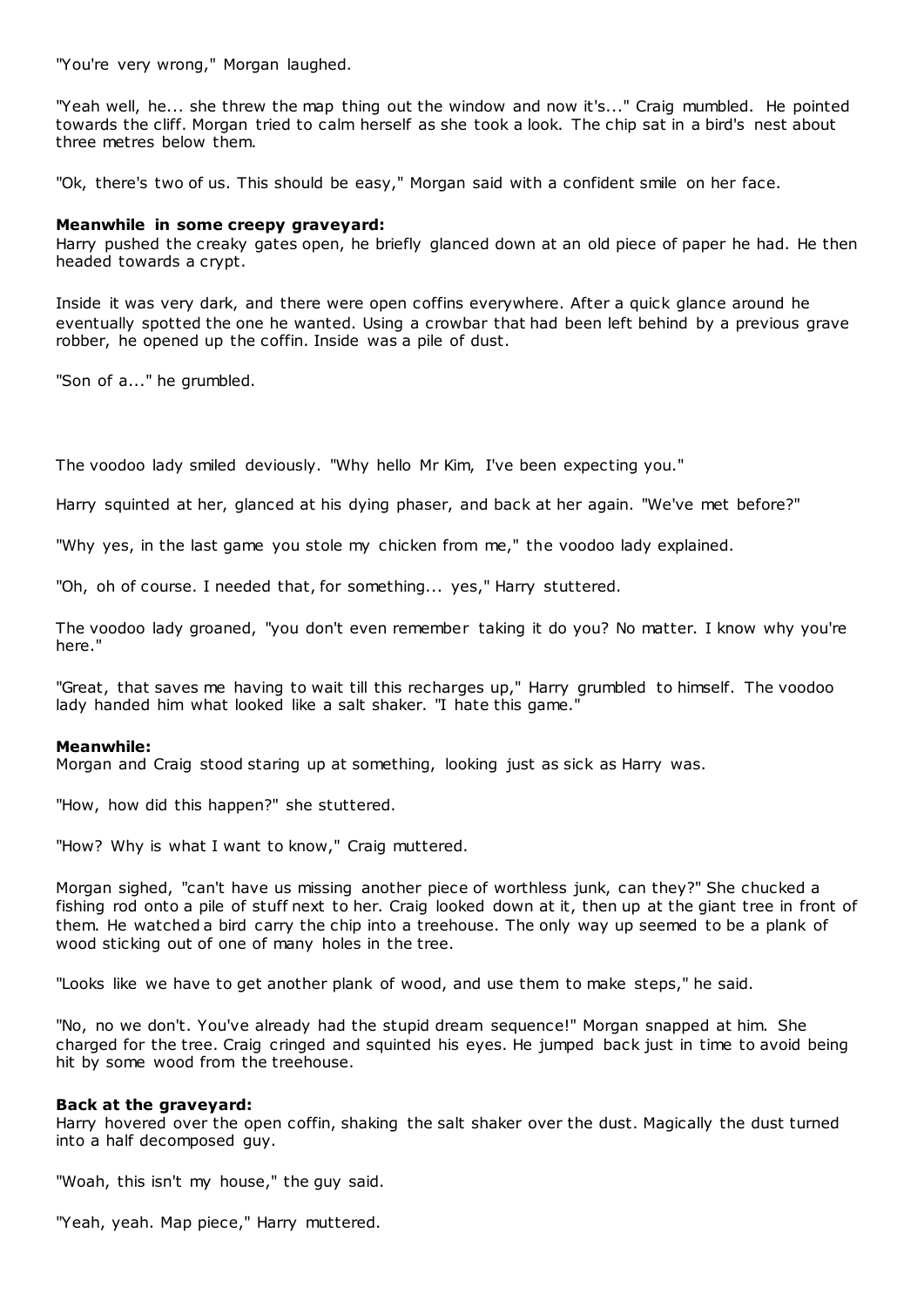"Oh crap, why did it have to happen now. I left the gas on," the guy groaned.

"Do you have a starchart memory chip?" Harry asked, eyebrow and trigger finger twitching.

"Yes I do, I have it in my pocket. You can have it if you turn the gas off at my house. It's just the house near the beach, you can't miss it," the guy replied.

"Fine," Harry said. He left the crypt, then he went straight back in. "I did it."

"Woah that was quick. Here you go, and thanks," the guy said. He handed Harry a memory chip. Then he turned back into dust. He stared at it, then the coffin, then back again. "Seriously, he had it all along. Why did I need to revive him..."

He stormed out of the crypt. As he did there was a huge explosion nearby, building debris quickly landed nearby. He continued on his way like nothing ever happened.

*"Anderson to Kim."*

Harry frowned as he heard very loud creaking, crashes and some swear words from a certain girl. "What the hell?"

*"Um, yeah. Hell is happening. Morgan won't listen to me, and I have an idea how to get the last piece."*

"Fine, I already do everything but fine! What is it?" Harry groaned.

Harry arrived in what was left of the tree area dragging a huge bag behind him. Craig rushed to his side, just in time to avoid a tree branch landing where he was.

"What did you get?" Craig asked him desperately.

Harry glared in his direction, "you don't know!? You told me the item I needed was at the mansion."

"It's the only area I didn't fully explore. I was, pre-occupied," Craig said, turning slightly red again.

Harry wasn't in the mood to pick up on that. "There wasn't much..." He then noticed what was happening. "Um, what is she doing?" Craig looked over to the giant, or ex giant tree.

Morgan stood at the battered trunk, shaking it so roughly it was starting to crack. Another piece of the treehouse dropped to the ground.

"The bird stole the chip, it's in the treehouse. We can't get up," Craig meekly answered.

Harry raised an eyebrow, "in a normal situation I'd say none of this stuff will help, but this is a Monkey Island parody." He looked in the bag. "From the mansion."

"Well it's a big bag, there has to be..." Craig stuttered.

Harry pulled an oar out of it, dashing all of Craig's hopes.

"Is that all? Why a bag?" he asked. He jumped as the bag moved on its own.

"Damn, its awake," Harry muttered. Right on cue a dog like creature jumped out. It growled at Harry then Craig, then leapt for the tree.

Craig cringed, "a dog? You couldn't have brought a ladder, or a rope?"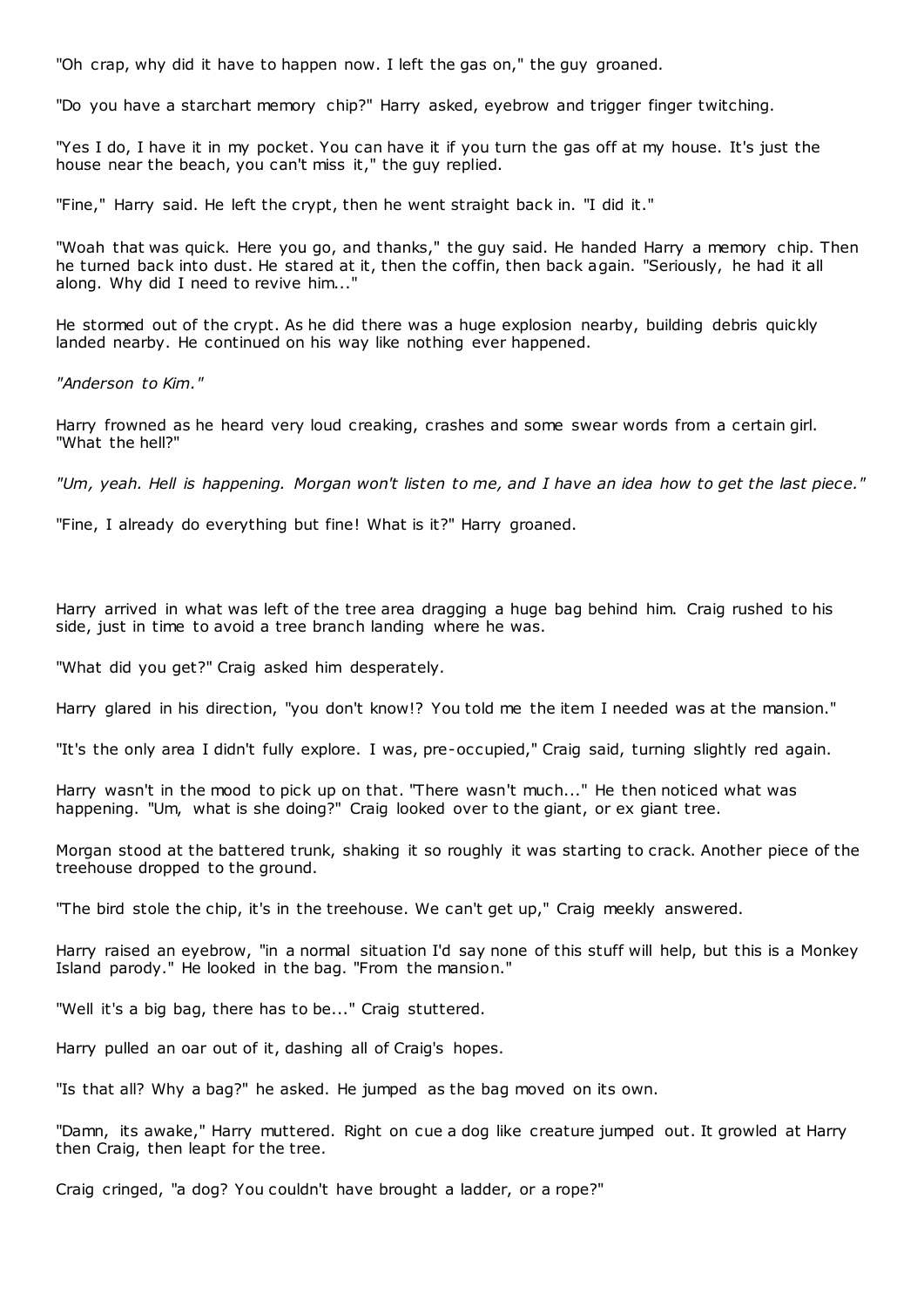"Why do you think my phaser's dead, that damn thing wouldn't stop chasing me," Harry grumbled. "You're welcome by the way."

Craig groaned into his hand, "yes, thank you!"

Morgan walked up to them, "what the hell? Is that thing climbing the tree? It better not nick the chip!"

The boys looked at her, then at the tree. Sure enough the dog was climbing the tree like a cat, it leapt into what was left of the treehouse.

"Damn, if it was that easy I would have done that," Morgan muttered.

"Phaser's taking ages to recharge," Harry said. "We're screwed."

The group jumped as the dog leapt back down to the ground, right in front of them. The chip was in its mouth.

"Um, yeah that makes sense," Harry said sarcastically.

Craig looked a little smug, "actually it does. He stopped me getting the chip in the first place."

Morgan looked at him, "I thought it was the man lady."

"Ok, second place," Craig quietly said.

Harry cringed as the dog started to run away, "guys!" Morgan shrugged, she picked up the oar. Craig put her hand on her arm.

"No Morgan," he stuttered. She pouted at him. An idea popped into his head, "actually, yes Morgan. Just don't hit him with it, make sure he sees it."

"Fine," she grumbled. She chucked the oar towards the dog. Tail wagging it dropped the chip, and ran for it. The group ran for the chip, Morgan reached it first and picked it up.

"Great. Now what?" Craig sighed in relief.

"We hope the rest of the game's as short as the final part of the previous game," Harry replied.

# **PART 6: Something Kinda Eeew**

Meanwhile the small guy was wandering around outside the town, nearby was his shuttle. He then caught sight of the awayteam walking back to town. A lightbulb switched on in his head.

"Ah hah, the ball's in Ralzo's court now," the small guy sniggered. Right on cue a football came flying towards him and hit him right where it hurts.

A kid looked around, "hey where did my ball go?"

"I think it went over there, I'll get it," Craig replied. He headed towards where Ralzo was.

"Craig, this game is long enough as it is!" Harry snapped at him. He followed him, leaving a bored Morgan behind.

Ralzo hid behind a nearby wall. "I think it went over here," Craig said back to Harry.

Ralzo grabbed the ball. He jumped out from his hiding place holding a gun. "I think it hit me first." He cringed, "undo it, undo it. Hand me the chips, and nobody gets shot."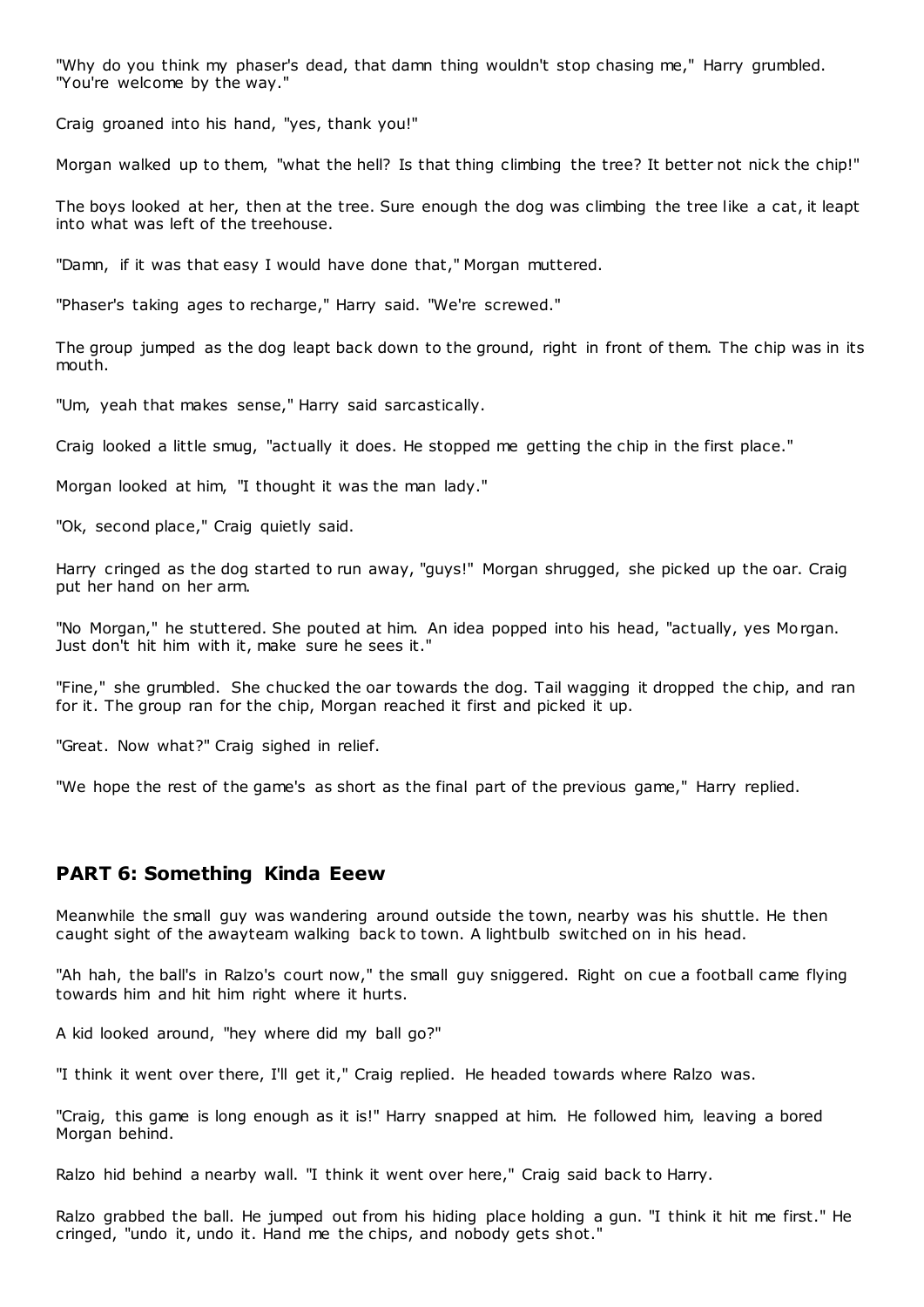"Don't tell me this is the villain of the game," Craig muttered.

"Haha, I told you you were out of your league," Ralzo said.

"Uh huh, well I know what to do with you," Harry said as he held up his phaser. Craig rolled his eyes.

"He has a gun," Craig groaned.

"No, it's a banana, you fool," Ralzo said sarcastically.

"Really, that'll do," Harry said. He tried to fire the phaser but nothing happened. "Damn, I forgot."

"You're coming with me, my boss will be happy to see you," Ralzo said.

"Who's your boss, the Pokémon Narrator?" Craig sniggered.

"Actually he's my other boss and... hey wait a minute!" Ralzo snapped. Craig and Harry pointed at him and laughed, for no apparent reason of course. "Aw shut up, get in my shuttle now!" They all headed towards Ralzo's shuttle.

What Ralzo didn't know was that Morgan was watching from nearby. She crept towards the shuttle.

# **Several hours later Ralzo's shuttle arrives at the planet of Malain. Morgan had to survive on the worst food that she could get her hands on.**

Morgan sat patiently in the cramped cargo space. A small transporter beam transported in a white paper bag. She opened the bag. With a grimace she reached in to eat some fries. "God, why does only Burger King do deliveries?"

# **Meanwhile Harry Kim and that Blond wannabe have been suffering an unimaginable time in Ralzo's jail.**

"Pick up two," Ralzo sniggered.

Harry smiled, he put down a two of clubs. "Pick up four!"

"No!" Craig screamed. He picked up four cards.

After Ralzo put down another card, Harry put down another two. "Pick up another two."

"Ah ha, I have a two now," Craig said as he put down the last two.

"Damn you asshole!"" Ralzo screamed back. He picked up four cards.

Morgan wandered around repetitive corridors looking rather lost. She eventually got to a very tall door that was bolted shut. "Great." She rummaged through her pockets, looking for anything. In the end she huffed and threw one of the dolls at the door. It went straight through what looked like a cat flap. Morgan stared at it for several seconds before going through it.

She found herself in what looked like a throne room. A Cherry Coke bottle was on the arm rest of the throne.

"How stupid do you think I am?" Morgan laughed. She turned to leave and a forcefield appeared around her.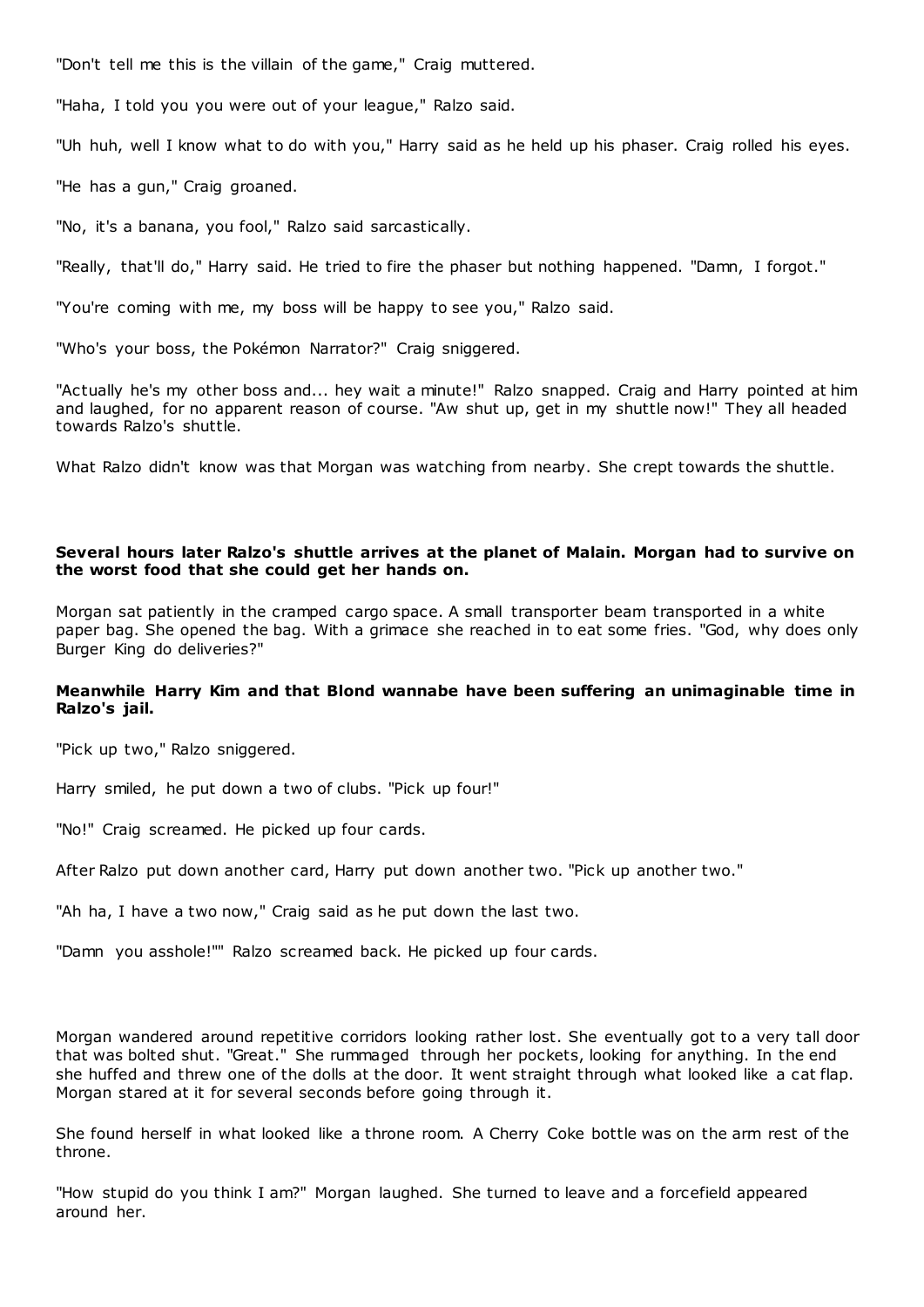Ralzo came into the room laughing his head off. "I knew you would fall for that. By the way, that was actually diet coke with lemon."

"What the hell's your problem, what does your boss want?" Morgan snapped at him.

"Which one? Pokémon Narrator wants to be the Fifth Voyager narrator, and Buck just wants revenge," Ralzo replied.

"Of course, Buck. Where is he?" Morgan asked.

"He's just putting something on to scare you. He wouldn't tell me what," Ralzo replied.

Morgan looked really scared or freaked out, probably both. Ralzo turned around looking confused. He screamed like a girl. Buck was walking towards them wearing a pink tutu.

"This is not in my size!" Buck complained.

"I think I preferred Craig in a dress," Morgan stuttered.

"Me too," Ralzo muttered. Morgan passed him a weird look.

"Shut up or I'll do it for you. Oh wait, I was going to anyway," Buck said.

"Please do it quickly," Morgan stuttered.

"I will, anything to get out of the room," Ralzo stuttered. He pressed a button, he and Morgan beamed away.

"Hmm, it works. I'm scary and unstoppable. Mwahahahahahaha!" Buck laughed. He looked in a conveniently placed mirror, he smiled. "Hey, this doesn't look that bad."

#### **Meanwhile:**

Harry, Craig and Morgan were all hanging above a huge pot of hot water. There were lots of other junk on the ground, including Ralzo. He was busy explaining how the candle on the other side of the room will cause the four to fall into the water.

"Any questions?" Ralzo asked.

"Yeah, how are kids made?" Craig asked.

"You'll never know," Harry replied.

"Anymore questions?" Ralzo asked.

"Will Fifth Voyager ever end?" Morgan asked.

"Will I actually ever act in character in these parodies?" Harry asked.

"Can you let me down for five minutes? I'm bursting for the loo," Craig asked.

"The answer to all of those questions is no, right I'm going to go," Ralzo said.

"Wait, this is a decent question. Why don't you just shoot the ropes that are holding us up? It'll be a lot easier," Harry asked.

"Um well you see, you're supposed to escape so I've got to leave you long enough for you to do that. Oh shoot, did I say that?" Ralzo replied. He stormed out of the room.

#### **Hahahaha, you're not going to escape from this. You're all going to die**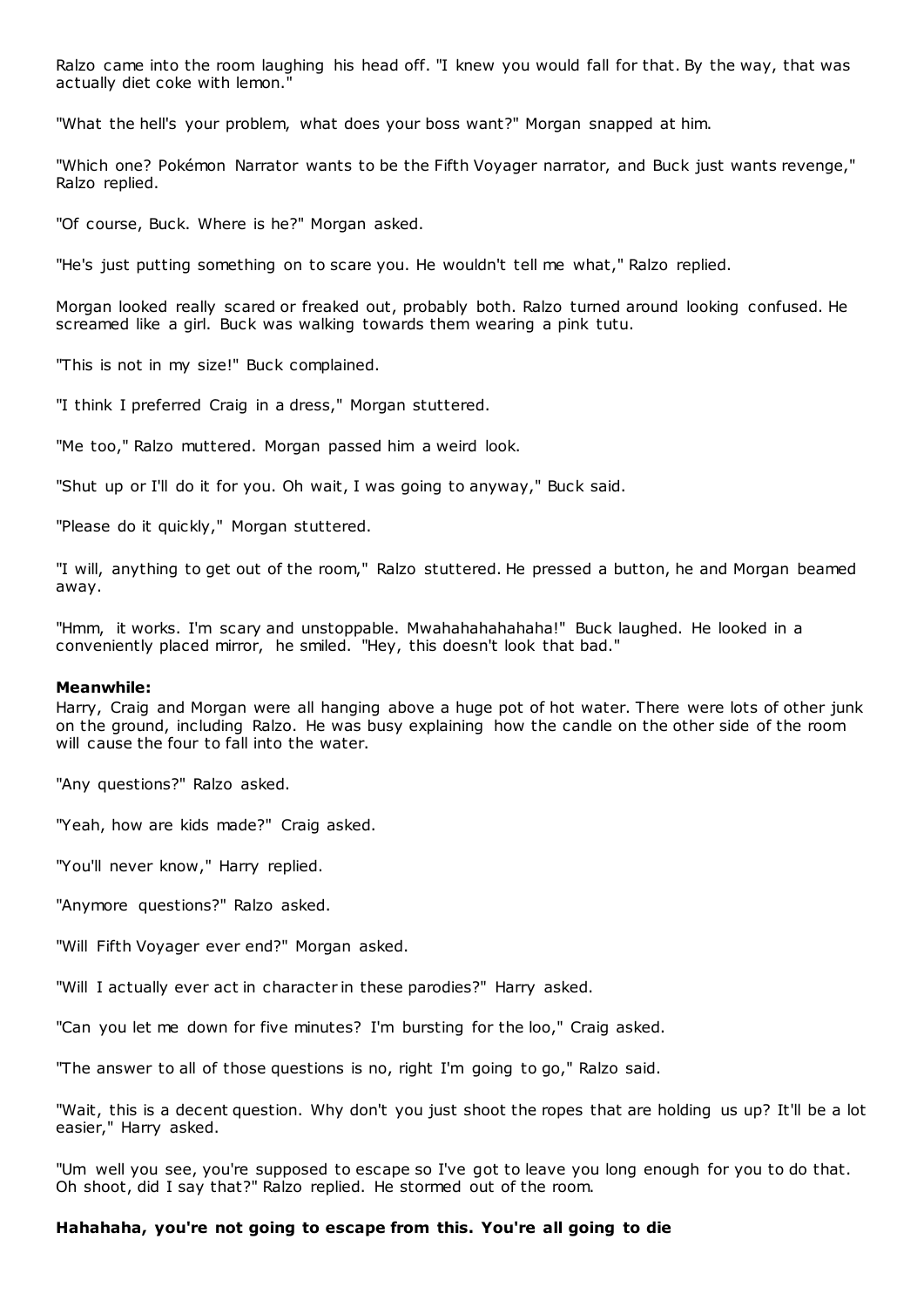# **How will our heroes escape this one? Find out next time**

# **Hey Pokémon Narrator, get out of here!**

# **Well it looks like Harry is seeing red. Morgan's feeling blue. Craig looks a bit green. Orange you dying to find out what happens next?**

# **Aaarrrrrgghhhh, die die die!**

"Ok we know the writer has totally cracked when there are two narrators fighting, plus a guy in a tutu," Morgan said.

"Yeah, but that narrator was right. I do feel a bit pukey," Craig muttered.

"Oh great, do you want to swap places with me?" Harry asked.

Suddenly the candle went out, a whole load of stuff happened which caused the ropes to burn. They all fell to their deaths.

# **Back to the present:**

"I don't think I'm going to believe that," Morgan said.

"Aaaaw, you didn't let me finish. I was going to say how I saved the others in a very heroic fashion," Craig said.

Morgan rolled her eyes, "I think you're forgetting something."

Craig looked embarrassed, "oh, right. You were there."

"Bingo. Now just tell me what happened when we split up. That's all I wanted," Morgan groaned.

"Oh fine. As you know the two narrators started to fight so I suggested we use it to our advantage," Craig said.

# **Back in the torture chamber:**

"Maybe we could use their fight to our advantage," Morgan said.

"Um, how exactly?" Craig asked.

"Narrators can do anything they want, catch my drift," Morgan replied.

"Oh come on. One of the narrators wants us dead, the other one just concentrates on being cheesy," Harry said.

"No, all we have to do is root for one side. That way the narrator we rooted for will start to like us, then it'll let us go," Morgan said.

"Oh yeah, who can suck up that bad for this to work?" Harry asked. Morgan and Craig looked his way. "What, I'm not a suck up! Craig's the pro when it comes to Morgan."

"Yeah.... wait a minute," Craig said.

"Eeew, and no. Mum's told me otherwise Kimmy," Morgan said with a smile.

"Fine, this'll kill me but fine," Harry grumbled.

"Not doing it will kill you too," Craig pointed out.

"Shut up," Harry muttered.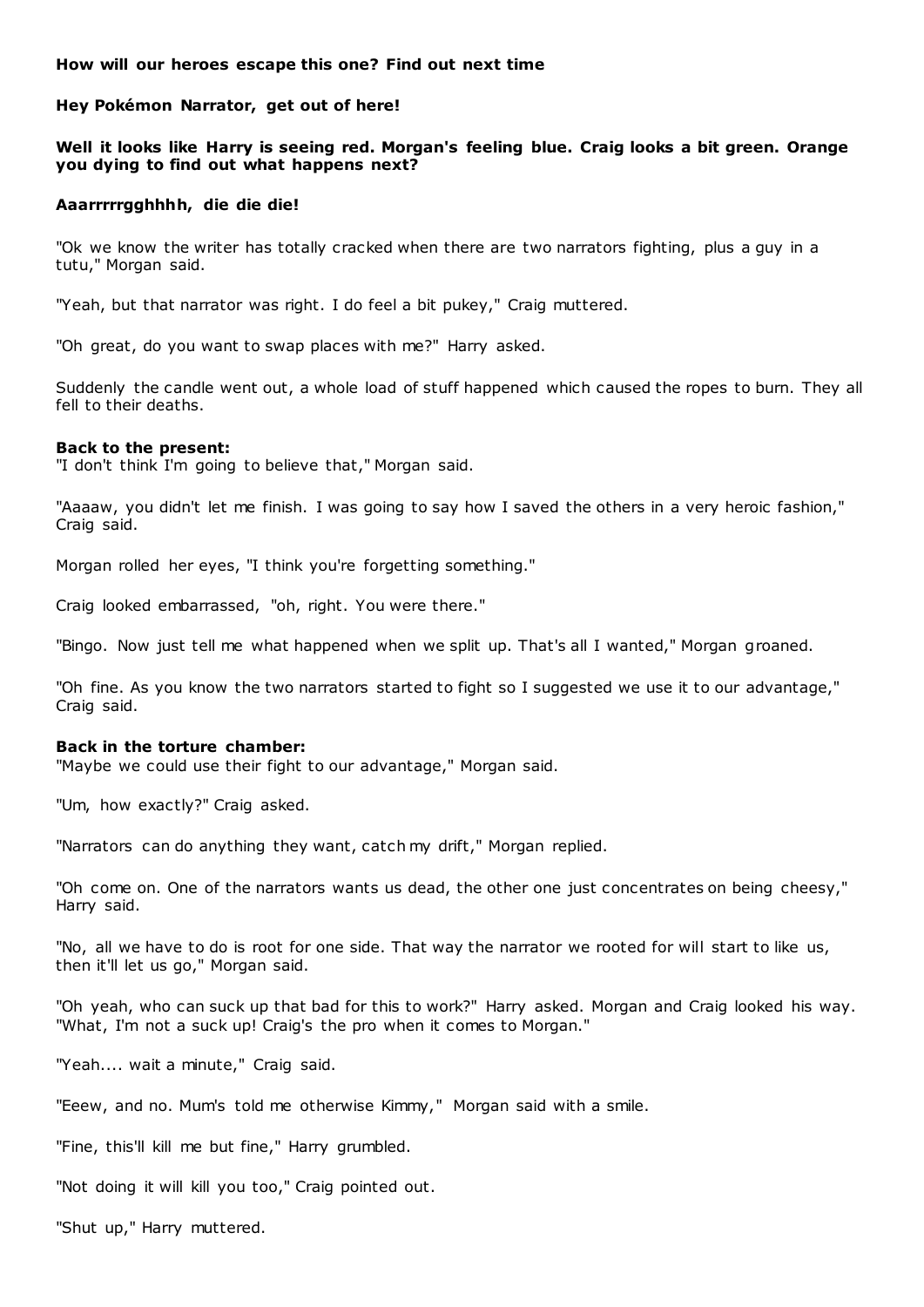"Go on," Craig said quietly.

Harry rolled his eyes. "Go Narrator, kick that Pokémon guy's ass."

# **Already have done, but thanks for cheering for me. Now hurry up and die.**

"Um, hearing that other narrator really made me realise how good a narrator you are," Harry said.

# **Oh please, you should have realised it before.**

"You're right, I should have. Anyway why are you a narrator? I bet you're really good looking," Harry said with disgust in his voice.

# **That's a good point. I've wasted my life. What should I do?**

"Why should I tell you, you want us all dead," Harry said.

# **Ok ok, if you give me guidance I'll get you of this mess.**

"Try auditioning for X Factor or something. Most of the voters do vote just for looks," Craig suggested.

# **The boy is right, X Factor is the answer. Right I'll get you out. The four fell into the water but it had already cooled down to a safe temperature.**

"Hey, who put carrots in here?" Craig asked.

# **The present:**

"Craig!" Morgan snapped.

Harry meanwhile was above them both, on land, looking through some of the puzzle items he had. He started using every one on the rope.

Craig cringed. "We ended up in this room filled with explosives, didn't we? Harry accidentally set them off after he fixed his phaser. The next thing I remember I was here," Craig replied.

"I thought it was still dead, ok," Harry said.

Morgan groaned, "after all that, you don't remember the part I wanted to know."

"Rescue him or not, he's dead," Harry commented. He went to use what looked like a weird fake chicken on the rope. "Oh, that's what she was talking about."

Suddenly the rope give way and the boys fell down into the hole. Morgan glanced around looking nervous. "Ok, I didn't see that one coming."

The pair then found themselves in a dark corridor. What one of them didn't know was that Buck was standing nearby, still in his tutu.

"Ow, I landed on my butt," Craig groaned.

"Oh yeah, well I landed with a view," Harry stuttered. Craig looked up to see what he was talking about. Of course it was Buck.

"So you escaped me again. Well not anymore. I have this!" Buck shouted as he pulled out a voodoo doll.

"Didn't Morgan have two of those. I was wondering where it disappeared to," Harry said.

"Really?" Craig bewilderedly asked him.